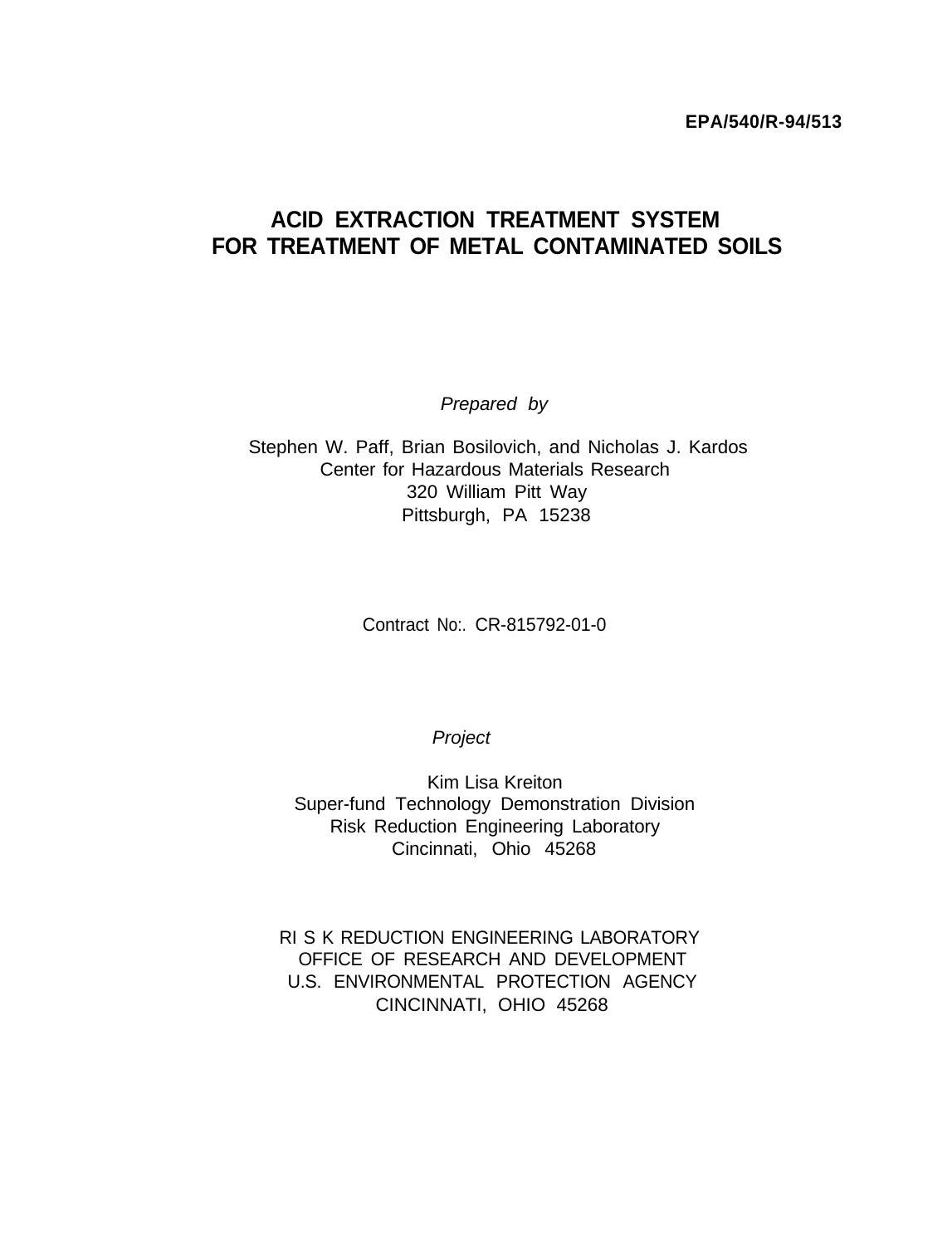# **NOTICE**

This material has been funded wholly or in part by the United States Environmental Protection Agency under Contract CR-815792-01-0 to the Center for Hazardous Materials Research. It has been subject to the Agency's review and it has been approved for publication as an EPA document. Mention of trade names or commercial products does not constitute endorsement or recommendation for use.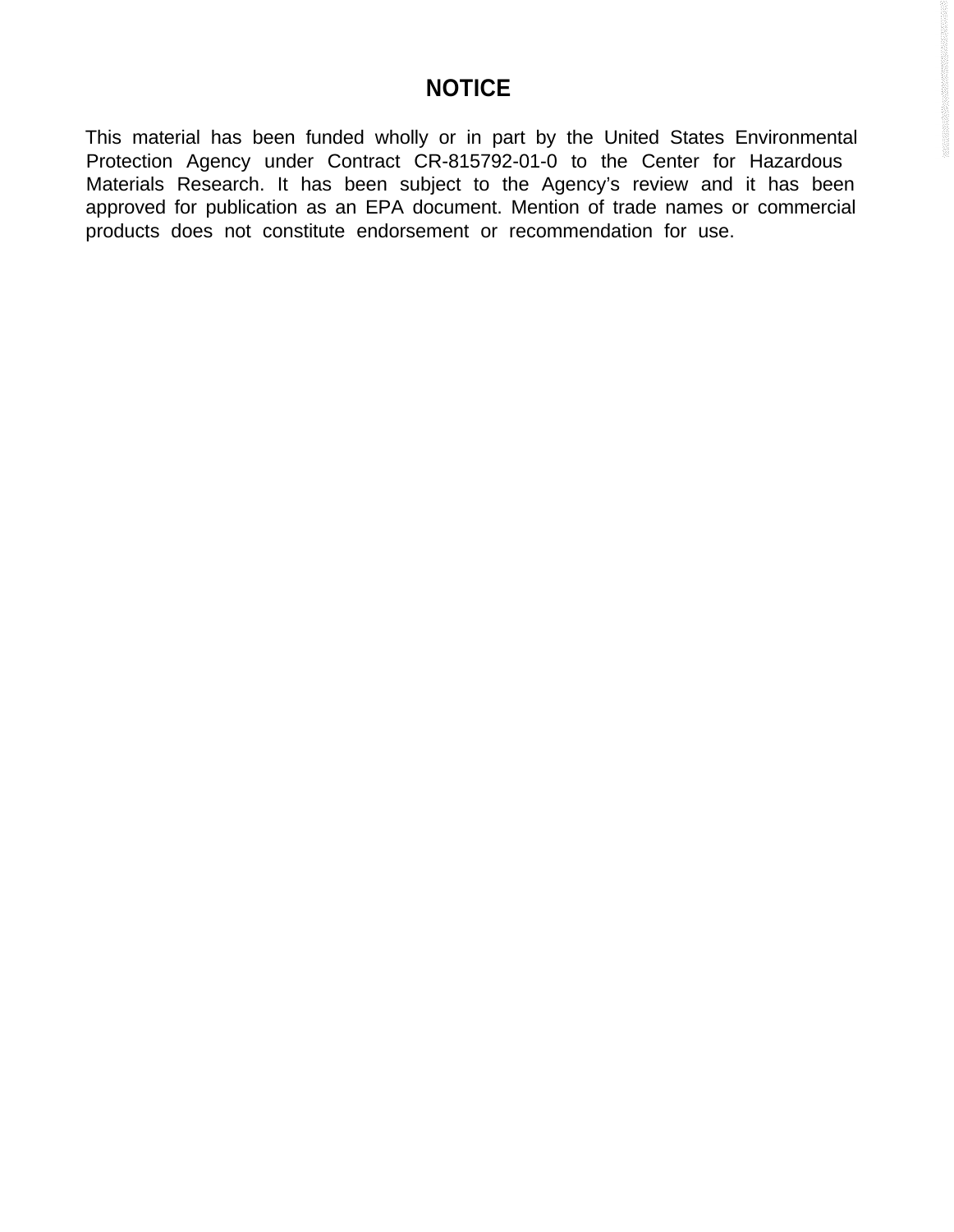# **FOREWORD**

The Superfund innovative Technology Evaluation (SITE) Program was authorized in the 1986 Superfund Amendments. The program is a joint effort between EPA's Office of Research and Development and Office of Solid Waste and Emergency Response. The purpose of the program is to assist the development of hazardous waste treatment technologies necessary to implement new cleanup standards which require greater reliance on permanent remedies. This is accomplished through technology demonstration designed to provide engineering and cost data on selected technologies.

The Risk Reduction Engineering Laboratory (RREL) is responsible for planning, implementing and managing research, development, and demonstration programs to provide an authoritative, defensible engineering basis for support of the policies, programs, and regulations of the EPA. This publication is one of the products of that research and provides a vital communication link between the research and the user community.

This project consisted of demonstration of the Center for Hazardous Materials Research's (CHMR) Acid Extraction Treatment System (AETS), which is a process for the treatment of soils contaminated with heavy metals. The project included the development of the process from laboratory-scale proof-of-concept testing through batch pilot-scale tests. AETS was tested using both surrogate soils and soils removed from current Superfund sites. These soils were contaminated with a variety of metals, including lead, cadmium, chromium, nickel, arsenic, copper, and zinc. The goals of the study were to develop and evaluate AETS.

> E. Timothy Oppelt, Director Risk Reduction Engineering Laboratory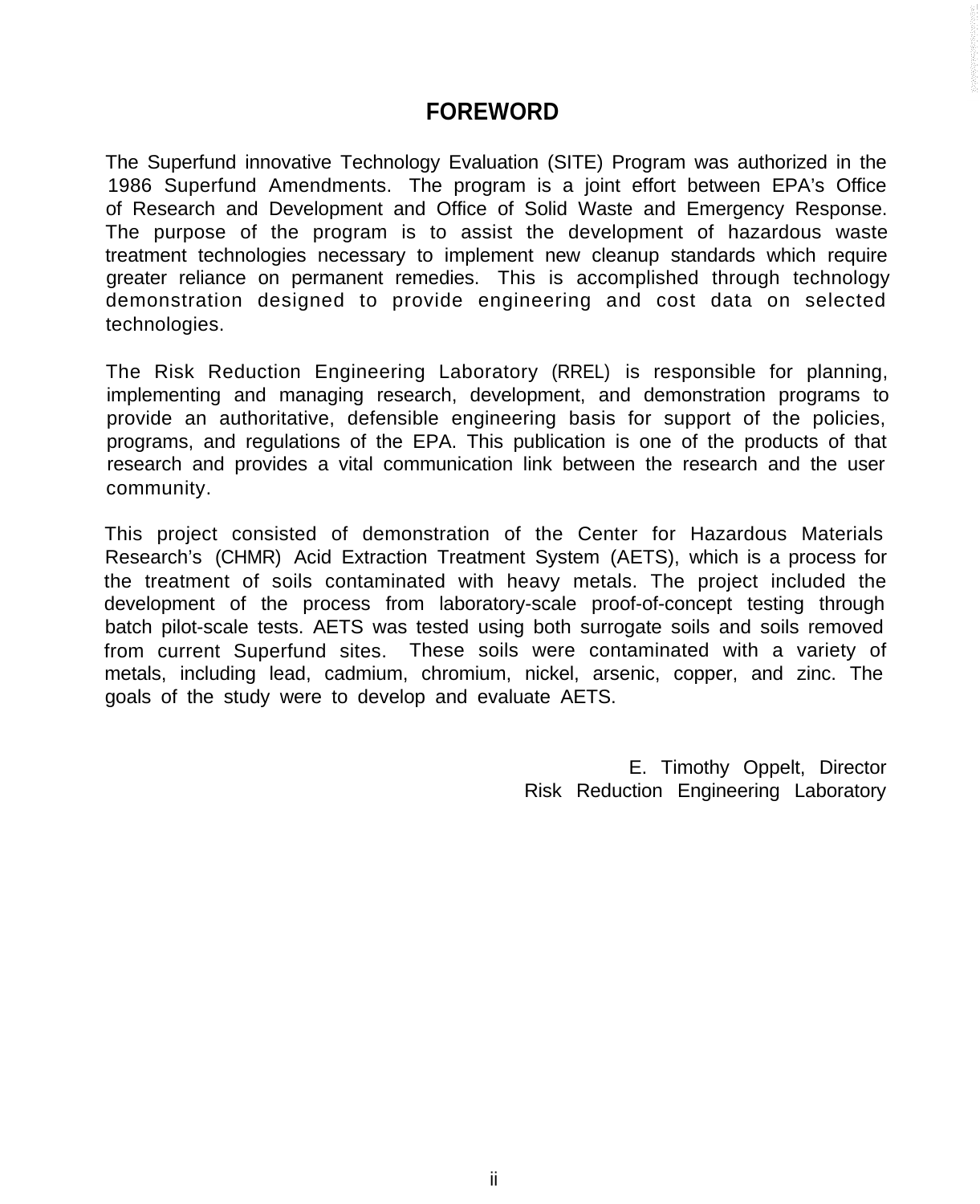# **ABSTRACT**

Through a Cooperative Agreement with the U.S. Environmental Protection Agency's Risk Reduction Engineering Laboratory, the Center for Hazardous Materials Research (CHMR) developed the Acid Extraction Treatment System (AETS). The project was conducted with support from lnterbeton bv and The Netherlands Organization for Applied Scientific Research (TNO), located in the Netherlands. AETS is intended to reduce the concentrations and/or leachability of heavy metals in contaminated soils to render the soils suitable to be returned to the site from which they originated. Additional applications may include treatment of contaminated sediments, sludge and other heavy metal-containing solids.

The objective of the project was to determine the effectiveness and commercial viability of the AETS process in reducing the concentrations and leachability of heavy metals in soils to acceptable levels. This report represents an account of the activities conducted during the project, the experiments performed, and the results.

Five soils were tested, including EPA Synthetic Soil Matrix (SSM), and soils from four Superfund sites (NL Industries in Pedricktown, NJ; King of Prussia site in Winslow Township, NJ; smelter site in Butte, Montana; and Palmerton Zinc site in Palmerton, PA). These soils contained elevated concentrations of arsenic, cadmium, chromium, copper, lead, nickel, and zinc.

The results of the study are summarized below:

- AETS is capable of treating a wide range of soils, containing a wide range of heavy metals to *reduce the TCLP below the RCRA limit and to reduce the total metals concentrations below the California-mandated total metals limitations.*
- **.** In most cases, AETS is capable of treating the *entire* soil, with no separate stabilization and disposal for fines or clay particles, to the required TCLP and total limits. The only exception to this among the soils tested was the SSM, which may require separate stabilization and disposal of 20% of the soil because of lead. SSM was successfully treated for other metals, including arsenic, cadmium, chromium, copper, nickel and zinc. A modular system design will allow for the required flexibility to treat a range of soils.
- Costs for treatment, under expected process conditions, range between \$100 and 180 per cubic yard of soil, depending on the site size, soil types and contaminant concentrations. Operating costs ranged between \$50 and 80 per cubic yard.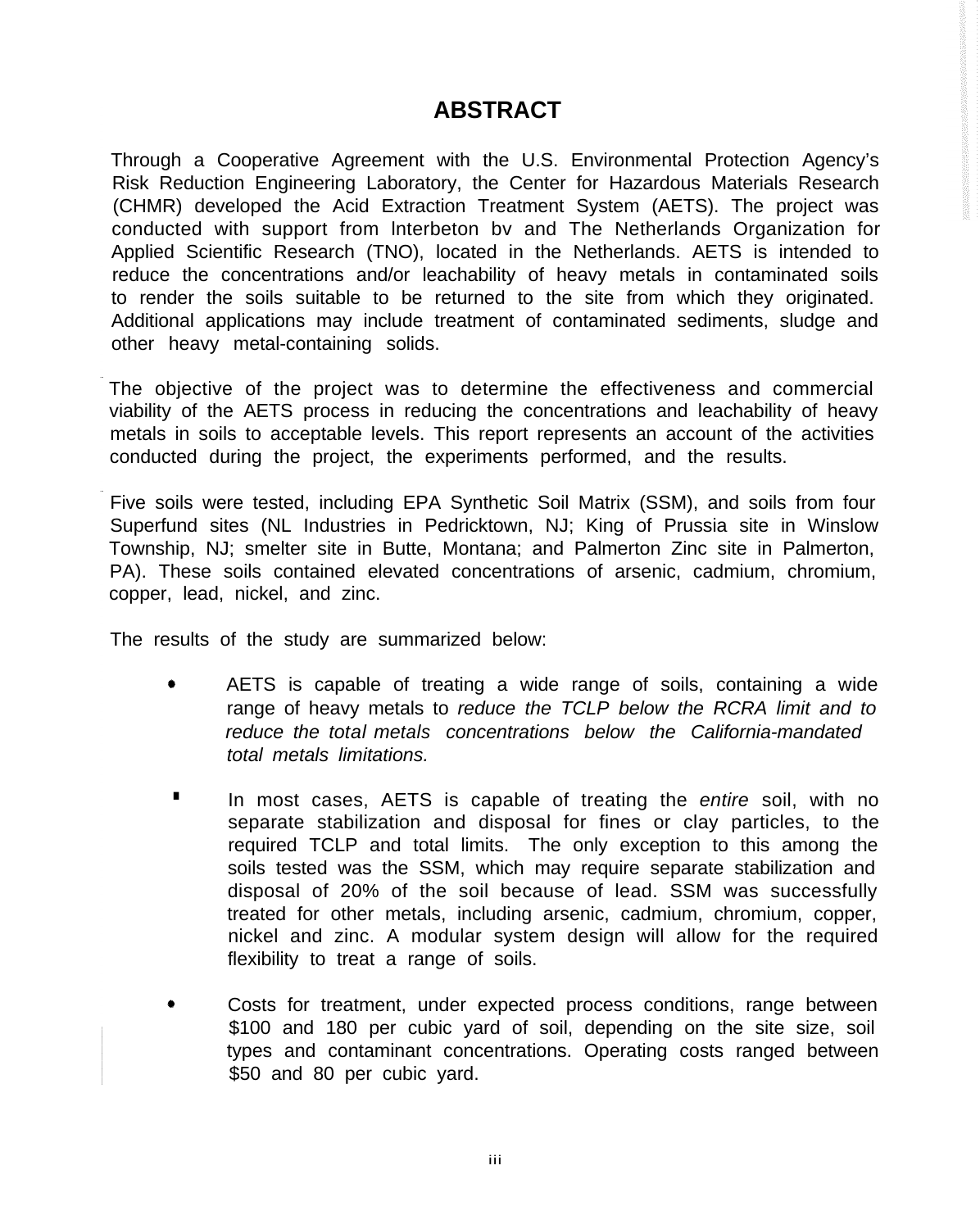# **TABLE OF CONTENTS**

|     |                                                             |                                                                                                                             | Page                               |
|-----|-------------------------------------------------------------|-----------------------------------------------------------------------------------------------------------------------------|------------------------------------|
|     |                                                             |                                                                                                                             | vi                                 |
| 1.0 |                                                             | <b>INTRODUCTION</b>                                                                                                         | $\overline{1}$                     |
|     | 1.1<br>1.2<br>1.3<br>1.4                                    | SUMMARY OF LABORATORY SCALE EXPERIMENTS (FIRST YEAR)                                                                        | $\overline{1}$<br>$\mathbf 1$<br>3 |
|     |                                                             | 1.4.1 Laboratory Scale Experimental Procedure                                                                               | $\overline{4}$<br>$\overline{4}$   |
| 2.0 |                                                             | SUMMARY OF<br>SECOND YEAR ACTIVITIES                                                                                        | 6                                  |
|     | 2.1                                                         |                                                                                                                             |                                    |
|     |                                                             | 2.1.1<br>Procedure Changes for Second Set of Extractions  9<br>2.1.2<br>2.1.3<br>2.1.4 Laboratory Analytical Procedures  11 |                                    |
|     | 2.2                                                         | SUMMARY OF PILOT-SCALE EXPERIMENTS  12                                                                                      |                                    |
| 3.0 | <b>RESULTS</b>                                              | AND<br><b>DISCUSSION</b>                                                                                                    |                                    |
|     | 3.1<br>3.2<br>3.3<br>3.4<br>3.5<br>3.6<br>3.7<br>3.8<br>3.9 | KING OF PRUSSIA, NJ SOIL<br>SYNTHETIC SOIL MATRIX<br>PEDRICKTOWN, NJ SOIL                                                   | 14<br>15<br>18<br>23<br>28<br>31   |
| 4.0 |                                                             |                                                                                                                             | 36                                 |
|     | 4.1<br>4.2                                                  | SOIL AND METAL TREATABILITY                                                                                                 | 36<br>37                           |
| 5.0 |                                                             |                                                                                                                             | 43                                 |
|     | 5.1<br>5.2                                                  |                                                                                                                             | 43<br>44                           |
|     |                                                             |                                                                                                                             | 46<br>50                           |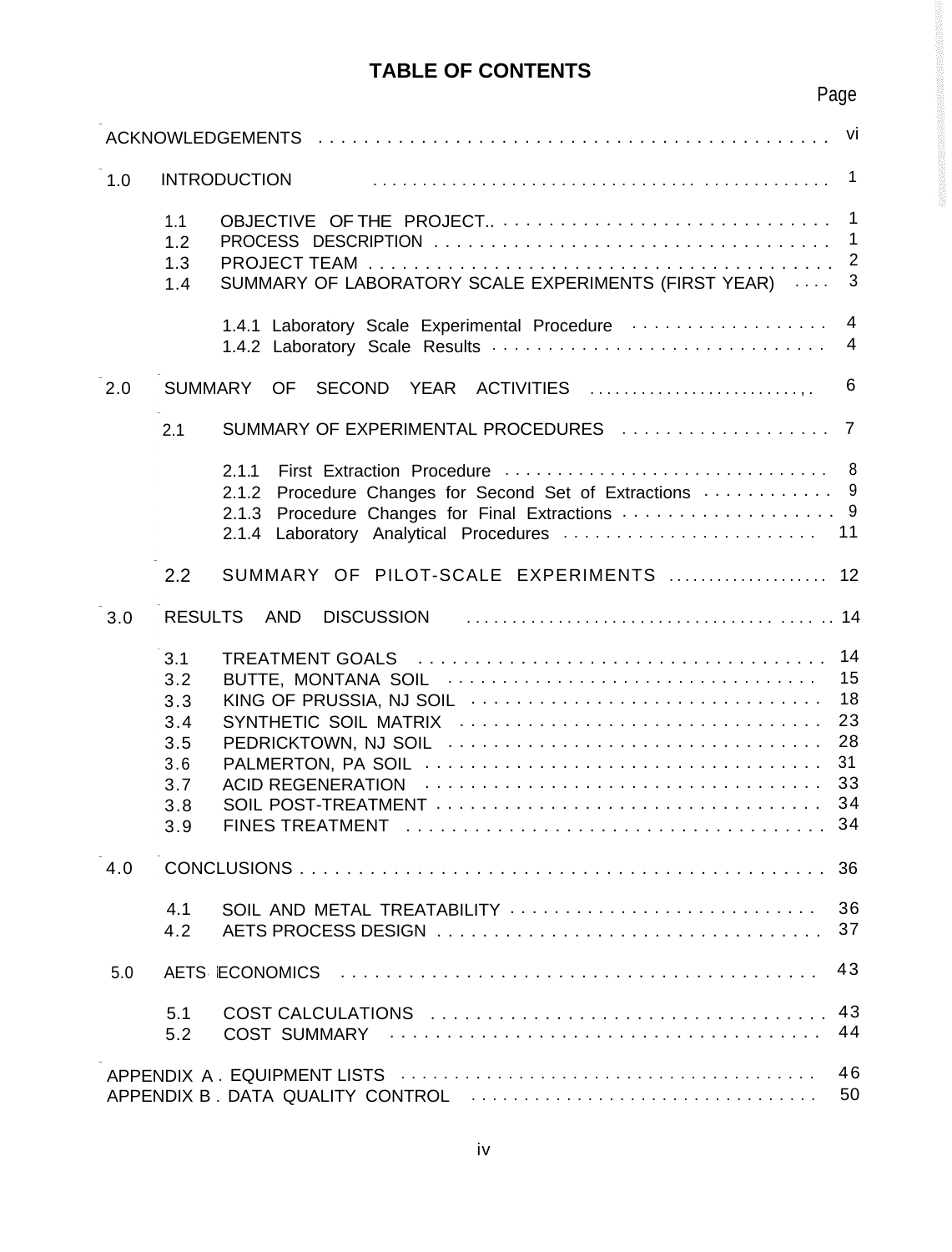# **LIST OF TABLES**

| TABLE          | TITLE                                                               | Page           |
|----------------|---------------------------------------------------------------------|----------------|
| 1              |                                                                     | $\overline{4}$ |
| $\overline{2}$ | Total and TCLP Metal Treatment Requirements                         | 14             |
| 3              | Butte, Montana, Screen Analysis                                     | 15             |
| 4              | AE-102: Butte Soil, 1st Experiment                                  | 17             |
| 5              | AE-104: Butte Soil, 3rd Experiment                                  | 17             |
| 6              | AE-112: Butte Soil, 4th Experiment                                  | 17             |
| $\overline{7}$ | AE-119: Butte Soil, 6th Experiment                                  | 18             |
| 8              | King of Prussia, NJ, Screen Analysis                                | 19             |
| 9              | AE-115: King of Prussia Soil, 1 st Experiment                       | 20             |
| 10             | AE-116: King of Prussia Soil, 2nd Experiment                        | 20             |
| 11             | AE-118: King of Prussia Soil, 3rd Experiment                        | 21             |
| 12             | AE-122: King of Prussia Soil, 4th Experiment                        | 21             |
| 13             | Overall King of Prussia Results with Comparison to Heidimij Results | 22             |
| 14             | Synthetic Soil Matrix Screen Analysis                               | 23             |
| 15             | AE-105: Synthetic Soil Matrix, 1st Experiment                       | 25             |
| 16             | AE-106: Synthetic Soil Matrix, 2nd Experiment                       | 25             |
| 17             | AE-120: Synthetic Soil Matrix, 3rd Experiment                       | 26             |
| 18             | AE-121: Synthetic Soil Matrix, 4th Experiment                       | 26             |
| 19             | SSM Soil Composite Results Using Data from AE-120 and AE-121        | 27             |
| 20             | Pedricktown, NJ, Screen Analysis                                    | 28             |
| 21             | AE-107: Pedricktown Soil, 1st Experiment                            | 30             |
| 22             | AE-114: Pedricktown Soil, 2nd Experiment                            | 30             |
| 23             | AE-108: Palmerton Soil Experiment                                   | 32             |
| 24             | Regeneration System Metals Removals for AE-105                      | 33             |
| 25             | Regeneration System Metals Removals for AE-107                      | 33             |
| 26             | Qualitative Results of Extractions                                  | 36             |
| 27             | AETS Cost Summaries Under Various Conditions                        | 43             |

# **LIST OF FIGURES**

# FIGURE TITLE

| 5  |                                                      |
|----|------------------------------------------------------|
| 6  | - 16<br>Butte Soil Particle Size Distribution        |
|    | 19                                                   |
| 8  | Synthetic Soil Matrix Particle Size Distribution  24 |
| ୍ର | Pedricktown, NJ, Soil Particle Size Distribution  29 |
| 10 | 31<br>Palmerton Soil Particle Size Distribution      |
| 11 | -38                                                  |
| 12 |                                                      |
| 13 | -40<br>Coarse Solids Dewatering and Rinsing System   |
| 14 |                                                      |
|    |                                                      |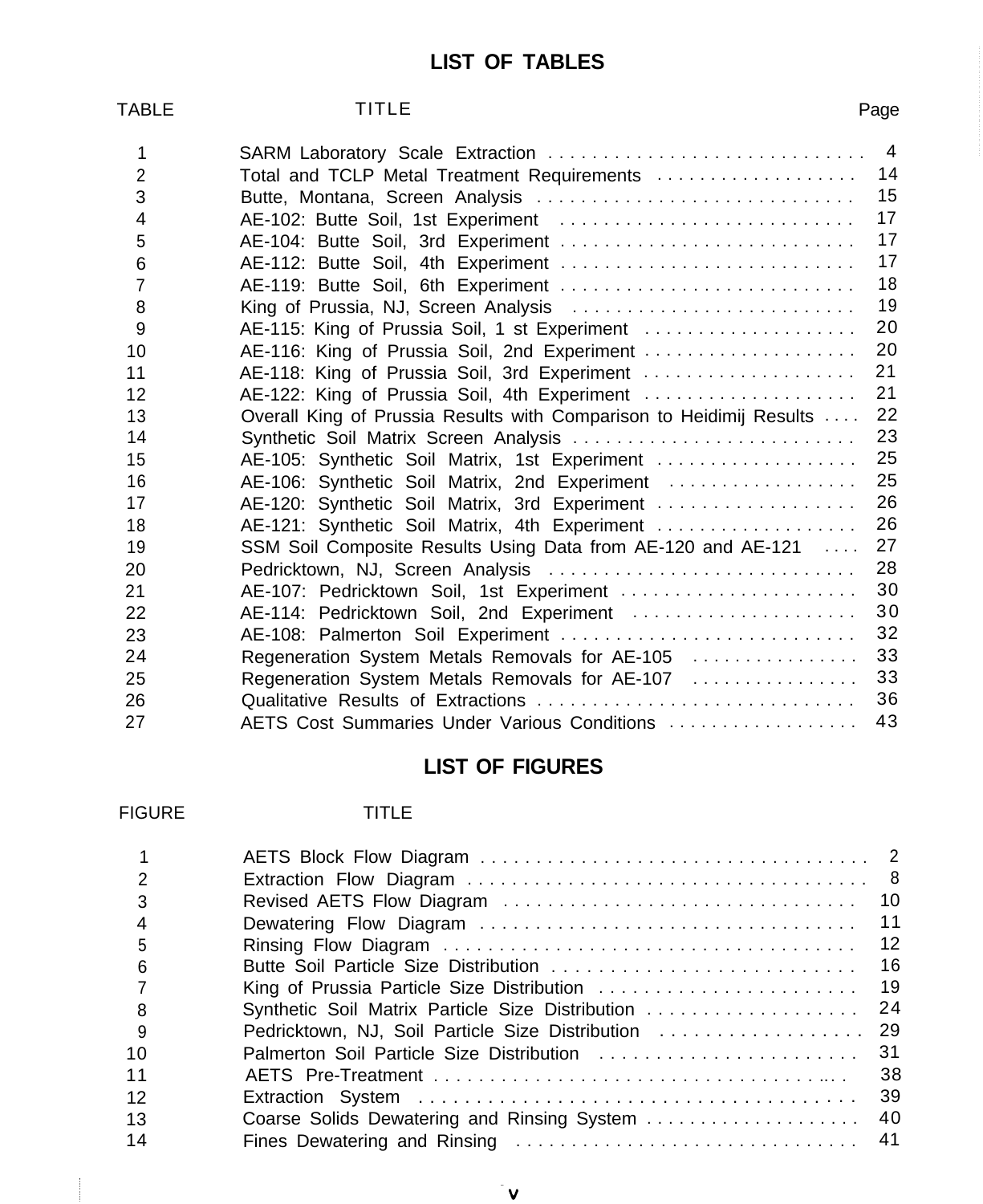# **ACKNOWLEDGEMENTS**

The Center for Hazardous Materials Research (CHMR) would like to acknowledge the cooperation received throughout the project from the U.S. Environmental Protection Agency, Office of Research and Development. In particular, we would like to thank Ms. Kim Lisa Kreiton, from the EPA's Superfund Technology Demonstration Division who provided helpful guidance on the project. CHMR would like to acknowledge the following individuals from the research team who were responsible for important contributions to this project.

#### *Center For Hazardous Materials Research*

Mr. Stephen W. Paff Project Manager Mr. Brian Bosilovich **Project Engineer** Mr. Steve Deppen Research Associate

Mr. Nick Kardos Laboratory Technician

#### *The Netherlands Organization For Applied Scientific Research (TNO)*

Mr. Karel De Waal Mr. Jan Willem Assink Project Director Project Engineer

#### *lnterbeton bv*

|  | Mr. Henri de Laat     | Project Manager         |
|--|-----------------------|-------------------------|
|  | Mr. Ben Spruijtenburg | <b>Project Engineer</b> |

Work on this project was funded through Cooperative Agreement Number CR-815792-01-0 established between the U.S. Environmental Protection Agency, Office of Research & Development, and the Center for Hazardous Material Research. The organizations which contributed to funding under this cooperative agreement include the EPA, CHMR, lnterbeton and TNO. The members of the project research team appreciate the opportunity to participate in this important project to research and develop a new and innovative technology for the remediation and treatment of contaminated soils. Inquiries concerning this report, the project or the AETS technology may be addressed to:

Mr. Stephen W. Paff, CHMM Manager, Technology Development Center for Hazardous Materials Research 320 William Pitt Way Pittsburgh, PA 15238 (412) 826-5320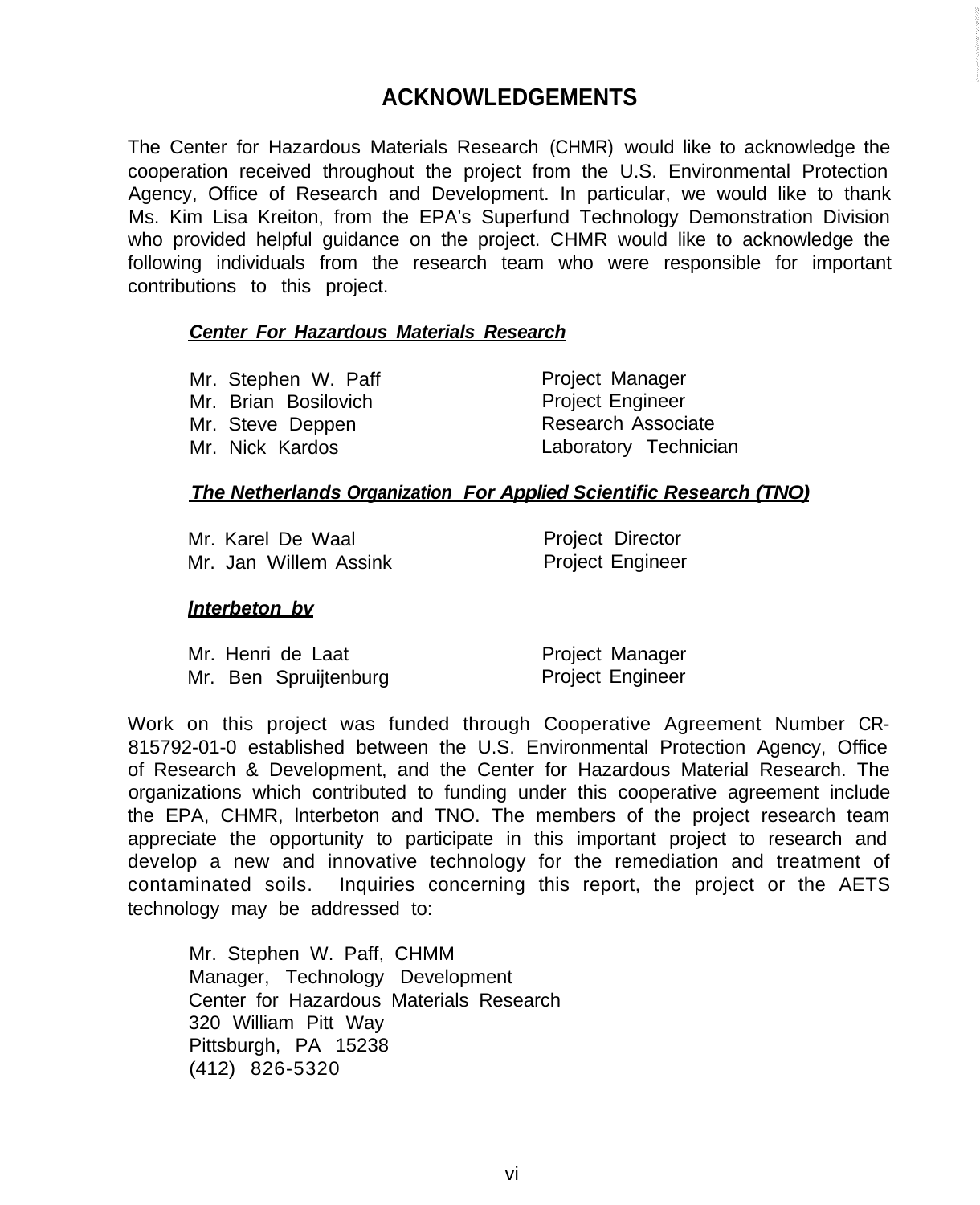# **1.0 INTRODUCTION**

Through a Cooperative Agreement with the U.S. Environmental Protection Agency's Risk Reduction Engineering Laboratory, the Center for Hazardous Materials Research (CHMR), developed the Acid Extraction Treatment System (AETS), which can be used to remove heavy metals from soils, solids, and sludge. The project was conducted with support from lnterbeton bv and The Netherlands Organization for Applied Scientific Research (TNO), located in the Netherlands. CHMR, a not-for-profit subsidiary of the University of Pittsburgh Trust, is located in Pittsburgh, Pennsylvania.

This project represents an extension of existing "soil washing" techniques in the Netherlands, which have been directed primarily at the remediation of hazardous organic contamination. AETS is intended to treat soils contaminated with heavy metals. Additional applications may include treatment of contaminated sediments, sludge and other heavy metal-containing solids.

### 1.1 OBJECTIVE OF THE PROJECT

The objective of the project was to determine the effectiveness and commercial viability of the AETS process in reducing the concentrations and/or leachability of heavy metals in soils to acceptable levels as defined by Federal and state (particularly California) regulations. This was to be accomplished by a combination of laboratoryscale investigations during the first year (to prove the concept of acid extraction and establish process parameters) followed by design, construction and testing of a pilotscale extraction unit during the second year. The process viability and economics were to be determined based on the results of the pilot-scale experiments.

# 1.2 PROCESS DESCRIPTION

A simplified block flow diagram of the AETS process is given in Figure 1. The first step in the AETS process is screening to remove coarse solids. These solids, typically greater than 4 mm in size, are relatively clean, requiring at most a simple rinse with water or detergent to remove smaller attached particles.

After coarse particle removal, the remaining soil is scrubbed in an attrition scrubber to break up agglomerates and cleanse surfaces. Then it is contacted with acid (HCl) in the extraction unit. The residence time in the unit will vary depending on the soil type, contaminants and contaminant concentrations, but generally ranges between 10 and 40 minutes. The soil/extractant mixture is continuously pumped out of the mixing tank, and the soil and extractant are separated using hydrocyclones. The solids are piped to the rinse system, while the extractant is treated using a proprietary technology which removes the metals and regenerates the acid. The soils are rinsed with water to remove entrained acid and metals. CHMR anticipates a final step, not currently performed, in which the soils will be mixed with lime and fertilizer to neutralize any residual acid and return the soil to natural conditions.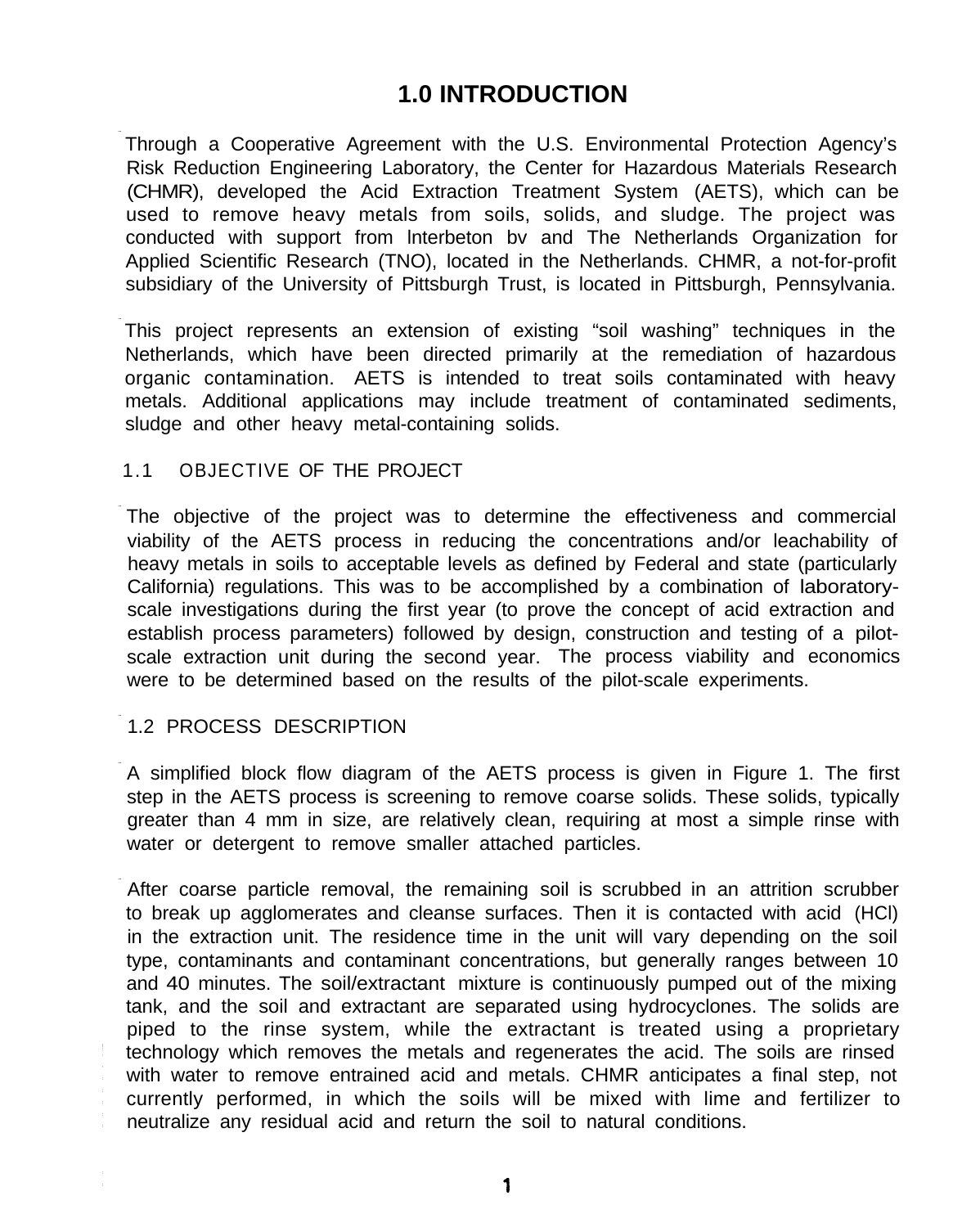

# 1.3 PROJECT TEAM

The AETS research and development project is principally supported by an interdisciplinary project team of individuals from the following four organizations recognized internationally as leaders in the research, development and commercialization of environmental technologies.

*The Center for Hazardous Materials Research (CHMR),* a non-profit subsidiary of the University of Pittsburgh Trust, was formed in 1985 to assist industry and government develop practical solutions to the many problems associated with the use and disposal of hazardous materials and solid wastes. CHMR pursues its mission by conducting broadly based interdisciplinary applied research, technical assistance, education, and public policy programs on issues involving hazardous materials and waste in partnership with academic, industrial, and government organizations. CHMR is active in fostering international research and technology transfer, and has been providing research and development capabilities to businesses and industry, including assisting in the commercial development of new and innovative technologies.

*The National Environmental Technology Applications Corporation (NETAC)* is a unique public-private joint venture created in 1988 by the U.S. Environmental Protection Agency and the University of Pittsburgh Trust. Its purpose is to facilitate the commercialization of innovative environmental technologies that may positively impact the nation's most pressing environmental problems. NETAC provides assistance in the transfer of new environmental technologies from government, university, and private sector laboratories to the marketplace through a flexible program of technology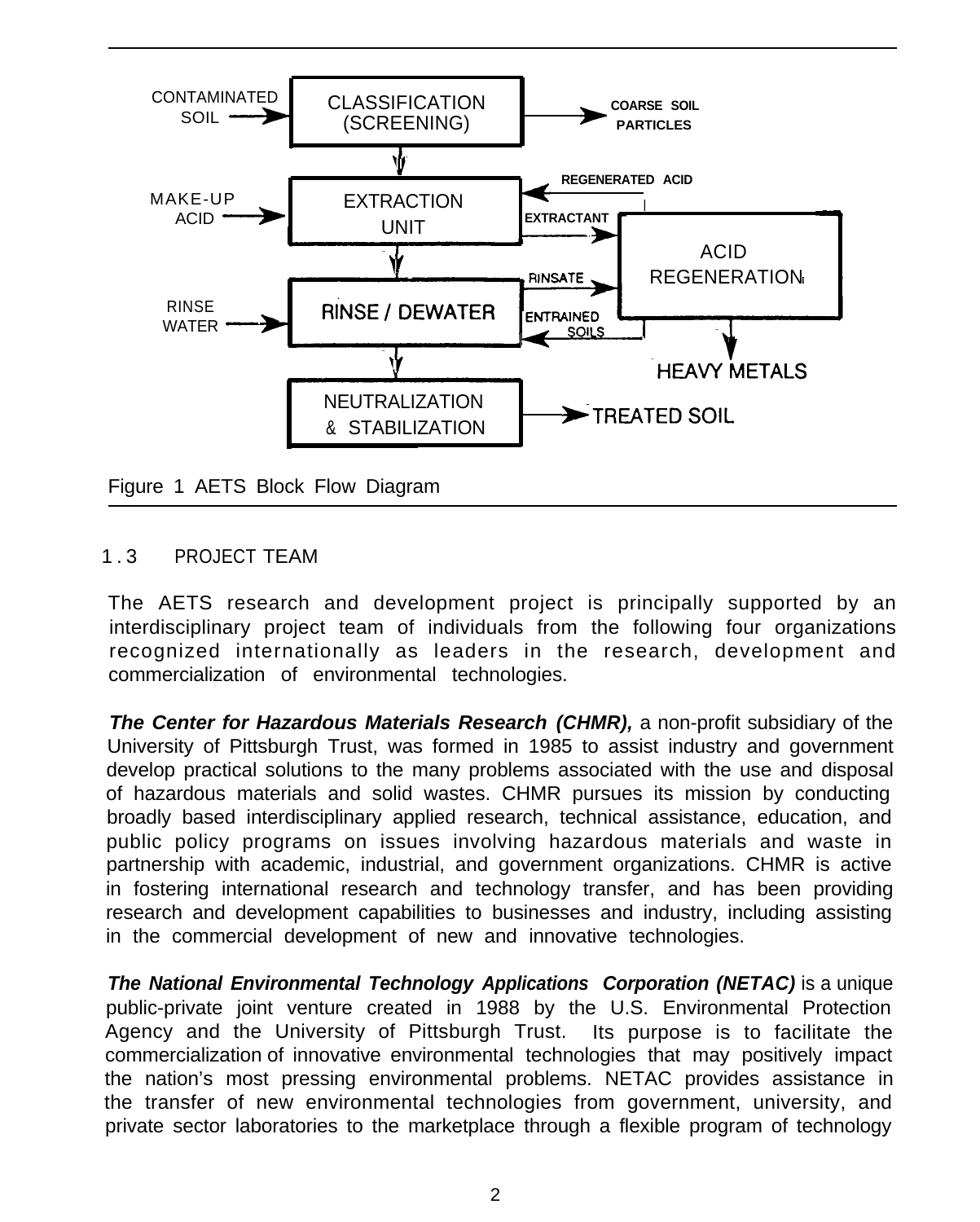evaluations, applied research, bench and pilot-plant testing, and demonstration projects.

 Both CHMR and NETAC operate out of the University of Pittsburgh's Applied Research Center (formerly Gulf Oil's R&D Center), which provides a combination of both technical expertise and superior applied research facilities.

*The Netherlands Organization For Applied Scientific Research (TNO)* is among the leading applied research institutions in the world. With a staff of 5,000, TNO researches, develops, and supplies state-of-the-art technology as well as innovative new technologies. TNO performed the initial work on AETS and played an important role in working with Dutch industry in the successful commercialization of a soil washing process for organic contaminants. TNO has licensed numerous technologies that are now commercially used throughout the world.

*lnterbeton bv* is the international operating company of Hollandsche Beton Groep nv (HBG), founded in 1902. The HBG subsidiaries comprise nine operating companies: each with its own particular specialization. Since its establishment in 1958, lnterbeton has gained broad international recognition, experience, and know-how; particularly in the field of general civil engineering and harbor construction. Recent lnterbeton projects include the Dammam Port Development and King Khaled City Building project in Saudi Arabia; construction of the Hampton Road Tunnel in Virginia; completion of the Boston Harbor risers project; and construction of the Boston Harbor crossing tunnel. lnterbeton is active and experienced in combining the know-how existing within HBG to research and develop new and innovative advanced equipment for civil construction; including the successful research, development, and commercialization of soil washing technology in the Netherlands.

# 1.4 SUMMARY OF LABORATORY SCALE EXPERIMENTS (FIRST YEAR)

The main goal of the first-year laboratory scale experiments was to determine the overall viability of the AETS process. CHMR also tried to identify potential problem areas which might occur in subsequent work. The following is a list of activities which were accomplished and the results of the laboratory scale experiments.

- <sup>0</sup> The optimum pH to perform extractions was found to be between 1.5 and 3.0, based on experiments at different pH levels.
- **.** Preliminary flow diagrams were developed and evaluated for the AETS process. These diagrams were used to design and build the pilot-scale extraction unit.
- **.** The amount of acid used in the extraction is dependent on the type of soil being treated. Some soils, such as the Synthetic Soil Matrix (SSM), have very good buffering ability and therefore require more acid.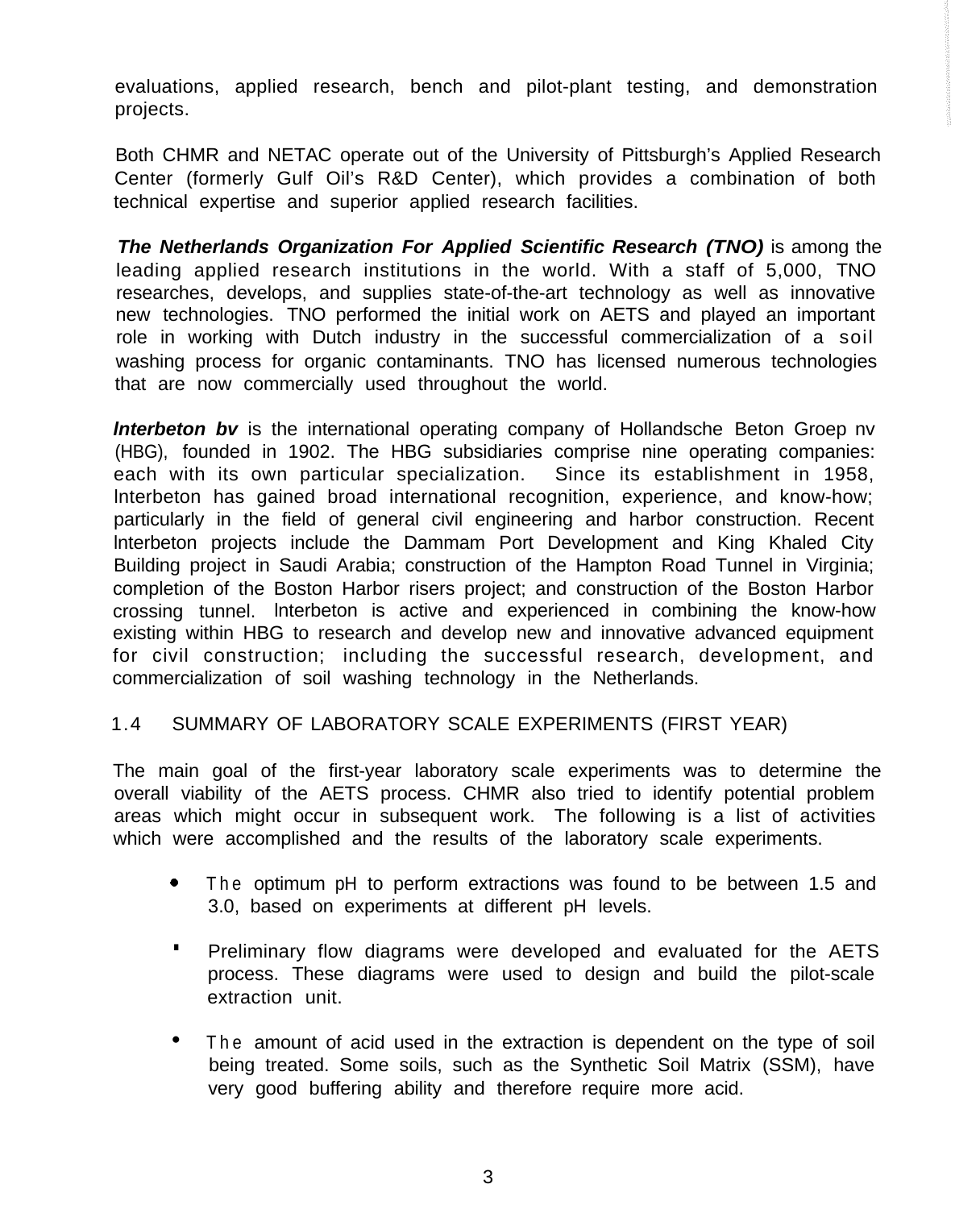**.** The rinsing stage was found to be a critical step in the process design. The metals which are transferred from the soil to the extractant (acid) solution are removed during the rinsing. More efficient rinsing removes more of the metals.

# **1.4.1 Laboratory Scale Experimental Procedure**

The following is a summary of the procedures for the laboratory scale experiments.

- $\bullet$  The soil is mixed with enough water to give a 3:1 water to soil weight ratio, and then mechanically stirred so there is no accumulation in the container.
- A pH controller is used to bring the pH to the setpoint. The amount of acid used is recorded, and the extraction is continued for the desired amount of time.
- The mixer is shut off and the soil is allowed to settle.
- 0 After the soil settles (approximately 30 minutes), the extractant is decanted. Deionized water is added to rinse the soil, and this is also removed after the soil settles again.
- **.** Samples of the soil are removed for total metals and TCLP analysis. A second extraction may be run on the soil if desired.
- 1.4.2 Laboratory Scale Results

The bulk of the first-year experiments were performed on the Synthetic Analytical Reference Material (SARM) and the Synthetic Soil Matrix (SSM), both from the EPA, as well as soil from a Superfund site in Pennsylvania. Table 1 below shows the reduction of TCLP metals concentrations in the SARM soil during a typical two-step extraction at a pH of 2.

|       |           | TCLP<br>(mg/L) |             | <b>Percent Reduction</b> |             |  |
|-------|-----------|----------------|-------------|--------------------------|-------------|--|
|       | Untreated | After One      | After Two   | One                      | Two         |  |
| Metal | Sand      | Extraction     | Extractions | Extraction               | Extractions |  |
| As    | $5.5\,$   |                | 1.4         | 64%                      | 75%         |  |
| Cd    | 20        | 2.4            | $1.5\,$     | 88%                      | 93%         |  |
| Cu    | 140       | 3.6            | 8.3         | 97%                      | 94%         |  |
| Ni    | 17        | 0.5            | 0.9         | 97%                      | 95%         |  |
| Pb    | 36        | 14             | 46          | 61%                      | N/A         |  |
| Zn    | 650       | 9.6            | 18          | 99%                      | 97%         |  |

Table 1 SARM Laboratory Scale Extraction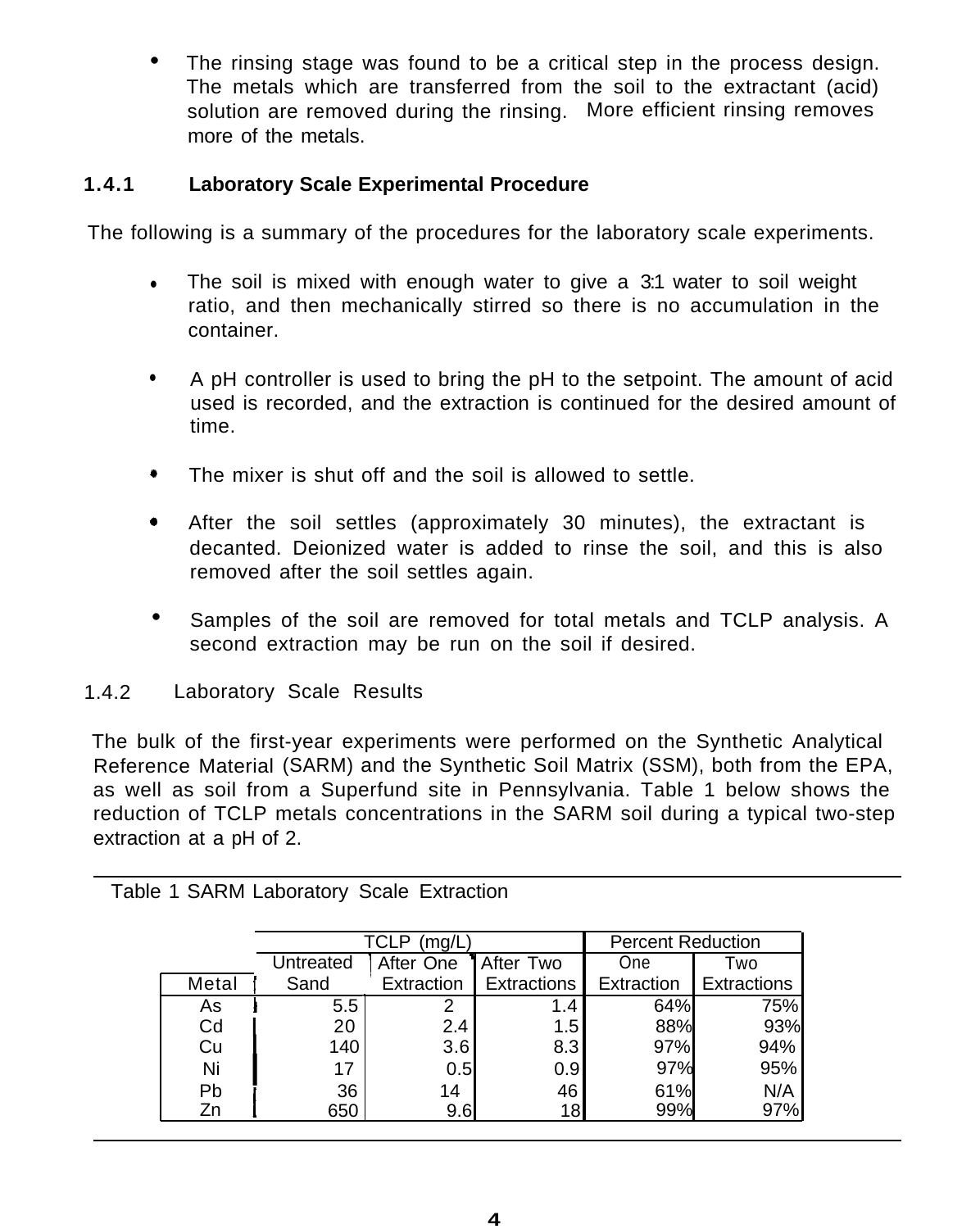Parametric experiments were used to determine the optimal pH, residence times and number of extraction steps. The best results were achieved using a one- or two-step process with 15 to 30 minute residence times, The following conclusions were drawn about the Acid Extraction Treatment System:

- The AETS process using hydrochloric acid is a viable means of reducing TCLP metals to levels below the RCRA limits for soils contaminated with As, Cd, Cu, Ni, Pb, and Zn.
- <sup>l</sup> The process can reduce the soil's total metal concentrations by 60 to 99 percent.
- Although a single extraction step is sufficient in many cases, the system should be designed with sufficient flexibility to accommodate two steps.

 The second year of the investigation was planned based on the results of the laboratory scale experiments.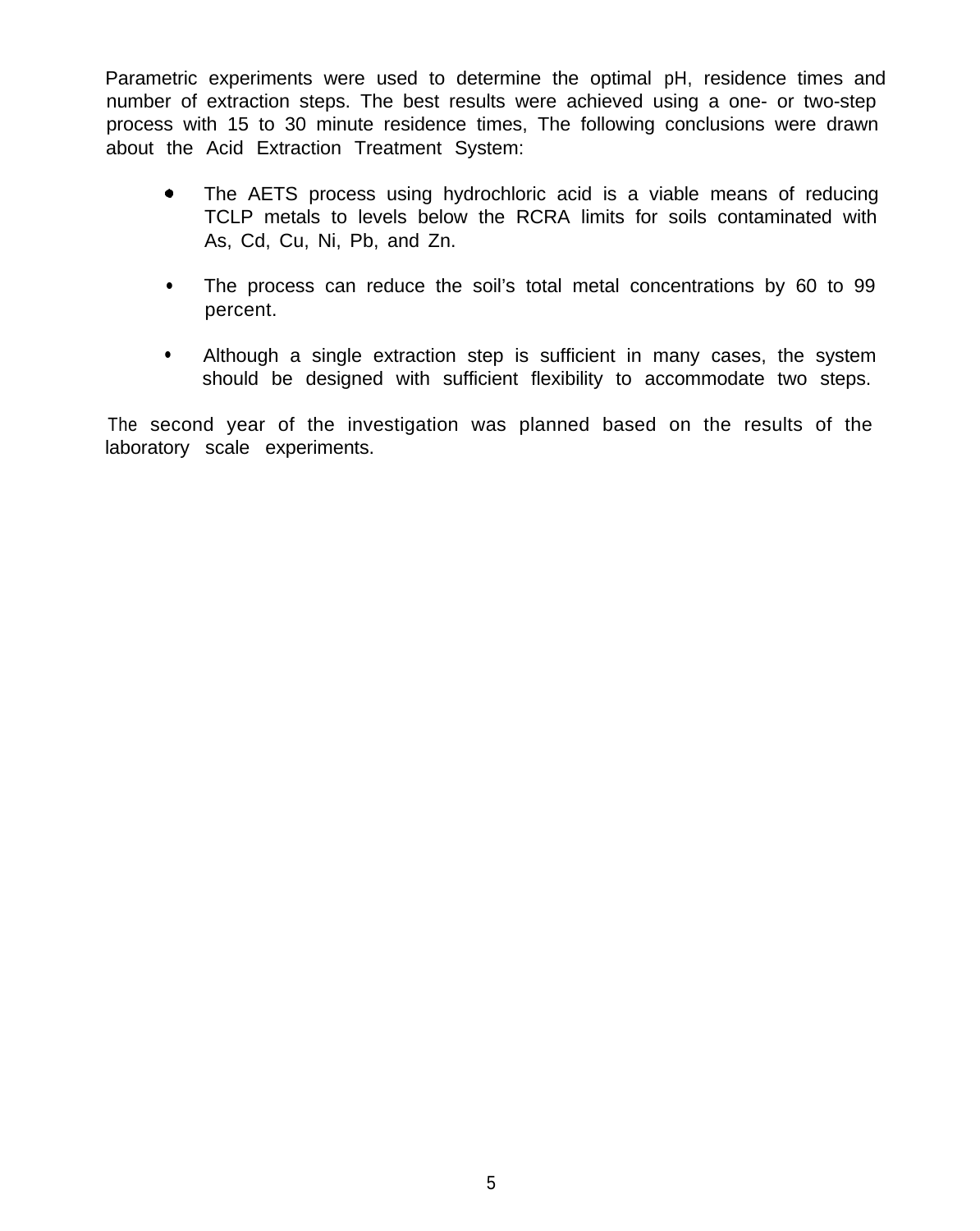# **2.0 SUMMARY OF SECOND YEAR ACTIVITIES**

The following table is **a** brief chronological history of the events that took place during the second year of the AETS project.

| <b>EVENT</b>                                                                                                                                                                                                                                                                    | <b>DATE</b>   |
|---------------------------------------------------------------------------------------------------------------------------------------------------------------------------------------------------------------------------------------------------------------------------------|---------------|
| Beginning of second year.                                                                                                                                                                                                                                                       | 4/91          |
| Ideas for the preliminary system designs were being pulled<br>together, as well as some minor equipment purchases, and the<br>mass balance calculations were started.                                                                                                           | $6/91 - 8/91$ |
| Decisions were made to use a cyclone separation system<br>rather than a screw-type conveyor system. More soils were<br>needed and soils should be characterized for particle size<br>distribution, total metals, and TCLP.                                                      | 10/91         |
| Preliminary system designs were drawn up. More soil was<br>acquired from the EPA (SSM), and a Superfund site in<br>Palmerton, PA. The SSM soil contained As, Cd, Cr, Cu, Ni,<br>Pb, and Zn. The Palmerton soil is mainly contaminated with<br>Cd, Cu, Pb, and Zn.               | 2/92          |
| The tanks, mixers, piping, and 1-inch and 2-inch cyclones<br>needed to construct the pilot-scale acid extraction system<br>were purchased.                                                                                                                                      | $2/92 - 3/92$ |
| Soil from a Superfund site in Pedricktown, NJ was acquired.<br>This soil was contaminated with high concentrations $(>3%)$ of<br>lead and lower concentrations of copper and zinc. The<br>attrition scrubber, pH controller, and rubberized centrifugal<br>pump were purchased. | 4/92          |
| The acid regeneration system was acquired.                                                                                                                                                                                                                                      | 5/92          |
| The cyclones and acid regeneration system were installed and<br>tested.                                                                                                                                                                                                         | 6/92          |
| The attrition scrubber, up-flow filter, rubber pump, and pH<br>controller were installed and tested.                                                                                                                                                                            | 7/92          |
| Soil from a Superfund site in Butte, Montana was acquired.<br>This soil is contaminated with copper and zinc. The initial<br>experiments (AE-102 through AE-108) were performed using<br>the pilot-scale system seen in Figure 2.                                               | 8/92          |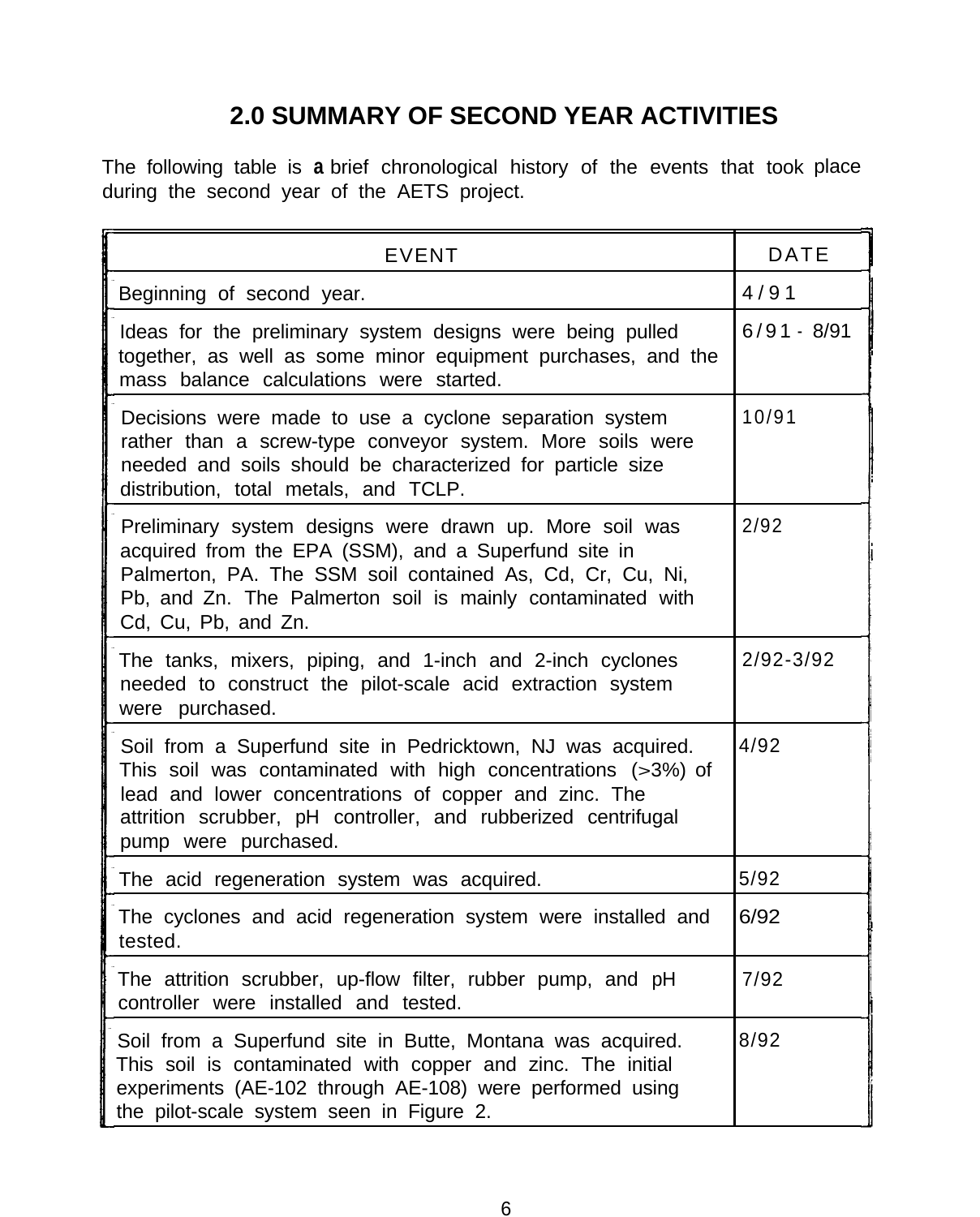| Soil from a site in King of Prussia, NJ was acquired. The main<br>contaminants were copper, chromium and nickel. The<br>rubberized pump was rendered unusable due to the abrasion of<br>the soil.                                 | 10/92           |
|-----------------------------------------------------------------------------------------------------------------------------------------------------------------------------------------------------------------------------------|-----------------|
| A new slurry pump was ordered, installed, and tested. The<br>new pump has an acid resistant impeller and inner coating, and<br>can pump particles up to I-inch in diameter, which eliminates<br>the abrasion problems.            | 10/92-<br>11/92 |
| The second set of extractions, AE-112 to AE-117, was<br>performed with only slight procedure changes from the first<br>set, including the new slurry pump.                                                                        | 11/92           |
| The entire process flow was changed to include a second<br>pump and a second cyclone. The final set of extractions (AE-<br>118 through AE-122) was run using this new configuration,<br>which can be seen in Figures 3 through 5. | 12/92           |
| Follow-up experiments on the clay fractions of soils were<br>performed. Agricultural tests were performed on treated soils.                                                                                                       | $1/93 - 2/93$   |

# 2.1 SUMMARY OF EXPERIMENTAL PROCEDURES

The following experiments were performed on the pilot-scale acid extraction unit designed and built by CHMR. The experimental procedures are separated into three groups (the experiments are numbered in the text in the same format they were numbered in the laboratory):

- \* The first set of extractions, AE-102 through AE-108, which featured a static screening process for the initial soil classification.
- The second set of extractions, AE-112 through AE-117, which used soils were screened with an automatic shaker and a slurry pump.
- The third and final set of extractions, AE-118 through AE-122, which utilized a modified pilot-scale system.

The procedures used for the three sets of extractions are discussed in more detail in subsequent sections.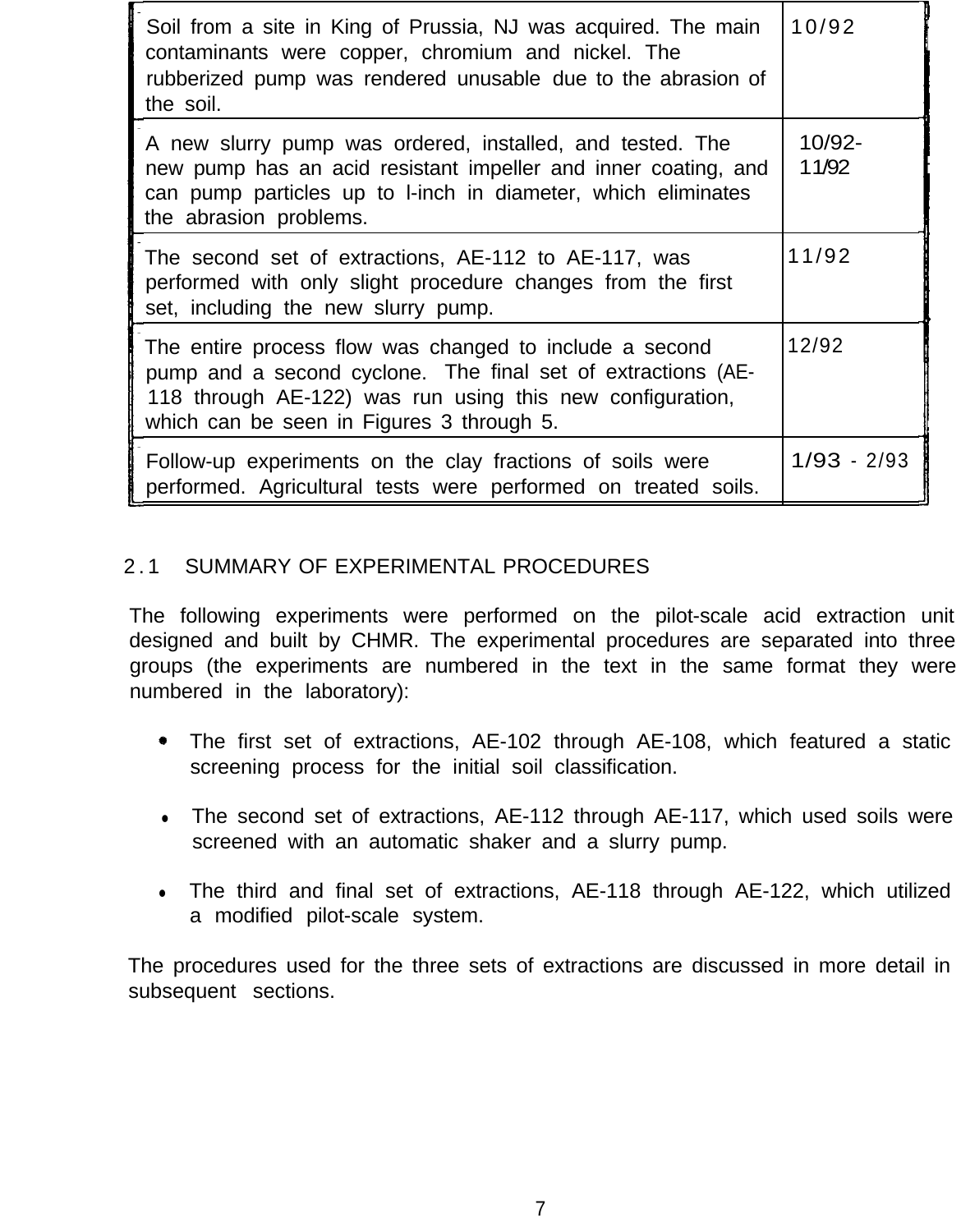

\*THE SOIL IS ACCUMULATED TO BE RINSED. AND THE EXTRACTANT IS ACCUMULATED FOR FINAL REGENERATION.

Figure 2 Extraction Flow Diagram

# 2.1.1 First Extraction Procedure

# Initial Preparations

- Sieve soil to below 9 mesh after drying it overnight at 80°C.
- Test pumps, cyclones, valves and other parts of the AETS system to ensure that they are working properly before beginning the experiment.

# **Extraction Procedure**

• Refer to Figure 2 for the process flow diagram.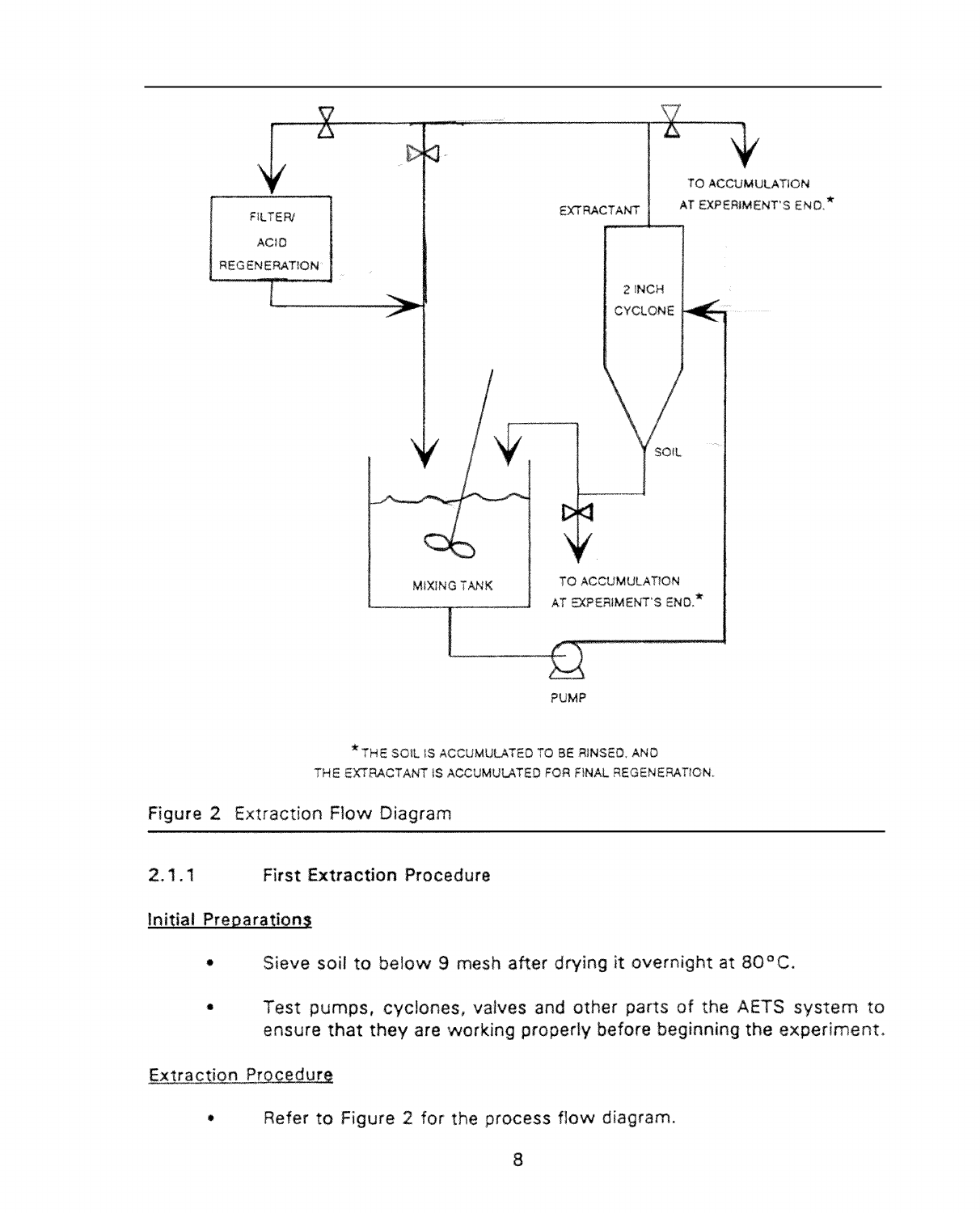- <sup>l</sup> Put the soil in the attrition scrubber at a ratio of approximately 60 percent solids by weight and scrub for the allotted time.
- Rinse the scrubber with enough liquid (either fresh water or previously regenerated extractant) to get a ratio of 20 percent solids by weight in the extraction vessel.
- 0 Begin the extraction by turning on: the mixer, pump to the 2-inch cyclone, and the pH controller.
- 0 At the desired pH, the cyclone overflow is routed to the acid regeneration system, and then back to the extraction tank. The underflow is sent directly to the extraction tank. Continue the extraction for the desired time.
- At the end of the extraction, route the cyclone underflow to a 100 mesh screen for dewatering, and route the overflow to storage tanks for later regeneration.
- Regenerate the acid and rinse the soil in the manner specified.
- The filter size used was 1 micron.
- Repeat extraction procedure for the second extraction.

The equipment used for these extractions is listed in Appendix A.

- 2.1.2 Procedure Changes for Second Set of Extractions
	- The extracted soil in the cyclone underflow is dewatered using a 200mesh mechanical shaker, which allows for faster separation.
	- **.** Single step extractions are performed at a pH of 2.0 for 40 minutes, with soil samples being taken every 10 minutes, to determine the effects of residence time distribution. Timed soil samples are rinsed in **a** beaker to simulate tank rinsing.
	- The extracted soil is rinsed using a few different methods, i.e. in the tank or on the shaker, depending upon the experiment.
	- 0 A 5 micron cartridge filter is used to separate clay from the extractant.
- 2.1.3 Procedure Changes for Final Extractions
	- $\bullet$  The plumbing was changed to add another pump and cyclone, and a settling tank to reduce the amount of clay sent to the filter and acid regeneration system.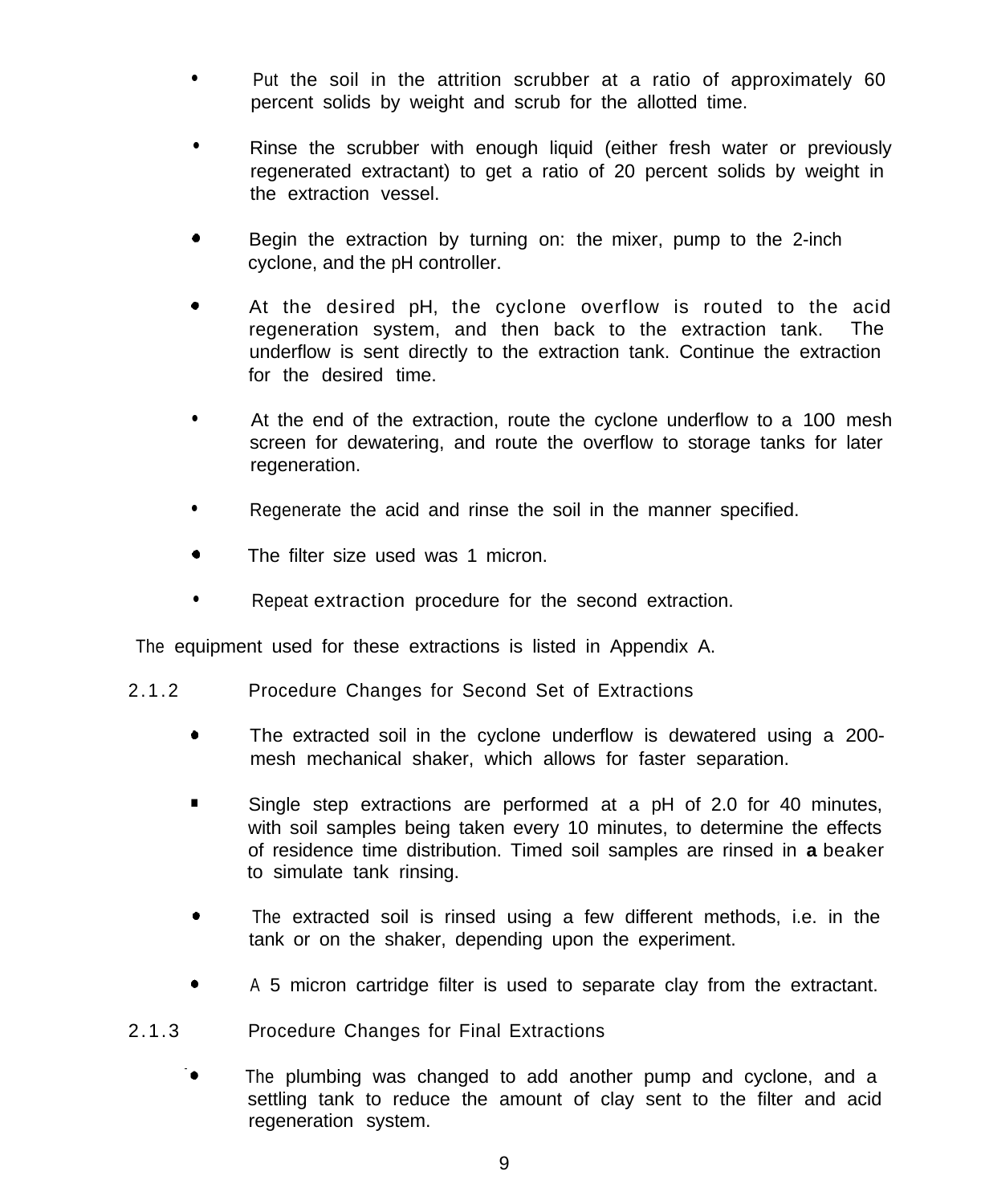- **.** Extractions for this set are single step extractions at a pH of 2.0 for 20 minutes.
- The new process flow diagrams for the extraction and dewatering steps can be seen in Figures 3 and 4. The underflow from the l-inch cyclone shown in Figure 4 is put back on the 200-mesh screen to trap the fines in the sandy-soil fraction.



Figure 3 Revised AETS Flow Diagram

- A standard rinsing procedure was developed for the final set of extractions.
	- The soil is placed in the rinse tank with the appropriate amount of rinsate.
	- The soil is mixed for the desired amount of time and then drained onto the shaker, where the solids are separated, and the rinse is collected for regeneration.
	- The rinsate is regenerated prior to being reused in the next experiment, and the soil is the finished, clean, soil. See Figure 5 for the rinsing flow diagram.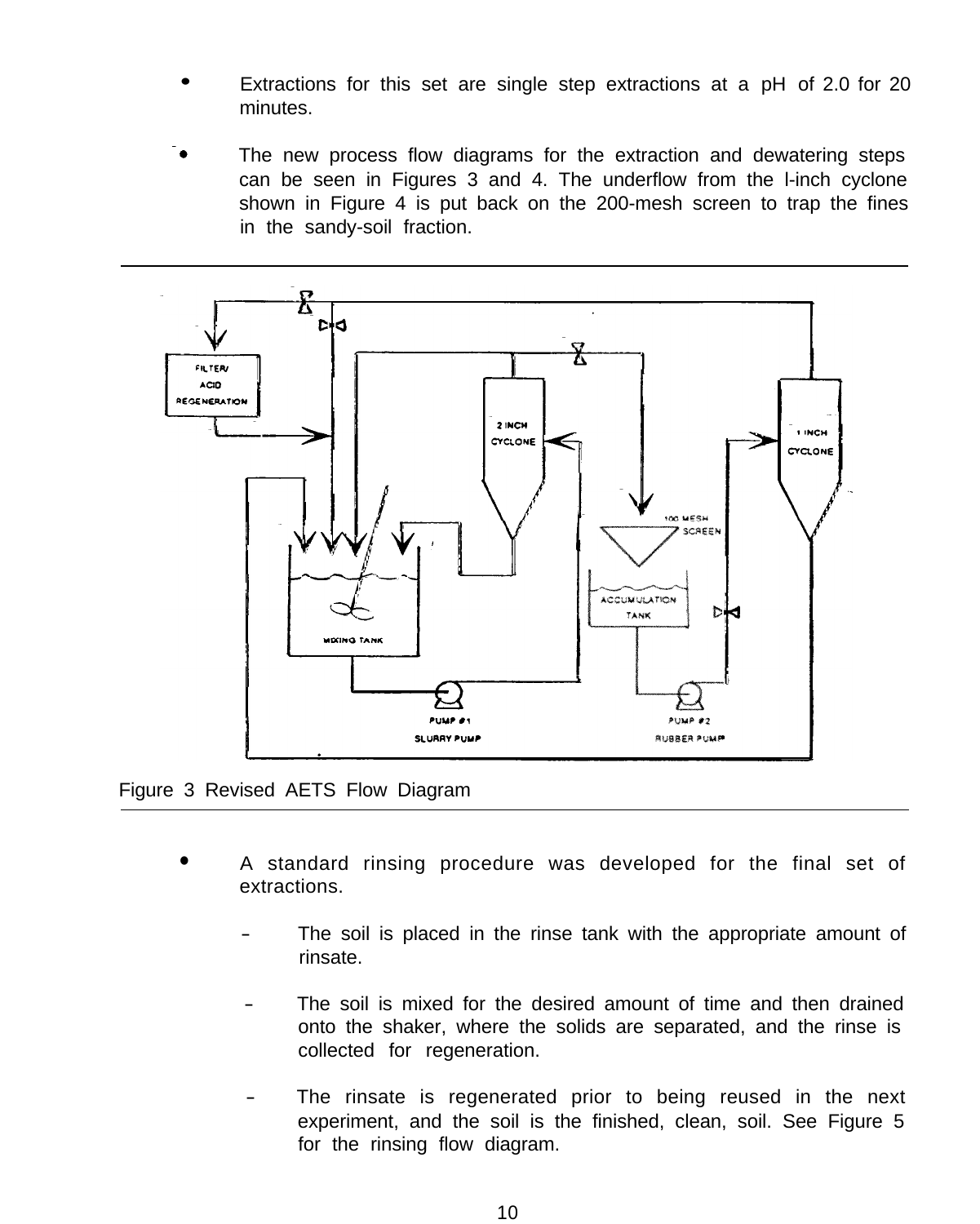

"SYSTEM IS RUN UNTIL MOONG TANK IS EMPTY

Figure 4 Dewatering Flow Diagram

The 1-inch cyclone underflow in Figure 5 is put on the shaker to "trap" the fines in the sandy-soil fraction. The overflow is used to rinse all of the soil out of the tank, due to the batch process being used.

# **2.1.4 Laboratory Analytical Procedures**

The samples were analyzed according to the analytical procedures outlined in the Quality Assurance Project Plan (QAPP). These included the standard EPA method for TCLP extractions (SW-846 1311), and SW-846 6010 for total cadmium, chromium, copper, nickel, lead, and zinc analyses. Method SW-846 7061 was employed for arsenic analyses.

The Quality Assurance/Quality Control procedures employed are summarized in **Appendix**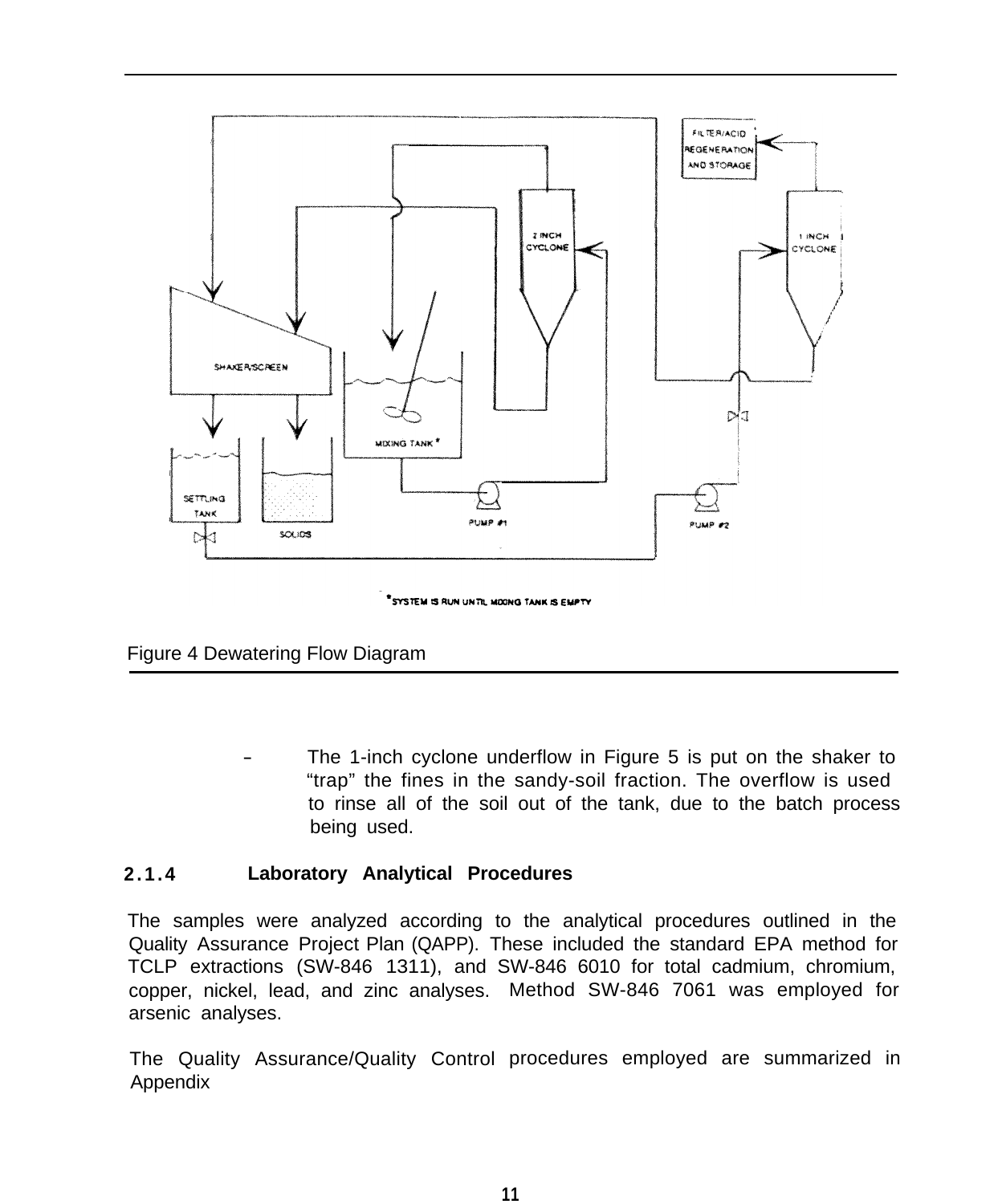

Figure 5 Rinsing Flow Diagram

# 2.2 SUMMARY OF PILOT-SCALE EXPERIMENTS

A total of 18 extractions were performed. The following table gives a description of the extractions, with a description of procedure adjustments made to each specific experiment.

| EXPERIMENT | <b>SOIL USED</b>      | CONDITIONS/COMMENTS                                  |
|------------|-----------------------|------------------------------------------------------|
| AE-102     | <b>Butte</b>          | No concurrent regeneration                           |
| AE-103     | <b>Butte</b>          | Pump malfunction/exper. stopped                      |
| AE-104     | <b>Butte</b>          | Regeneration during extraction;<br>rinsing on screen |
| AE-105     | Synthetic Soil Matrix | Fines $(50 microns) removed priorto extraction$      |
| AE-106     | Synthetic Soil Matrix | Fines removed prior to extraction                    |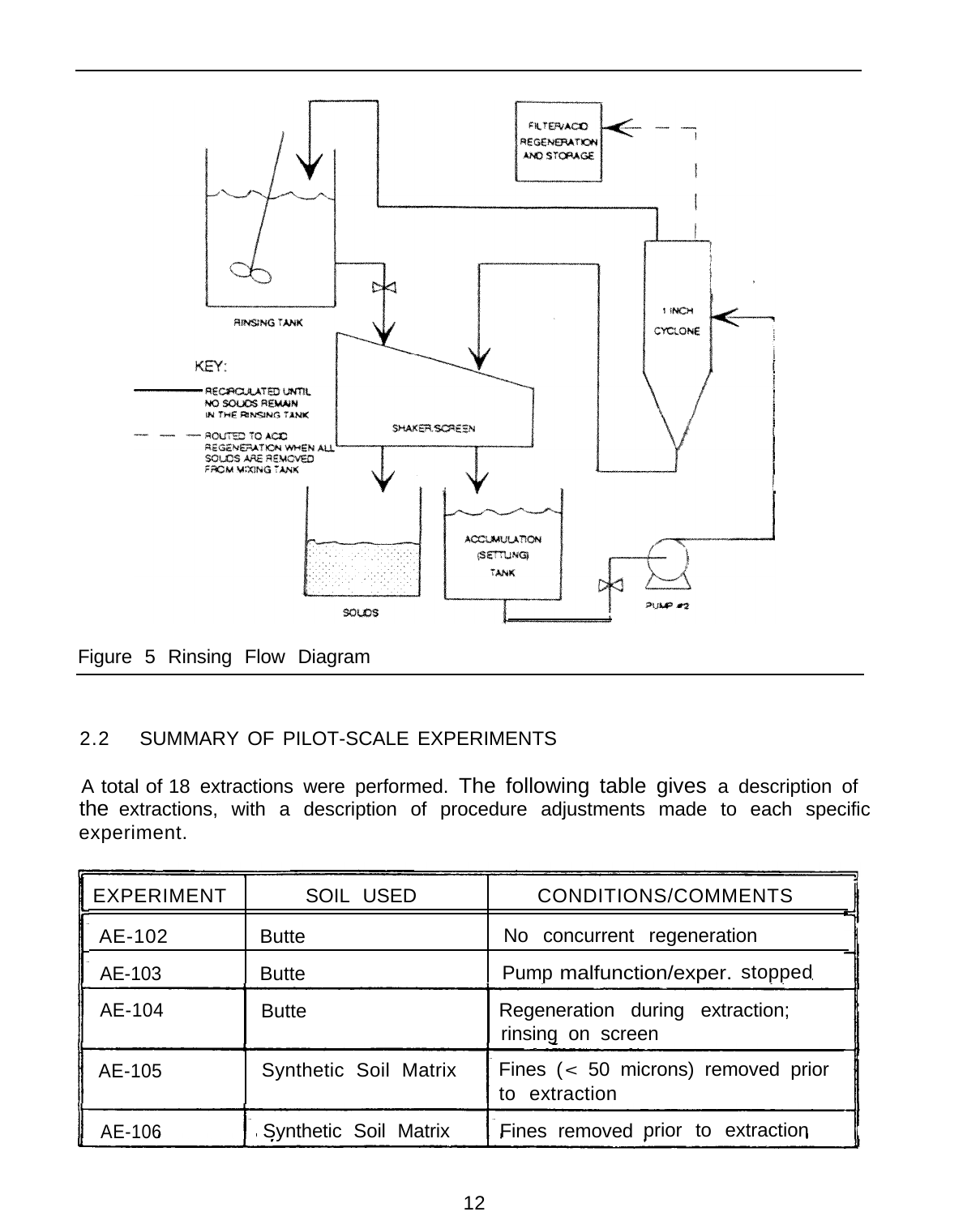| AE-107 | Pedricktown           | Soil rinsed on screen and in tank                                              |
|--------|-----------------------|--------------------------------------------------------------------------------|
| AE-108 | Palmerton             | Extraction stopped due to pump<br>malfunction; usable data obtained,<br>though |
| AE-112 | <b>Butte</b>          | Single step extraction                                                         |
| AE-113 | <b>Butte</b>          | Samples taken over range of<br>residence times to assess process               |
| AE-114 | Pedricktown           |                                                                                |
| AE-115 | King of Prussia       |                                                                                |
| AE-116 | King of Prussia       | Extraction tank plumbing altered<br>prior to extraction; new pump used         |
| AE-117 | King of Prussia       | pH meter malfunctioned, no usable<br>data obtained                             |
| AE-118 | King of Prussia       | Cyclone required adjustment                                                    |
| AE-119 | <b>Butte</b>          | Mass balance performed                                                         |
| AE-120 | Synthetic Soil Matrix |                                                                                |
| AE-121 | Synthetic Soil Matrix | 10 micron filters used                                                         |
| AE-122 | King of Prussia       |                                                                                |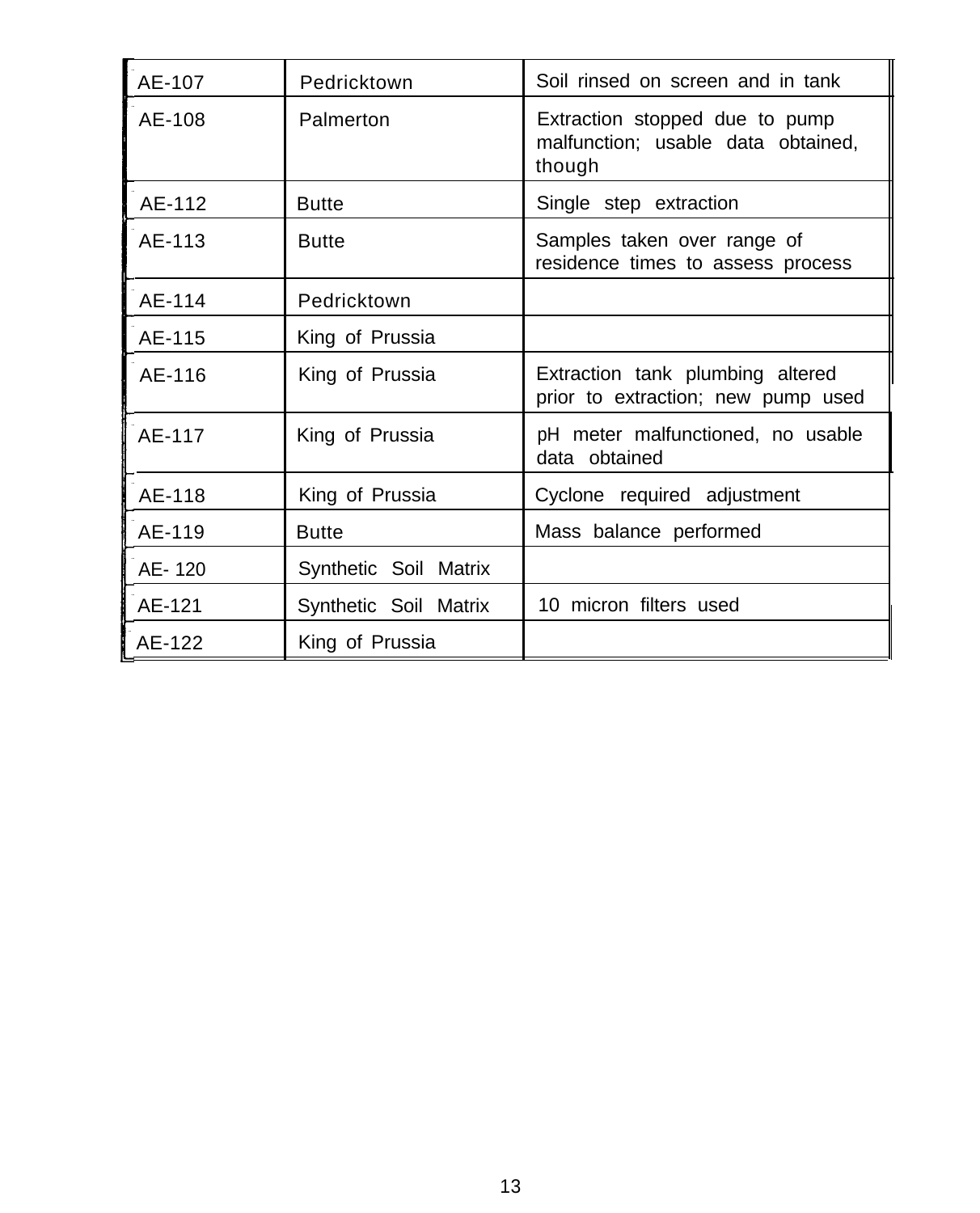# **3.0 RESULTS AND DISCUSSION**

In this section, the experiments are categorized based on the types of soil used. The experimental data, soil description, particle size distribution, and discussion will be presented for each type of soil. The following is a list of the soils used, and the number of successful extractions performed on each one with the pilot-scale system.

- Butte, Montana soil 4 extractions
- 
- <sup>l</sup> King of Prussia, NJ soil 4 extractions **.** Synthetic Soil Matrix (SSM) 4 extractions **.** Pedricktown, NJ soil 2 extractions
- 
- Palmerton, PA soil 1 extraction

The results from these extractions are discussed in subsequent sections.

# 3.1 TREATMENT GOALS

The treatment goals for metal-contaminated soils include two criteria -- Toxicity Characteristic Leaching Procedure (TCLP) and total metals.

|                |               | California  |                | U.S.EPA               | K.O.P. Site*  |
|----------------|---------------|-------------|----------------|-----------------------|---------------|
| Metal          | Total (mg/kg) | TCLP (mg/L) | Total (mg/kg)  | <b>TCLP</b><br>(mg/L) | Total (mg/kg) |
| As             | 500           | 5.00        |                | 5.00                  |               |
| Ag             | 500           | 5.00        |                | 0.50                  |               |
| Ba             | 10,000        | 100.00      |                | 100.00                |               |
| Cd             | 100           | 1.00        |                | 1.00                  |               |
| $Cr$ III       | 2,500         | 560.00      |                |                       |               |
| $Cr$ VI        | 500           | 5.00        |                | 5.00                  | 483           |
| Cu             | 2,500         | 25.00       |                |                       | 3.571         |
| Hg             | 20            | 0.20        |                | 0.20                  |               |
| Ni             | 2,000         | 20.00       |                |                       | 1,935         |
| P <sub>b</sub> | 1,000         | 5.00        | $500 - 2000**$ | 5.00                  |               |
| Se             | 100           | 1.00        |                | 1.00                  |               |
| Zn             | 5,000         | 250.00      |                |                       |               |

|  |  |  |  |  |  |  | Table 2 Total and TCLP Metal Treatment Requirements |
|--|--|--|--|--|--|--|-----------------------------------------------------|
|--|--|--|--|--|--|--|-----------------------------------------------------|

\*Treatment objectives for Heidemij Reststoffendiensten Soil Washing Demonstration. \*\*500 mg/kg in surface soil, 2000 mg/kg below the surface.

TCLP is a measure of the leachability of metals in soil. Salient TCLP maximum concentrations are set in RCRA for 7 metals. The limits are shown in the third column of Table 2. TCLP levels for additional metals have been set by the state of California. These, also are given in Table 2.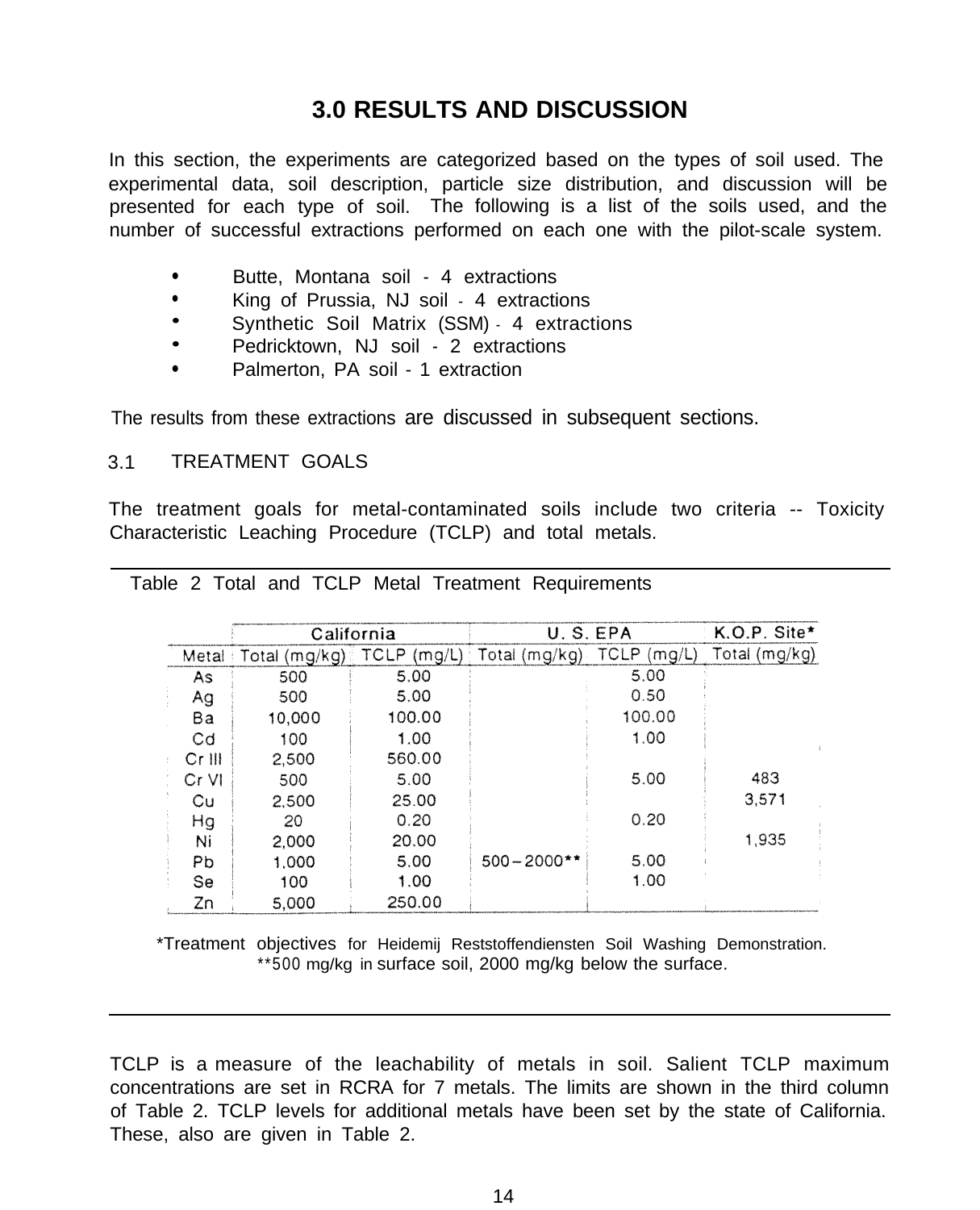Total metals concentration limits are not set by Federal statute. They are often set by individual EPA Project Officers for specific sites. Sample total metals limits are given for the King of Prussia Superfund site. In addition, the EPA has set an action level of 500 mg/kg for lead in surface soils, and 2,000 mg/kg for lead in soils 2 feet or more below the surface. California has set total metals limits for a variety of metals. These limits are summarized in Table 2.

# 3.2 BUTTE, MONTANA SOIL

# Site History

The Superfund site in Butte was placed on the National Priorities List (NPL) because of a potential dust hazard on the site. The soil is non-hazardous, because the main contaminants are copper and zinc, both of which are not considered by RCRA to be hazardous metals. The Butte soil was specifically chosen because it was nonhazardous, and any residuals produced during experiments would also be nonhazardous.

### Soil Description

If very little clay and large  $(>1/8)$ " particles. The dried soil had a density of 1.25 g/cc, The screening results and particle size distribution are given in Table 3 and Figure 6. The figures show that 2 percent of the soil is smaller than 20 microns, and 6 percent is smaller than 60 microns. The initial soil had the texture of beach sand that had and the average total copper and zinc levels are 1250 mg/L and 116 mg/L, respectively.

# Table 3 Butte, Montana, Screen Analysis

|      |          | Volume(ml)l %<br>-on |
|------|----------|----------------------|
| 4000 | 100 on   | 3.9                  |
| 2190 | 100 on   | 3.9                  |
| 841  | 250 on   | 9.8                  |
| 420  | 575 on   | 22.5                 |
| 250  | 750 on   | 29.4                 |
| 149  | 450 on   | 17.6                 |
| N/A  | 325 thru | 12.7                 |
|      |          |                      |

The soil is yellowish in color. Examination under a microscope revealed small turquoise and orange particles, some apparently attached to the surface of sand particles, and some scattered throughout the sand. There were no apparent size differences among the sand particles with or without metals on the surface.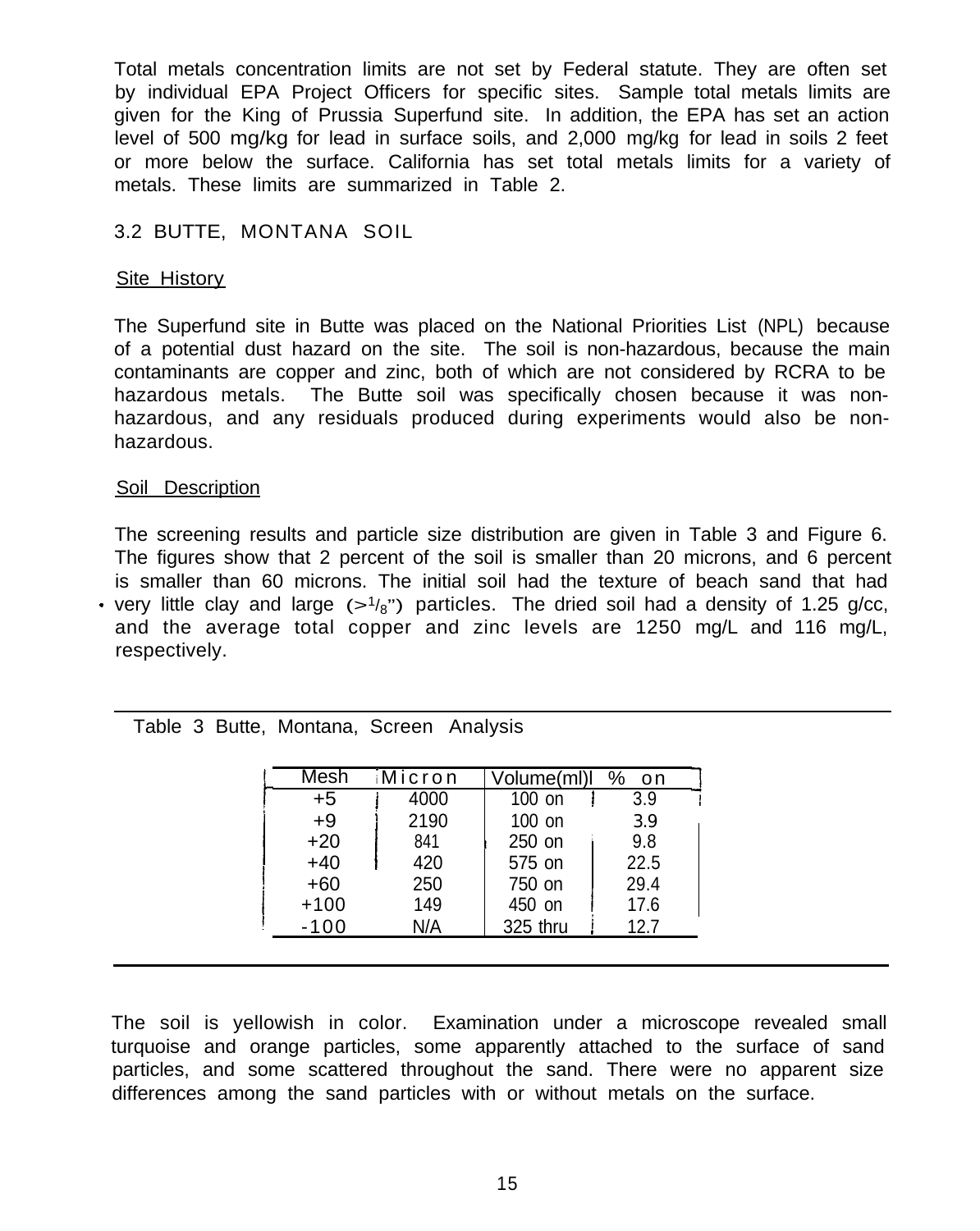

Figure 6 Butte Soil Particle Size Distribution

# **Discussion of Results**

Seven experiments (AE-102, 103, 104, 112, 113 and 119) were attempted using the Butte soil. One experiment (AE-103) was cancelled due to a pump malfunction, and no data for AE-113 were obtained because the samples were destroyed during shipping. AE-102 and AE-104 were duplicate experiments run under identical conditions, with a two-step extractions and 20 minute residence times. AE-112 was a single stage extraction. This experiment was run to see how reproducible the removal levels were with new equipment. There were two main objectives for AE-119, the final Butte extraction. The first was to recover all of the soil to form a mass balance, and the second was to analyze the different soil fractions, i.e., the filter sludge, the sandy soil.

The data in Tables 4, 5, 6, and 7 show the results from experiments successfully conducted with the Butte soil. The tables show the TCLP concentrations for the untreated and treated soils (either after the first or second extractions), and the total metals concentrations in the untreated and treated soils. The soils were analyzed primarily for copper and zinc, with some analyses for lead and arsenic as well. The data show that the acid extraction system worked well for this particular soil. The initial TCLP and totals concentrations for the Butte soil were within the federal and California requirements.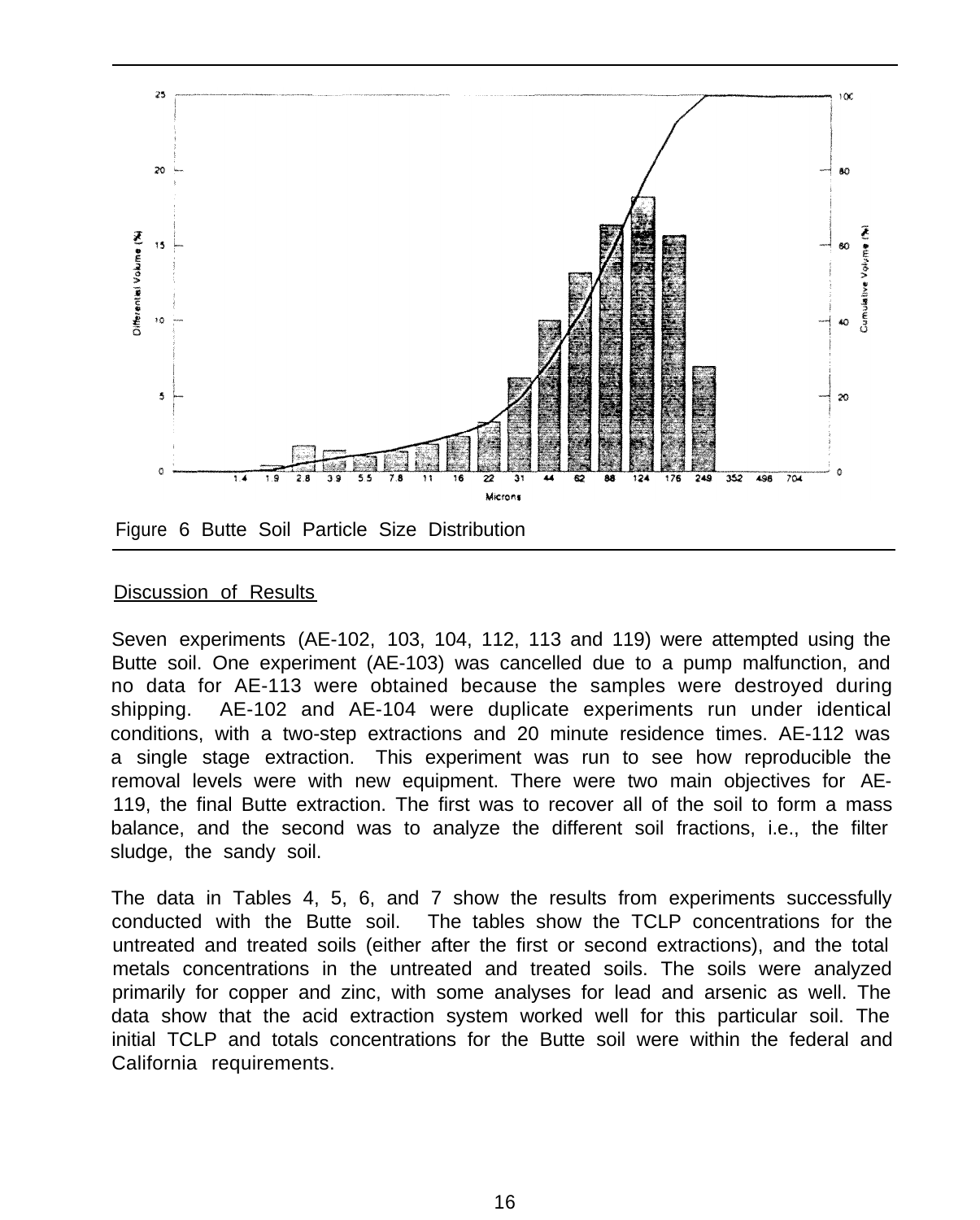# Table 4 AE-102: Butte Soil, 1st Experiment

|       |           | TCLP<br>(mg/L       |                        | % Removal         |           |
|-------|-----------|---------------------|------------------------|-------------------|-----------|
| Metal | Untreated | 1st Ext             | 2 <sub>nd</sub><br>Ext | 1st Ext   2nd Ext |           |
| Zn    | 2.6       | N/A                 | 0.0                    | N/A               | 100%      |
| Сu    | 1.4       | N/A                 | 0.1                    | N/A               | 91%       |
|       |           |                     |                        |                   |           |
|       |           | Total Metal (mg/kg) |                        |                   | % Removal |
| Metal | Untreated |                     | 1st Ext   2nd Ext      | 1st Ext           | 2nd Ext   |
| Zn    | 1350      | 499                 | 285                    | 63%               | 79%       |
| Cu    | 114       |                     | 201                    | 73%               | 82%       |

# Table 5 AE-104: Butte Soil, 3rd Experiment

|        | TCI P       | (mn)     | 1% Removal |
|--------|-------------|----------|------------|
| Metals | Untreated I | 2nd Ext  | 2nd Ext    |
|        |             | $0.05\,$ | 97%        |
|        |             | N 71     | 90%        |

|       |           | Total Metals (mg/kg) |         |         | % Removal |
|-------|-----------|----------------------|---------|---------|-----------|
| Metal | Untreated | 1st Ext              | 2nd Ext | 1st Ext | 2nd Ext   |
| As    | 183       | ເລ                   | 64      | 72%     | 65%       |
| PЬ    | 390       |                      | 49      |         | 87%       |
| Cu    | 127       | 26                   | 21      | 80%     | 83%       |
| 7n    | 1250      | 376                  | 326.    | 70%     | '4%       |

# Table 6 AE-112: Butte Soil, 4th Experiment

| Metal | Initial | Final | ℅ | Removal |
|-------|---------|-------|---|---------|
|       | .5      |       |   | 36%     |
|       |         |       |   | E O/    |

|       | Total Metals (mg/kg) |       |           |  |
|-------|----------------------|-------|-----------|--|
| Metal | Initial              | Final | % Removal |  |
| Cu    | 98.0                 | 18.0  | 82%       |  |
| Zn    | 1.170.0              | 195.0 | 83%       |  |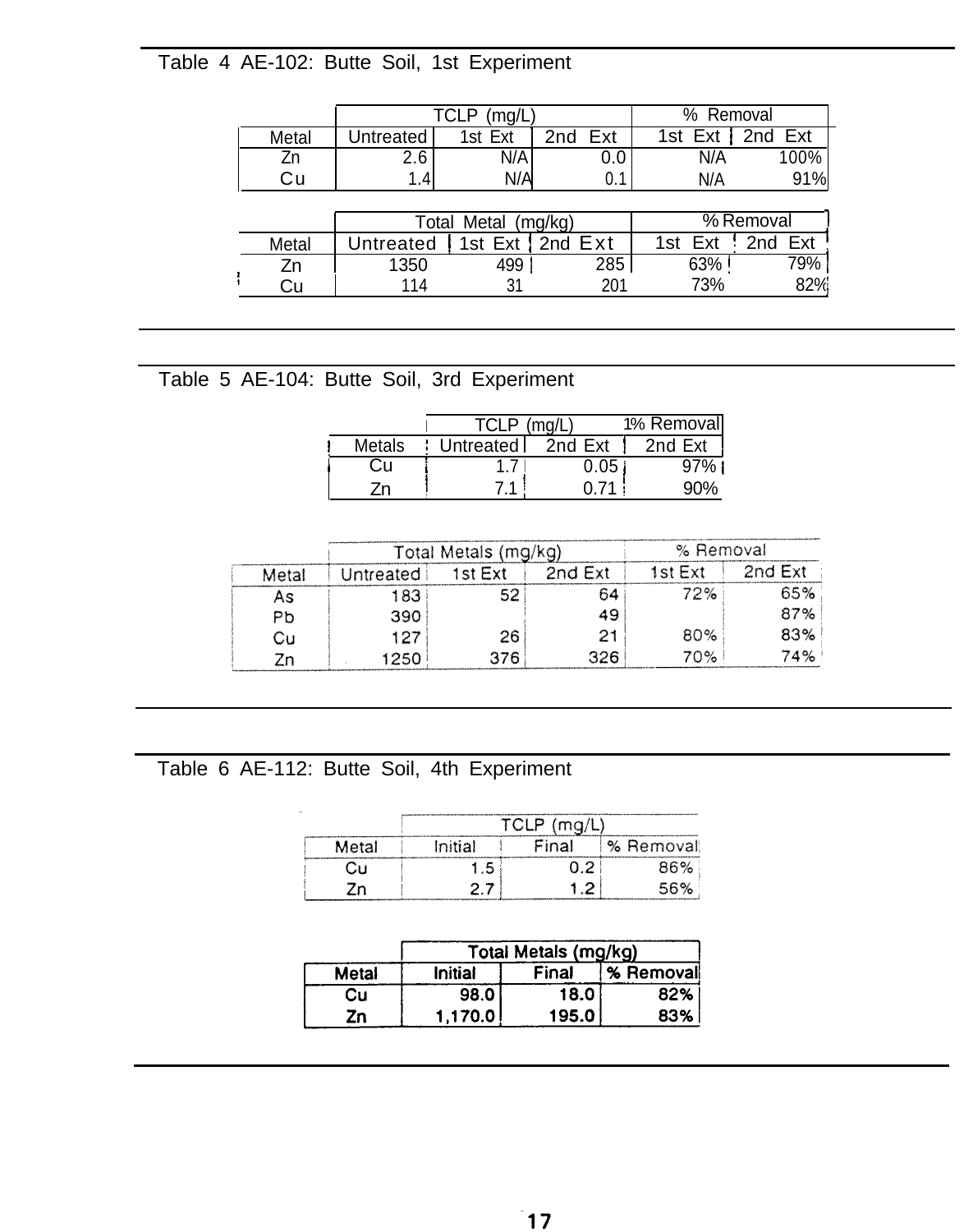Table 7 AE-119: Butte Soil, 6th Experiment

|       |         | Total Metals (mg/kg) |           |
|-------|---------|----------------------|-----------|
| Metal | Initial | Final                | % Removal |
| Cu    | 1251    | 27                   | 78%       |
| Ph    | 338     | 39                   | 88%       |
| 7n    | 1,230   | 118 l                | 90%       |

TCLP concentrations for copper and zinc were reduced between 55 and 100 percent of the initial levels. The total metals were reduced an average of 82 percent. In the cases where lead levels were analyzed, the system removed an average of 88 percent of the lead. The results indicated modest improvements in system efficiency using the better rinsing and dewatering procedures of the later experiments. The results demonstrated that AETS is capable of removing metals, even starting at relatively low concentrations.

Although the Butte soil contains a small amount of clay, no separate clay removal and disposal is anticipated to be necessary. Approximately 2 percent of the soil was retained on the filter prior to the acid regeneration system. This soil was analyzed for copper, lead and zinc and found to contain 380, 3500 and 980 mg/kg of each, respectively. The filter sludge could be mixed with the remaining soil. With the filter sludge mixed in, the composite result would have been a 75 to 90 percent reduction in metals concentration.

The significance of the Butte soil was its usefulness in determining experimental parameters using a non-hazardous soil, and a demonstration that metals can be removed efficiently even starting in a relatively low concentration range.

3.3 KING OF PRUSSIA, NJ SOIL

# Site Historv

The King of Prussia Superfund site is located in Winslow Township, New Jersey. The facility on the site was used to neutralize acid streams from another facility located adjacent to the site. The contaminants of interest in this soil are chromium, copper, and nickel. The material is not RCRA hazardous. The site is listed on the Superfund NPL because of the high levels of chromium. In addition, the soil at the site was recently used to demonstrate another soil washing system (which works primarily by particle size separation). By incorporating the soil into AETS testing program, direct comparisons between the two systems are possible.

#### Soil Description

The screening results and particle size distribution are given in Table 8 and Figure 7. Seven percent of the soil is smaller than 20 microns, and 11 percent is smaller than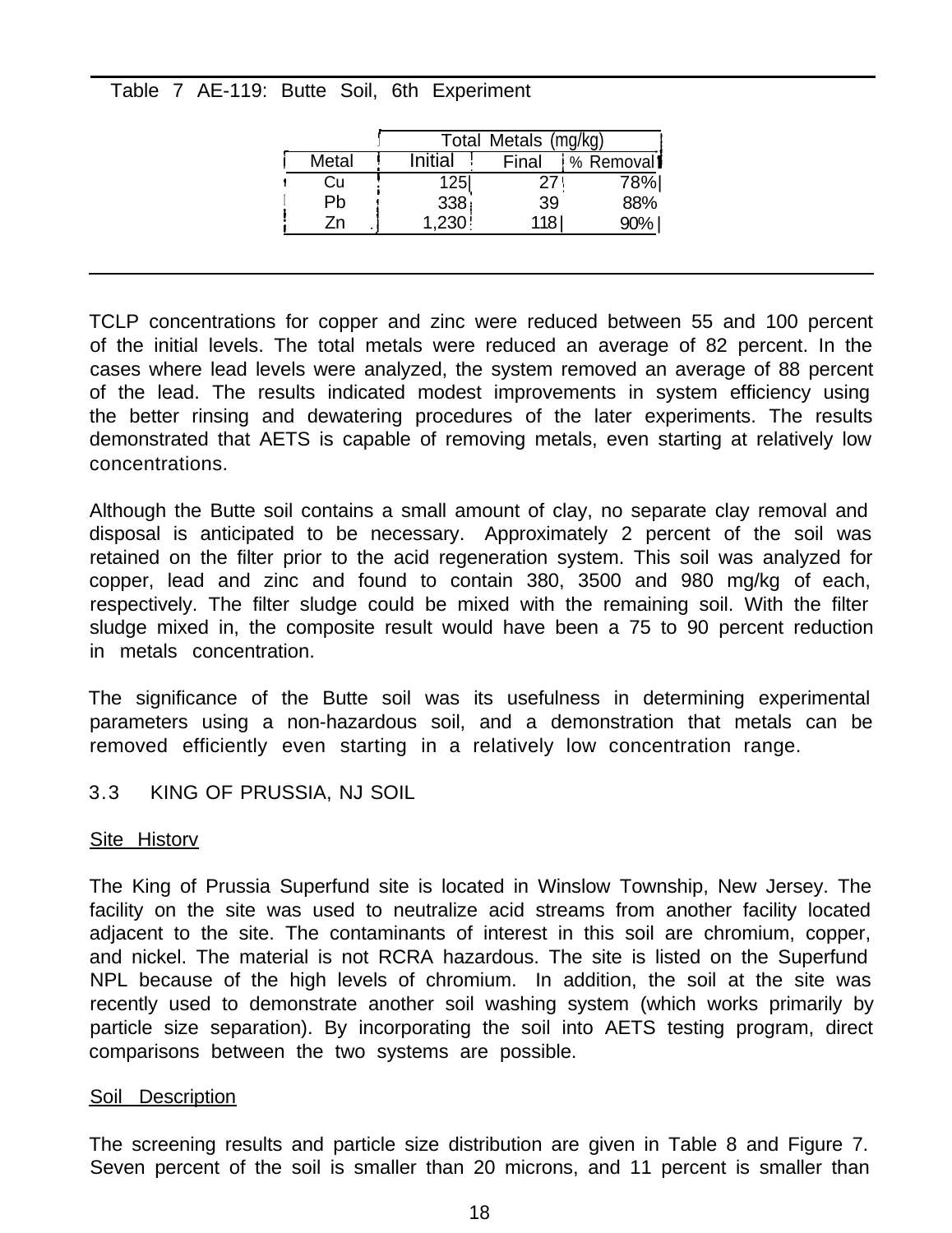100 microns. This soil was light tan in color, with visible yellow clays and some large particles. The dried soil has a density of 1.34 g/cc.

Table 8 King of Prussia, NJ, Screen Analysis

| Mesh | Micron |             | Weight $(g)$ % on (thru) |
|------|--------|-------------|--------------------------|
|      |        | 295 on      | 59                       |
| +40  | 420    | 81 on       | 16                       |
| -40  | N/A    | thru<br>127 |                          |



Microscopic examination revealed black, turquoise, and orange-red particles. The bulk of the soil is orange-red. The black and turquoise particles may be pieces of contamination.

# Discussion of Results

Tables 9, 10, 11, and 12 summarize the results from experiments performed using this soil. These tables show the initial and final metals concentrations in the soils. Experiments AE-115 and AE-116 were intended to study the effects of residence time distribution. Soil samples were taken every ten minutes and rinsed by simulating tank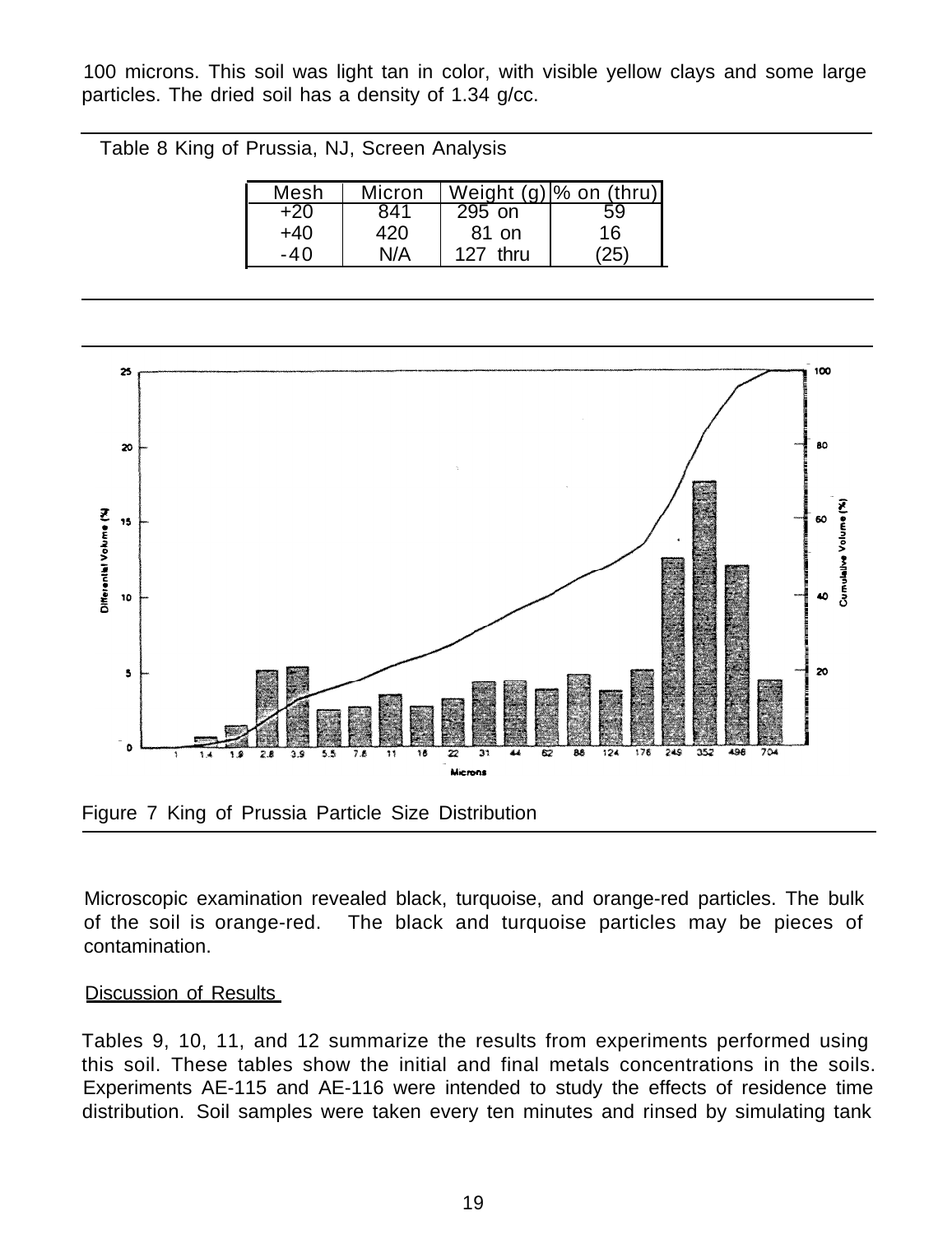## Table 9 AE-115: King of Prussia Soil, 1st Experiment

|       | Total Metals (mg/kg) |       |           |  |  |
|-------|----------------------|-------|-----------|--|--|
| Metal | Initial              | Final | % Removal |  |  |
| Cr    | 1020                 |       | 96%       |  |  |
| Cu    | 1240                 | 17    | 99%       |  |  |
| Ni    | 335                  |       | 99%       |  |  |

# Metal Removal Efficiency from the Soil

|           |              | Total Metals (mg/kg) |            |  |  |  |
|-----------|--------------|----------------------|------------|--|--|--|
| Soil      | $Cr$ (mg/kg) | Cu (mg/kg)           | Ni (mg/kg) |  |  |  |
| 10 minute | 135.0        | 33.1                 | 12.1       |  |  |  |
| 20 minute | 78.7         | 18.1                 | 5.1        |  |  |  |
| 30 minute | 51.9         | 13.3                 | 3.2        |  |  |  |
| minute    | 73.7         |                      |            |  |  |  |

# Timed soil samples

Table 10 AE-116: King of Prussia Soil, 2nd Experiment

Metal Removal Efficiency from the Soil

|       | Total Metals (mg/kg) |            |              |  |  |
|-------|----------------------|------------|--------------|--|--|
| Metal | Initial soil         | Final soil | I% Removal I |  |  |
|       | 1240                 | 89         | 93%          |  |  |
| Cυ    | 1660                 | 18         | 99%          |  |  |
| Ni    | 518                  | 6.3        | 99%          |  |  |

Timed soil samples

|           |     | Total Metals (mg/kg) |    |
|-----------|-----|----------------------|----|
| Soil      |     |                      |    |
| 10 minute | 224 |                      | 16 |
| 20 minute | 183 |                      | 15 |
| 30 minute | 130 | 30                   |    |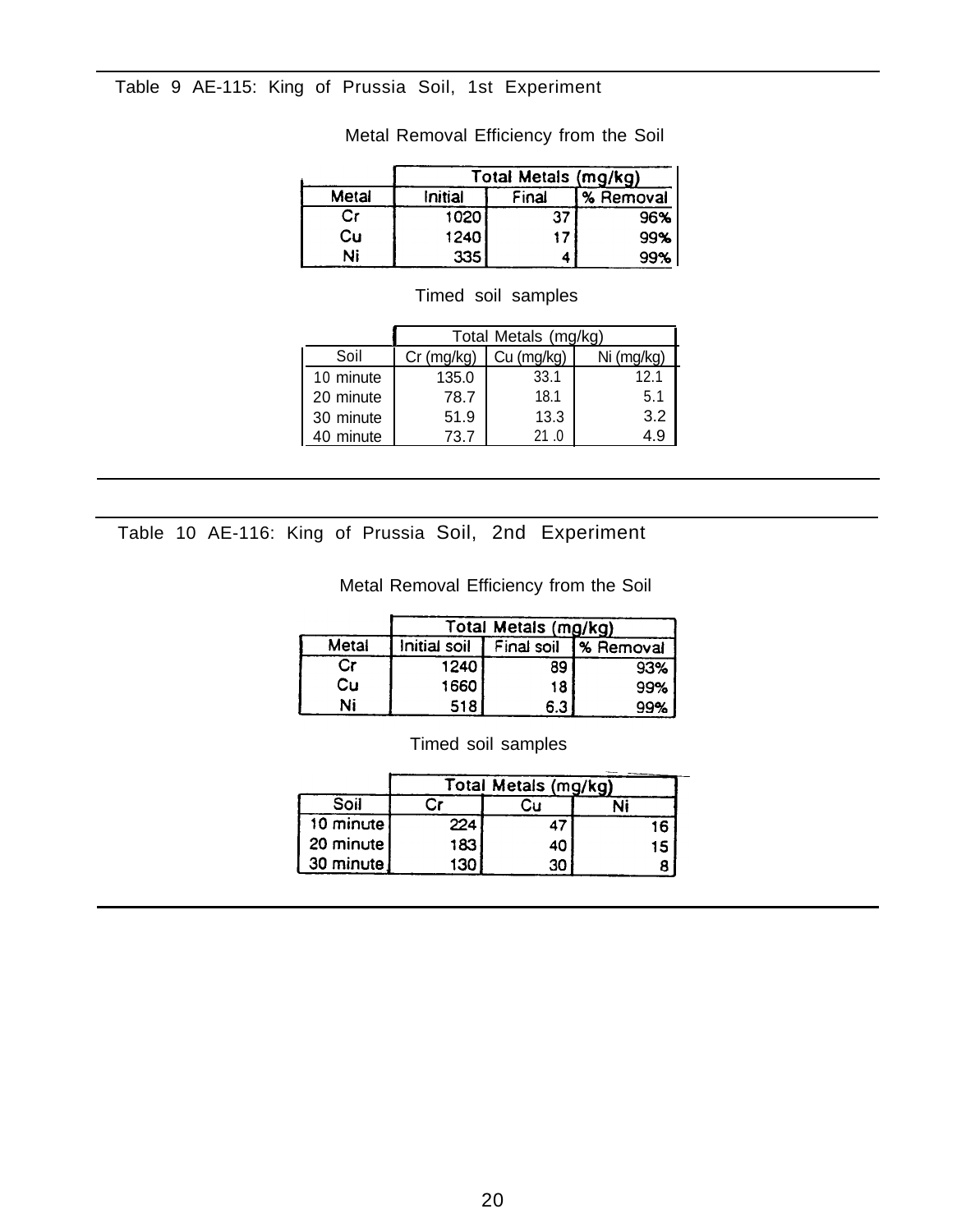# Table 11 AE-118: King of Prussia Soil, 3rd Experiment

|         | King of Prussia Soil, 3rd Experiment |                      |           |  |  |
|---------|--------------------------------------|----------------------|-----------|--|--|
|         | Removal Efficiency from Soil         |                      |           |  |  |
|         |                                      |                      |           |  |  |
| Metal   | Initial*                             | Total Metals (mg/kg) |           |  |  |
|         |                                      | Final                | % Removal |  |  |
| Cr      | 205                                  | 45                   | 78%       |  |  |
| Cu      | 293                                  | 47                   | 84%       |  |  |
| Ni<br>÷ | 50                                   | .                    | 79%       |  |  |

These results are inconsistent with other samples.

# Table 12 AE-122: King of Prussia Soil, 4th Experiment

|       |         | TCLP (mg/L) |           |
|-------|---------|-------------|-----------|
| Metal | Initial | Final       | % Removal |
|       | 0.2     |             | 59%       |
| Cu    | 7.1     | 0.2         | 97%       |
| Ni    | 27.6    | 1.2         | 96%       |

Metal Removal Efficiencies from the Soil

|       | Total Metals (mg/kg) |       |             |  |  |  |  |  |  |  |
|-------|----------------------|-------|-------------|--|--|--|--|--|--|--|
| Metal | Initial              | Final | % Removal I |  |  |  |  |  |  |  |
|       | 1390                 | 324   | 77%         |  |  |  |  |  |  |  |
| Cυ    | 2030                 | 93    | 95%         |  |  |  |  |  |  |  |
| Ni    | 514                  | 12    | 98%         |  |  |  |  |  |  |  |

Other Soil Samples

|                               |      | TCLP in mg/L; metals in mg/kg |     |
|-------------------------------|------|-------------------------------|-----|
| Sample & Description          |      | Сu                            |     |
| 122-S-07 Rinsed settled soil  | 4780 | 707                           | 97' |
| Rinsed settled soil TCLP      | 0.8  | 0.4                           | 0.1 |
| 122-S-08 Rinsed filter sludge | 3390 | 760                           | 100 |
| Rinsed filter sludge TCLP     | 0.3  |                               | 2.8 |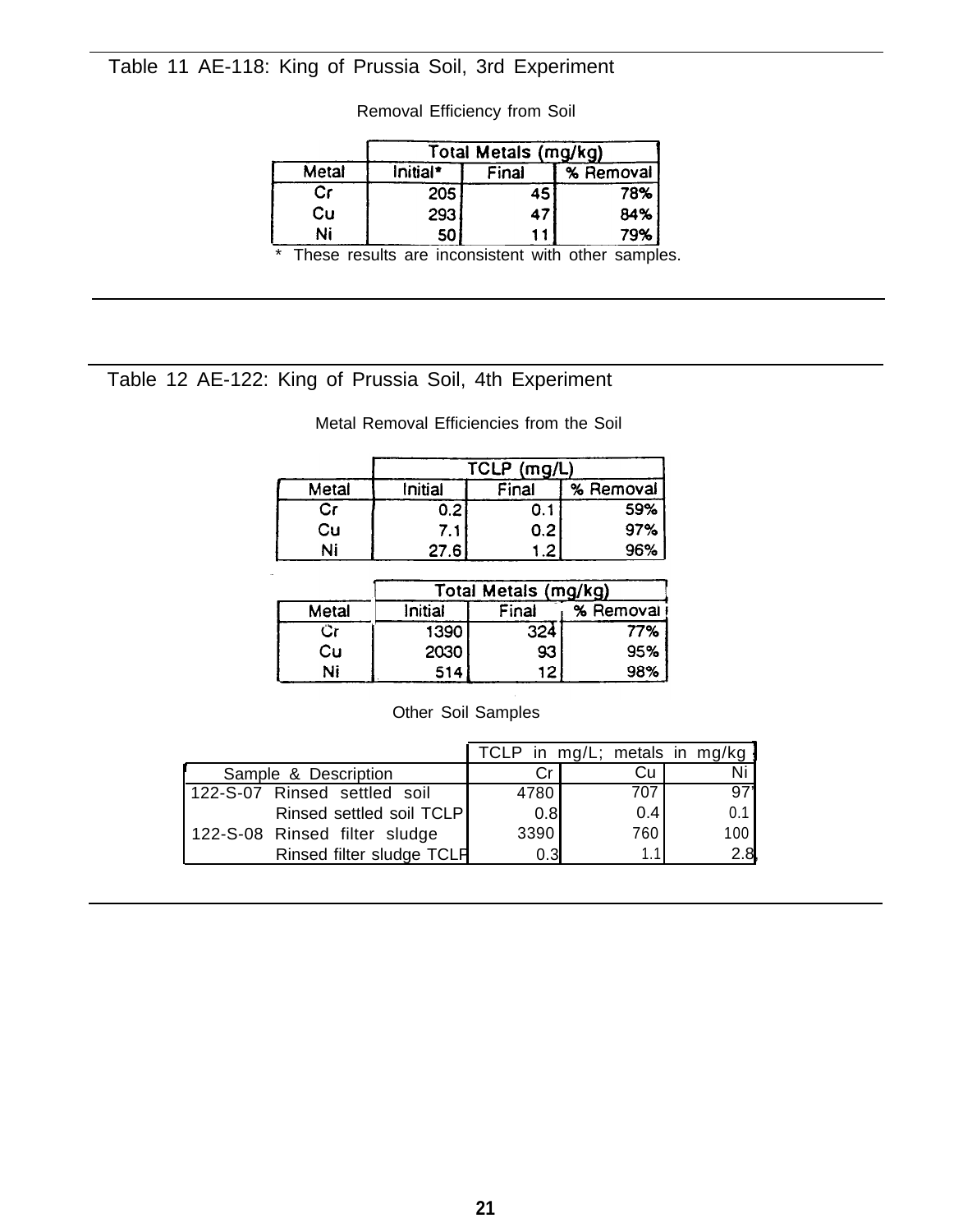rinse conditions in a beaker. Results of analyses of these samples are also presented in Tables 9 through 12. TCLP analyses were not performed because TCLP was not a concern with the site. The residence time data show significant decreases in total metals concentration between 10 and 20 minutes, with the metals concentrations still decreasing, but flattening after 20 minutes.

Differences between the 40-minute "timed" data and the final soils when 40-minute extractions were used may be accounted for by differences in the rinse methods used. The bulk of the soil was better rinsed than the small samples removed throughout the extractions.

AE-115 and AE-116 were identical experiments. The concentrations in AE-116 are slightly higher, and this is because the soil in AE-116 was rinsed with regenerated rinsate from AE-115. All of the metals may not have been removed from this rinsate.

AE-118 was the first extraction using the new process flow in Figures 3 through 5. AE-118 was performed under conditions similar to AE-115 and AE-116, except a 20 minute residence time was used. The initial soil analytical results 'appear to be in error, since they were about 80 percent lower than other experiments using the same soils. The results from AE-118 indicate that copper and nickel removal was approximately the same for either 20 or 40 minute residence times. However, chromium was removed more efficiently when longer extractions were performed.

The objectives for AE-122 were to develop a soil balance and analyze the different fractions of the soil, in order to determine if all fractions of the soil could be recombined to produce a final soil which met the treatment criteria given in Table 2. The results are summarized in Table 13. The coarse solids, which are the bulk of the soil (80 percent or more), were well within all prescribed treatment standards. The fines fraction showed good removal efficiency for Cu and Ni, and was within the limits for these metals. The fines were not within the treatment limit for Cr. It appears that only about half the chromium was actually removed from the soil.

|       |           |          | <b>AETS Results</b> |             |           |            |  |
|-------|-----------|----------|---------------------|-------------|-----------|------------|--|
|       | Treatment | Heidimij | Avg Conc. Avg Conc. |             | Composite | Overall    |  |
|       | Standard  | Result   | Final Sand          | Fines<br>in | Result    | Removal    |  |
| Metal | (mg/kg)   | (mg/kg)  | (mg/kg)             | (mg/kg)     | (mg/kg)   | Efficiency |  |
| Cr    | 463       | 170.     | 123                 | 2705        | 639       | 47%        |  |
| Cu    | 3571      | 350      | 44                  | 646         | 164       | 90%        |  |
| Ni    | 1935      | 70 I     |                     | 100         | 26        | 94%        |  |

Table 13 Overall King of Prussia Results with Comparison to Heidimij Results

Based on average concentrations computed over all extractions performed, if the fines were mixed back in with the soil, the resulting composite would not meet the site treatment standard of 483 mg/kg chromium. However, the composite values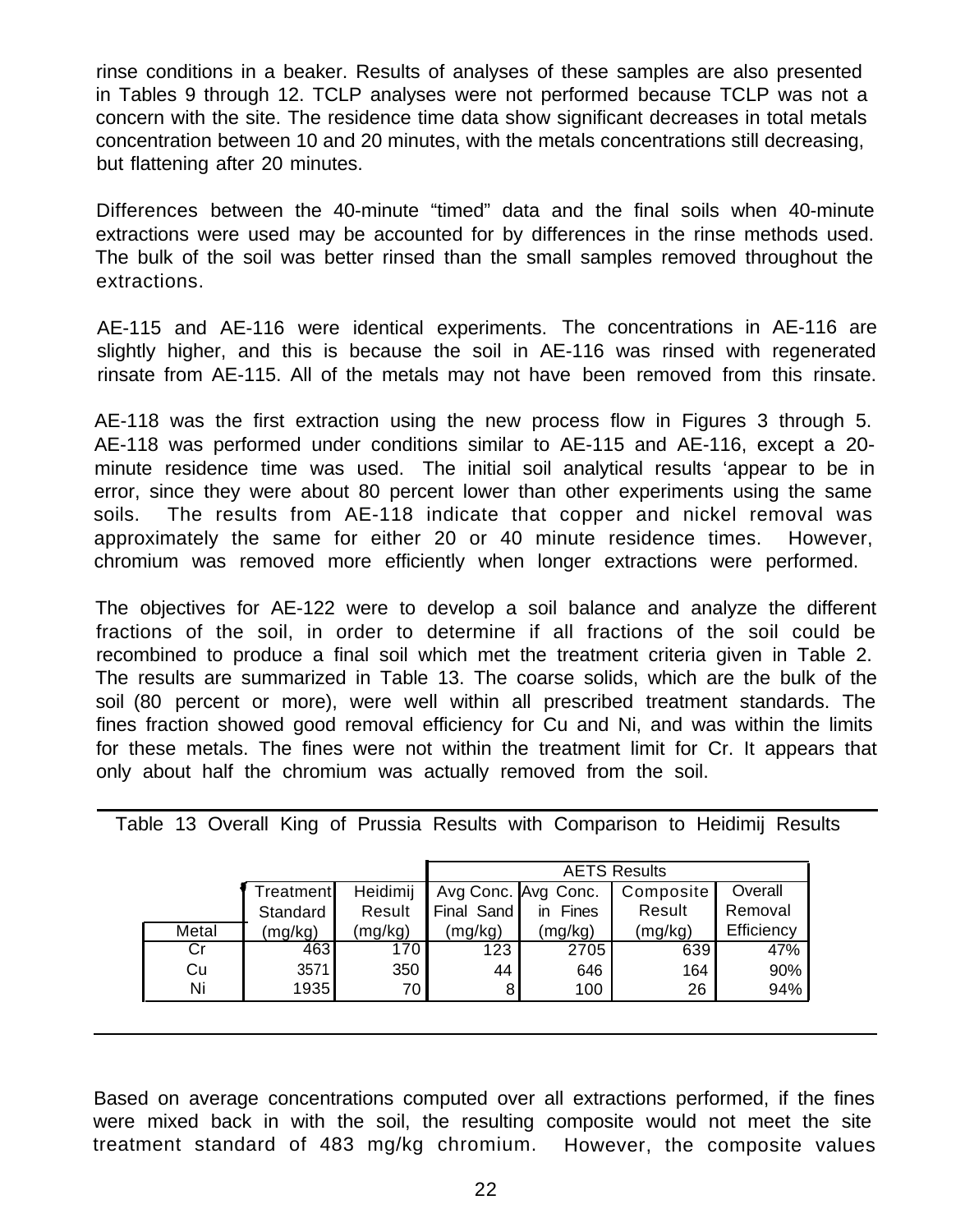represented a combination of 20 and 40 minute extraction results. Based on data exclusively from AE-115 and AE-116, which were performed with longer residence times, 40-minute extractions would remove additional chromium, producing a composite with 470 mg/kg chromium, which is within the treatment standard.

Overall, the King of Prussia soil -- maintained as a whole -- appears to be treatable with the Acid Extraction treatment System, using a 40-minute residence time.

# 3.4 SYNTHETIC SOIL MATRIX

#### Soil History

The Synthetic Soil Matrix (SSM) was developed by the EPA specifically for use in research and development of emerging or innovative technologies. It is a mixture of clay, sand, silt, gravel, and topsoil that is blended together to form the soil matrix. Organic and inorganic contaminants are added based on typical hazardous materials at Superfund sites. These experiments used SSM soil which contained high levels of metals and no organic contaminants. The metals in the SSM were arsenic, cadmium, chromium, copper, lead, nickel, and zinc.

#### Soil Description

The screening results and particle size distribution are given in Table 14 and Figure 8, respectively. Approximately 30 percent of the soil is under 50 microns. This soil has a significant amount of clay, and few large particles. The density of the soil was found to range between 1.29 and 1.34 g/cc.

### Table 14 Synthetic Soil Matrix Screen Analysis

| Mesh   | Micron | Weight % on |
|--------|--------|-------------|
| +9     | 2190   |             |
| +20    | 841    | 16          |
| +40    | 420    | 15          |
| $+100$ | 170    | 8           |
| $-100$ | N/A    |             |

According to its specifications, 40% of the SSM soil is below 75 microns. 12% is below 5 microns.

Microscopic analysis of the soil revealed only a few small particles of metals. The bulk of the particles are medium brown in color, with a few black flecks throughout. In addition, orange and turquoise colored particles were visible. Some of the sand particles appeared to be coated with the turquoise metals.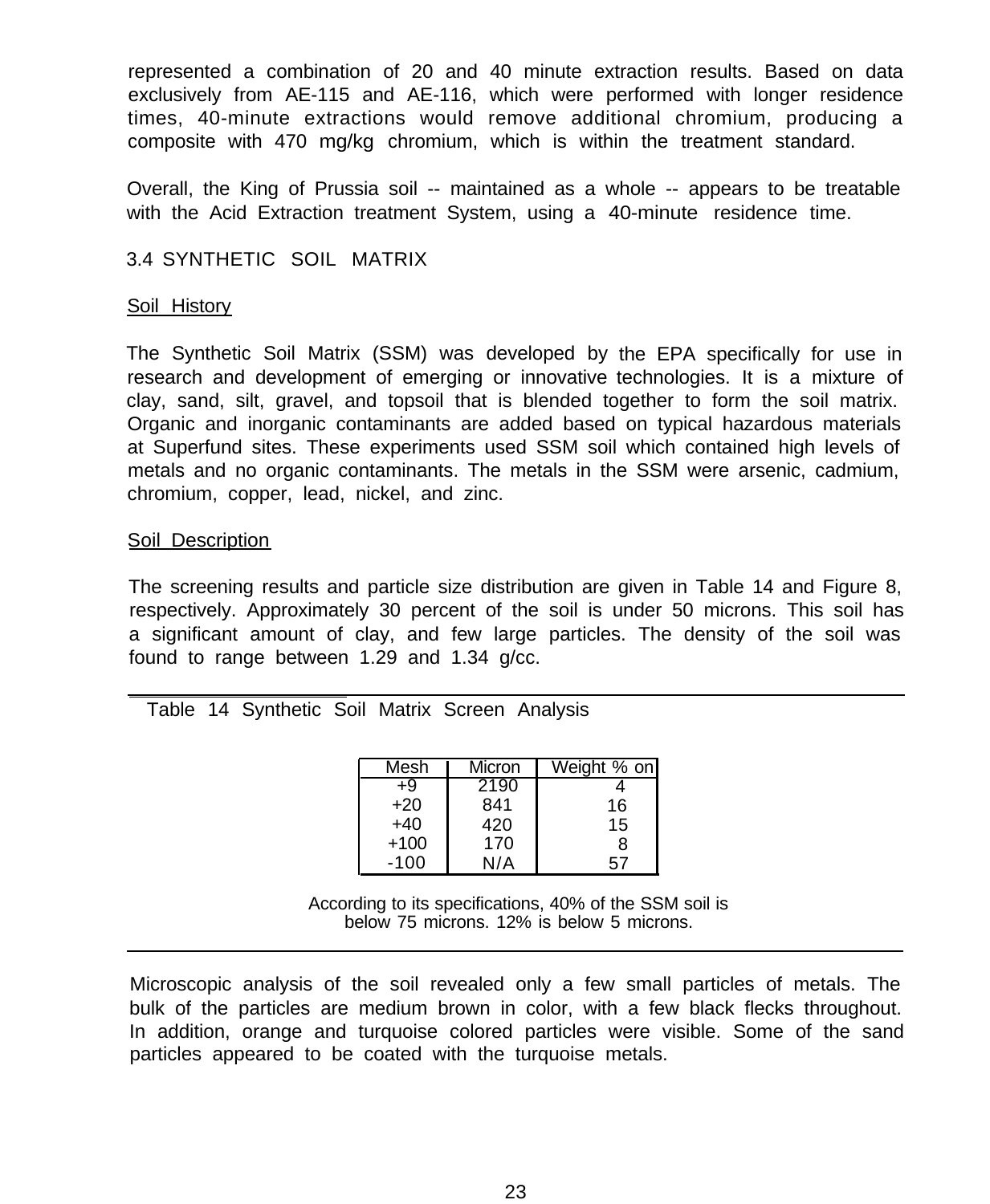

#### Discussion of Results

Four extractions were performed on Synthetic Soil Matrix. The results are presented in Tables 15, 16, 17, and 18, which give the untreated and treated soil TCLP and total metals values, as well as the reduction/removal efficiencies for the process. Table 18 also shows the analytical results from other process samples taken. Total metal removal efficiencies typically ranged between 80 and 90 percent for cadmium, copper, chromium, nickel, lead, and zinc. The arsenic removals only averaged 43 percent for total metals, however. This is consistent with the results of the first-year pH studies which showed that the best arsenic removal occurs at a pH of 1.

 The system showed significant TCLP reductions. With a few exceptions, the percent reduction for copper, nickel, and zinc (not RCRA hazardous) was in the 90 percent range. In every extraction, the TCLP for lead was successfully reduced below the RCRA limit from initial levels as high as 27 mg/L. Chromium and arsenic TCLP concentrations were maintained below RCRA limits. The percent reduction of TCLP arsenic significantly improved in the final two SSM extractions, and the zinc reduction was slightly lower. TCLP concentrations for cadmium remained above the RCRA limits.

Experiments AE-105 and AE-106 were performed under identical conditions to see if acid extraction would work on this soil, and to determine how repeatable the results were. AE-105 and AE-106 were performed using only the coarse fractions of the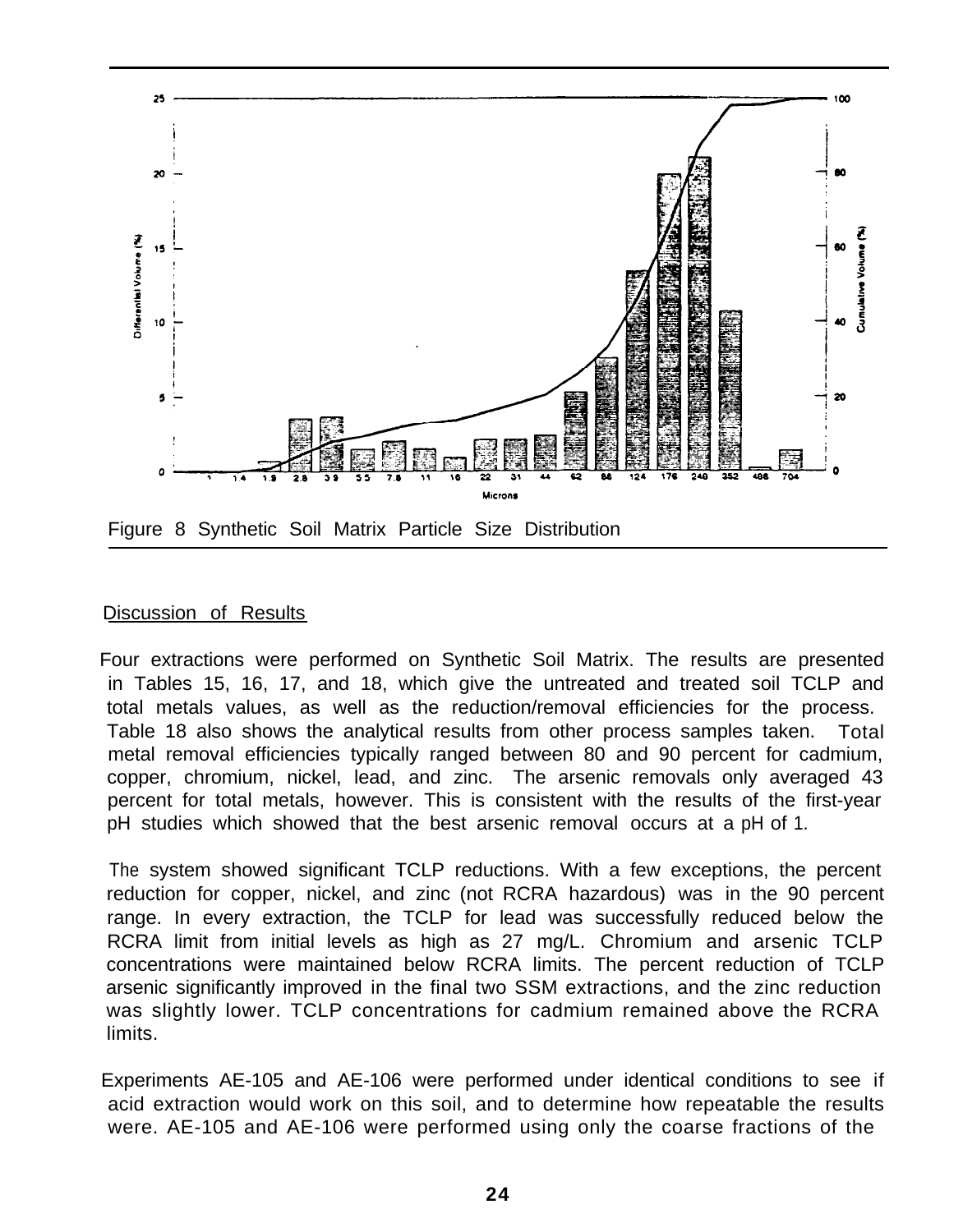# Table 15 AE-105: Synthetic Soil Matrix, 1st Experiment

| AE-105: Synthetic Soil Matrix, 1st Experiment                                                                     |                                |
|-------------------------------------------------------------------------------------------------------------------|--------------------------------|
|                                                                                                                   |                                |
| Metal Removal Efficiency from the Soil                                                                            |                                |
| % Removal<br>(mq/L)                                                                                               |                                |
| 1st Ext<br>Metal<br>2nd Ext                                                                                       | Ext<br>2nd                     |
| Untreated<br>1st Ext                                                                                              |                                |
| 2.6<br>38%<br>3.8<br>2.4<br>As<br>1.4<br>74%<br>Cd<br>8.3<br>2.2                                                  | 33%<br>84%                     |
| 88%<br>Cu<br>130.0<br>4.8<br>15.2                                                                                 | 96%                            |
| Cr<br>0.1<br>NA<br>0.1<br>0.1                                                                                     | <b>NA</b>                      |
| 0.7<br>81%<br>Ni<br>11.8<br>2.2                                                                                   | 94%                            |
| Pb<br>6.9<br>2.3<br>0.6<br>67%<br>45.2<br>154.0<br>70%<br><u>Zn</u><br>517.0                                      | 92%<br>91%                     |
|                                                                                                                   |                                |
| % Removal<br>Metal $(mg/kg)$<br>Tota I                                                                            |                                |
| 2nd Ext<br>Ex <sub>t</sub><br><b>Untreated</b><br>1st Ext<br>1st<br>Metal<br><b>NA</b><br>155<br>180<br>450<br>As | 2nd<br>$\overline{Ext}$<br>14% |
| 53<br>44%<br>141 <sup>1</sup><br>Cd<br>254                                                                        | 79%                            |
| 213<br>91%<br>Cu<br>472<br>5340                                                                                   | 96%                            |
| 93%<br>16<br>Cr<br>30<br>451                                                                                      | 96%                            |
| 78<br>29<br>82%<br>Ni<br>434<br>112<br>90%<br>Pb<br>1820<br>185                                                   | 93%<br>94%                     |

|       | Total     | Metal $(m g/kg)$ | ℅<br>Removal |            |         |
|-------|-----------|------------------|--------------|------------|---------|
| Metal | Untreated | 1st Ext          | 2nd Ext      | Ext<br>1st | 2nd Ext |
| As    | 180       | 450              | 155          | NA         | 14%     |
| Cd    | 254       | 141              | 53           | 44%        | 79%     |
| Cu    | 5340      | 472              | 213          | 91%        | 96%     |
| Cr    | 451       | 30               | 16           | 93%        | 96%     |
| Ni    | 434       | 78               | 29           | 82%        | 93%     |
| Pb    | 1820      | 185              | 112          | 90%        | 94%     |
| Zn    | 14000     | 3560             | 1190         | 75%        | 92%     |

Note: Clays were removed from 'untreated' soils for AE-105 prior to the experiment.

# Table 16 AE-106: Synthetic Soil Matrix, 2nd Experiment

|       |           | (mg/L) TCLP .(mg/L |         | % Removal |         |
|-------|-----------|--------------------|---------|-----------|---------|
|       | Metals    | Untreated          | 2nd Ext | 2nd Ext   |         |
|       | As        | 0.6                | 2.1     | ΝA        |         |
|       | Cd        | 8.4                | 1.6     | 81%       |         |
|       | Cu        | 106                | 3.4     | 97%       |         |
|       | Cr        | 0.2                | 0.1     | 65%       |         |
|       | Ni        | 11.6               | 0.6     | 95%       |         |
|       | Рb        | 24.4               | 1.2     | 95%       |         |
|       | Zn        | 501                | 26.2    | 95%       |         |
|       |           |                    |         |           |         |
|       | Total.    | Metals             | (mq/kg) | % Removal |         |
| Metal | Untreated | 1st Ext            | 2nd Ext | 1st Ext   | 2nd Ext |
| As    | 304       | 225                | 111     | 26%       | 63%     |
| Cd    | 246       | 80                 | 57      | 67%       | 77%     |
| Cu    | 2870      | 359                | 125     | 87%       | 96%     |
| Cr    | 195       | 24                 | 17      | 88%       | 91%     |
| Ni    | 254       | 36                 | 19      | 86%       | 93%     |
| Pb    | 985       | 370                | 196     | 62%       | 80%     |
| Zn    | 9520      | 1305               | 599     | 86%       | 94%     |

Metal Removal Efficiencies from the Soil

Note: Clays were removed from 'untreated' soils for AE-106 prior to the experiment.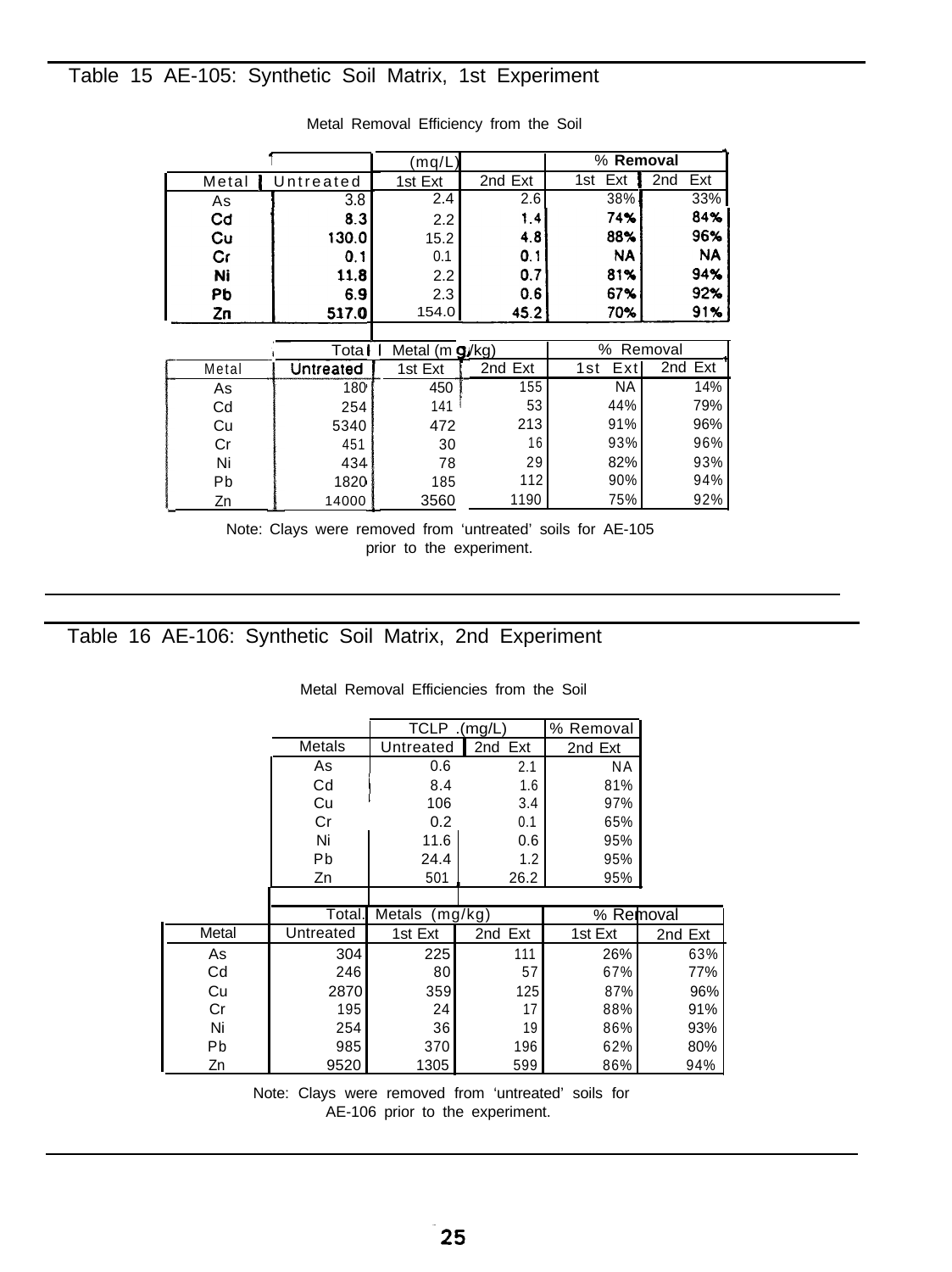# Table 17 AE-120: Synthetic Soil Matrix, 3rd Experiment

|       |         | TCLP  | mg/L   |       | Total   | Metals | (mg/kg)  |
|-------|---------|-------|--------|-------|---------|--------|----------|
| Metal | Initial | Final | % Remd | Metal | Initial | Final  | %Removal |
| As    | 4.0     | 0.8   | 81%    | As    | 620     | 530    | 15%      |
| Сd    | 41.0    | 2.1   | 95%    | Cd    | 970     | 95     | 90%      |
| Cr    | < 0.05  | 0.1   | N/A    | Cr    | 1,320   | 63     | 95%      |
| Cu    | 297.0   | 21.1  | 93%    | Сu    | 10,900  | 536    | 95%      |
| Ni    | 35.6    | 2.8   | 92%    | Ni    | 979     | 70     | 93%      |
| Pb    | 27.1    | 2.8   | 90%    | Pb    | 10,040  | 213    | 98%      |
| Zn    | 669.0   | 220.0 | 67%    | Zn    | 20,500  | 3.080  | 85%      |

# Metal Removal Efficiencies from the Soil

The initial concentrations and TCLP include the fine fractions of the soil.

#### Other Solid Samples

|                                      |           |      | ma/L for TCLP    |      |       | metals, mg/kg for soil Sample |      | metals |
|--------------------------------------|-----------|------|------------------|------|-------|-------------------------------|------|--------|
| Sample & Description                 | % of Soil | Asl  | Cdl              |      | Cu    | Pbl                           | Ni   |        |
| <b>Rinsed settled soil Total</b>     | 12% l     | 450  | 33               | 250  | 837   | 2730                          | 58   | 1800   |
| Rinsed settled soil TCLP             |           | 0.7  | 1.0 <sub>1</sub> | 0.8  | 21.5  | 81.2                          | 15   | 44.3   |
| <b>Estimated Initial Fines Conc.</b> |           | 630  | 686              | 1980 | 17200 | 19500                         | 1370 | 25200  |
| Rinsed filter sludge Total           | 22%       | 1070 | 25 <sub>1</sub>  | 1430 | 1350  | 31700                         | 82   | 1090   |
| Rinsed filter sludge TCLP            |           | 1.1  | $0.8 \mid$       | 1.1  | 19.0  | 101.0                         | 1.5  | 21.1   |

# Table 18 AE-121: Synthetic Soil Matrix, 4th Experiment

#### Metal Removal Efficienct from the Soil

|       |         | TCLP   | (mg/L                   |         |         | Total Metals                | (mg/kg)   |
|-------|---------|--------|-------------------------|---------|---------|-----------------------------|-----------|
| Metal | Initial | Final  | % Removal               | Metal   | Initial | Final                       | % Removal |
| As    | 4.2     | 0.7    | 84                      | As      | 730     | 150 <sub>1</sub>            | 79%       |
| Cd    | 48.9    | 2.4    | 95%                     | Cd      | 1.130   | 188                         | 83%       |
| Cr    | < 0.05  | < 0.05 | N/A                     | Cr      | 1.640   | 93                          | 94%       |
| Cu    | 298.0   | 12.1   | 96%                     | Cu      | 12,400  | 641                         | 95%       |
| Ni    | 35.9    | 2.8    | 92%                     | Ni      | 1.410   | 128                         | 91%       |
| Pb    | 26.0    | 2.3    | 91%                     | Pb      | 10.800  | 315                         | 97%       |
| Zn    | 719.0   | 154.0  | 79%                     | Zn      | 26,300  | 4,760                       | 82%       |
| The   | initial |        | concentrations and TCLP | include | the     | fine fractions of the soil. |           |

|                                      |      |      | mg/L for TCLP metals,, mg/kg for soil sample metals |                  |                  |        |        |       |        |
|--------------------------------------|------|------|-----------------------------------------------------|------------------|------------------|--------|--------|-------|--------|
| Sample & Description                 | % of | Soil | As                                                  | Cd               | lCr              | Сu     | Ph     | Ni    |        |
| Rinsed settled soil Total            |      | 10%  | 170 <sub>l</sub>                                    | 20 <sup>1</sup>  | 153              | 346    | 1.200  | 27    | 745    |
| Rinsed settled soil TCLP             |      | 10%  | 0.6                                                 | $0.5 \mid$       | 0.4              | 7.9    | 26.2   | 0.7   | 21.0   |
| <b>Estimated Initial Fines Conc.</b> |      |      | 630                                                 | 686              | 1.980            | 17.200 | 19,500 | 1.370 | 25,200 |
| Rinsed filter sludge Total           |      | 33%  | 670                                                 | 35 I             | 727.             | 1.106  | 24.070 | 86    | 1.170  |
| Rinsed filter sludge TCLP            |      | 33%_ | 1.2 <sub>l</sub>                                    | 1.2 <sub>1</sub> | 0.7 <sub>1</sub> | 20.3   | 50.8   | 2.1   | 32.5   |

#### Other Solid Samples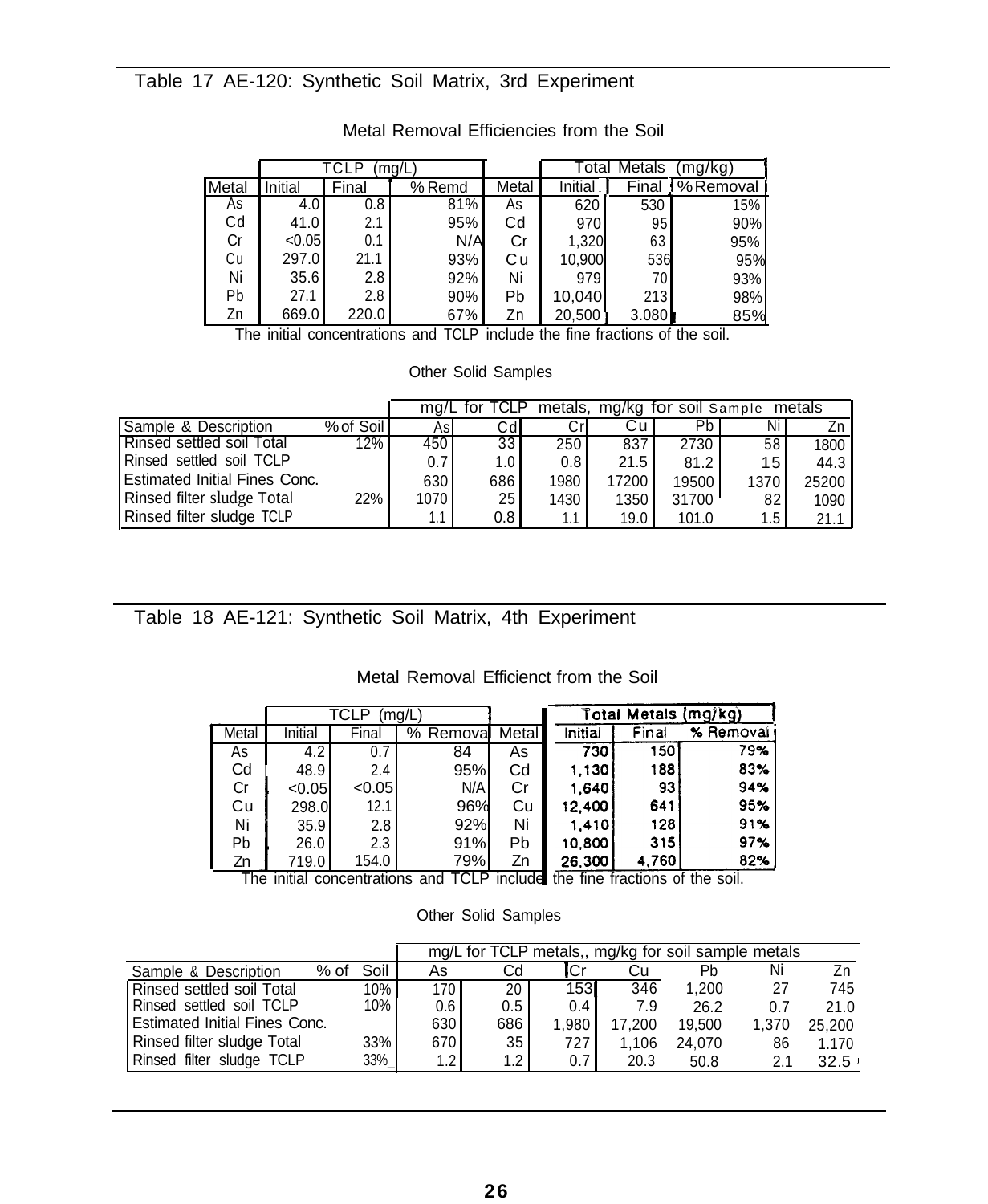soil -- the fines were removed using a hydrocyclone before the extraction. The total metals concentrations during these extractions were lower than those for the final two SSM extractions.

AE-120 and AE-121 were performed using the new system configuration with the same objectives as before: complete soil recovery and analysis. The TCLP for the two fine soil fractions (filter sludge and settled soil, which represent approximately 40 percent of the original soil by weight) was within treatment standards, except for lead and one cadmium value. The total metal concentration in the fines was within the salient California or EPA standards for all metals except for lead and arsenic.

Based on the quantities of soil recovered in each fraction and the total metal and TCLP concentrations in each recovered fraction, a composite "final" soil concentration was calculated. These composite results are given in Table 19. The results show that the composite total metals concentrations for arsenic, cadmium, chromium, copper, nickel, and zinc were within the treatment objectives. The only metal which was not extracted in appreciable quantities was lead. The lead appears to be concentrated in the filter sludge, which is the finest soil fraction.

Table 19 SSM Soil Composite Results Using Data from AE-120 and AE-121

|       | Conc. in     | Conc. in    | Composite | TCLP in | TCLP in | <i>Composite</i> |
|-------|--------------|-------------|-----------|---------|---------|------------------|
|       | Coarse (60%) | Fines (40%) | Conc.     | Coarse  | Fines   | <b>TCLP</b>      |
| Metal | (mg/kg)      | (mg/kg)     | (mg/kg)   | (mg/l)  | (mq/l)  | (mq/l)           |
| As    | 75           | 280         | 160       | 0.3     | 0.5     | 0.4              |
| Cd    | 94           | 20          | 60        |         | 0.5     | 0.9              |
| Сr    | 47           | 300         | 150       | 0.0     | 0.3     | 0.1              |
| Cu    | 321          | 500         | 390       | 6.1     |         |                  |
| Ni    | 64           | 37          | 50        | 14      | 0.9     | 1.2              |
| Pb    | 158          | 9500        | 3890      | 1.2.    | 23      | 10               |
| Zn    | 2380         | 540         | 1640      |         | 5.0     | 50               |

The composite samples show compliance with TCLP limits for everything but lead and cadmium. Given its apparent extractability, the cadmium may be removed by using a longer rinse or more rinsewater.

The TCLP and total metals concentration for lead would have been within the EPA and California regulatory limits if the coarse sand and rinsed settled soil (the coarser fines from the cyclone overflow) were cornposited together. The remaining fines, which represent between 20 and 25 percent of the original soil, would have to either undergo additional treatment for the removal of lead or stabilization and disposal.

Overall, the extractions using SSM showed that five of the six metals (all except lead) in the soil are readily treated using 20-minute residence times to the prescribed limits for total metals, and four of the six metals (all except cadmium and lead) are treatable to the TCLP limits. Based on the first year and results from other soils, the cadmium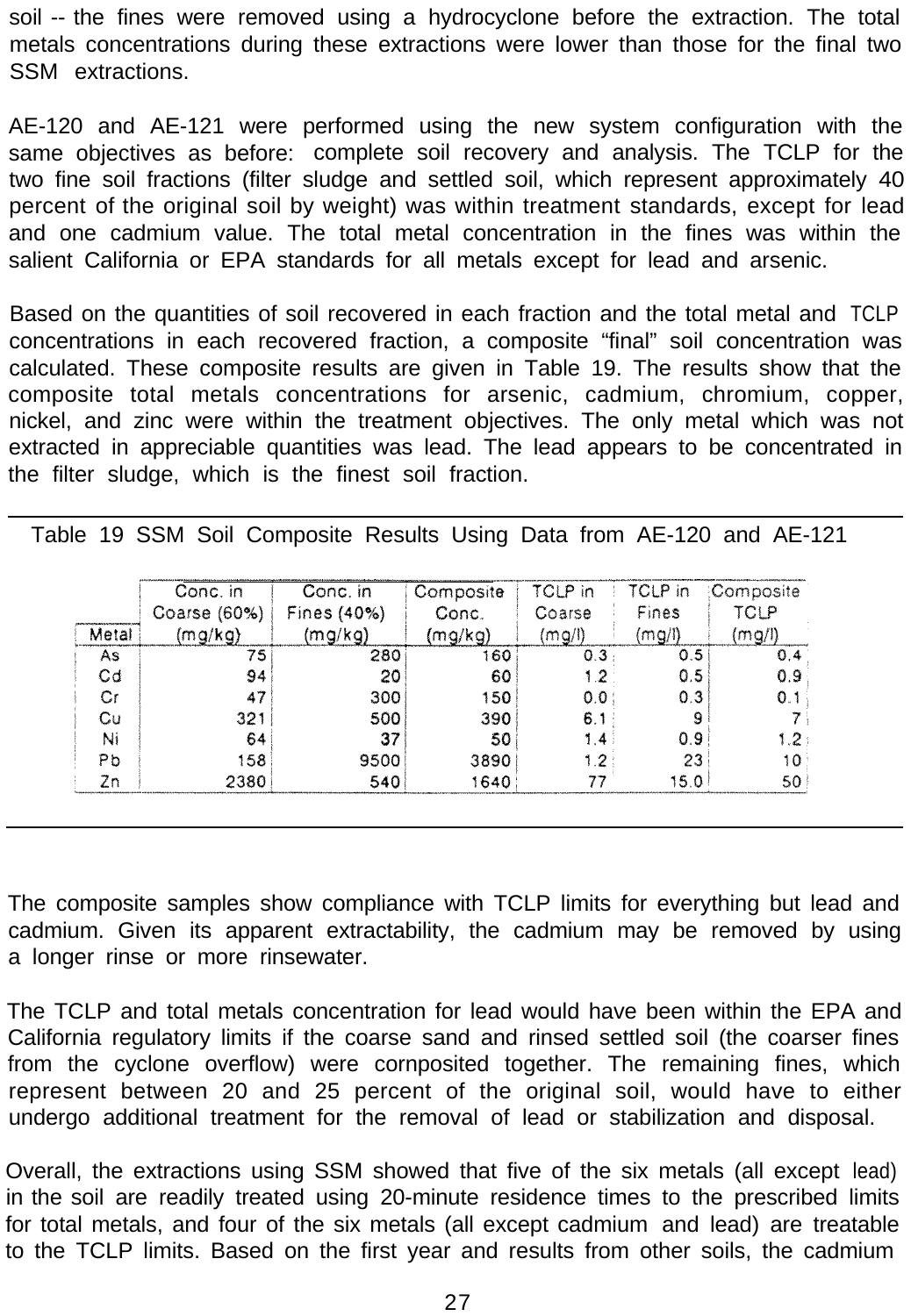may be treatable using a 30 to 40-minute extraction, coupled with more extensive rinsing. Lead is treatable in the bulk of the soil provided that the fines (representing 20 to 25 percent of the SSM) are first removed. These fines may be amenable to treatment using different methods.

# 3.5 PEDRICKTOWN, NJ SOIL

# **Site History**

Soil was obtained from the National Lead Superfund site in Pedricktown, NJ. The facility crushed and processed lead-acid batteries through an on site furnace for lead reclamation. The soil was contaminated with copper, lead, and zinc, but was selected for testing primarily due to its high levels of lead.

# Soil Description

The screening results and particle size distribution are given in Table 20 and Figure 9, respectively. The soil is sandy, with some clays and few large particles  $(> 1/g)$ present. The raw soil is reddish in color with some visible clays. Eight percent of the soil would pass through a 150 micron screen. The density of the soil ranged from 1.58 to 1.89 g/cc. The average initial TCLP lead is 510 mg/L, and the average initial total lead is 26,200 mg/kg, which are high, even compared to the SSM. Table 20 shows the distribution of lead throughout the different fractions. The concentration of lead in the fines (-100 mesh) was extremely high (over 13 percent), but even the coarse fractions of the soil contained appreciable quantities of lead. The bulk of the lead (over 70 percent) was present in the fraction of soil between 150 and 850 microns in size.

# Table 20 Pedricktown, NJ, Screen Analysis

| Mesh   | Micron | Weight (g) | $\%$ on  | (mq/kg)<br>PЬ |
|--------|--------|------------|----------|---------------|
| $+5$   | 4000   | 124 on     | 6.2%     | 12,000        |
| $+9$   | 2190   | 160 on     | 8.0%     | 12,000        |
| $+20$  | 841    | 342 on     | 17.1%    | 34,500        |
| $+40$  | 420    | 550 on     | 27.5%    | 34,500        |
| $+60$  | 250    | 458 on     | 22.9%    | 34,500        |
| $+100$ | 149    | $216$ on   | 10.8%    | 34,500        |
| $-100$ | N/A    | 160 thru   | 8.0%     | 132,000       |
|        |        |            | Overall: | 33.000        |

Microscopic examination revealed that the soil was very grainy, with orange-red particles throughout the granules. There were also many very dark particles mixed in with the soil. The bulk of the particles appeared to be beige or yellowish-orange in color.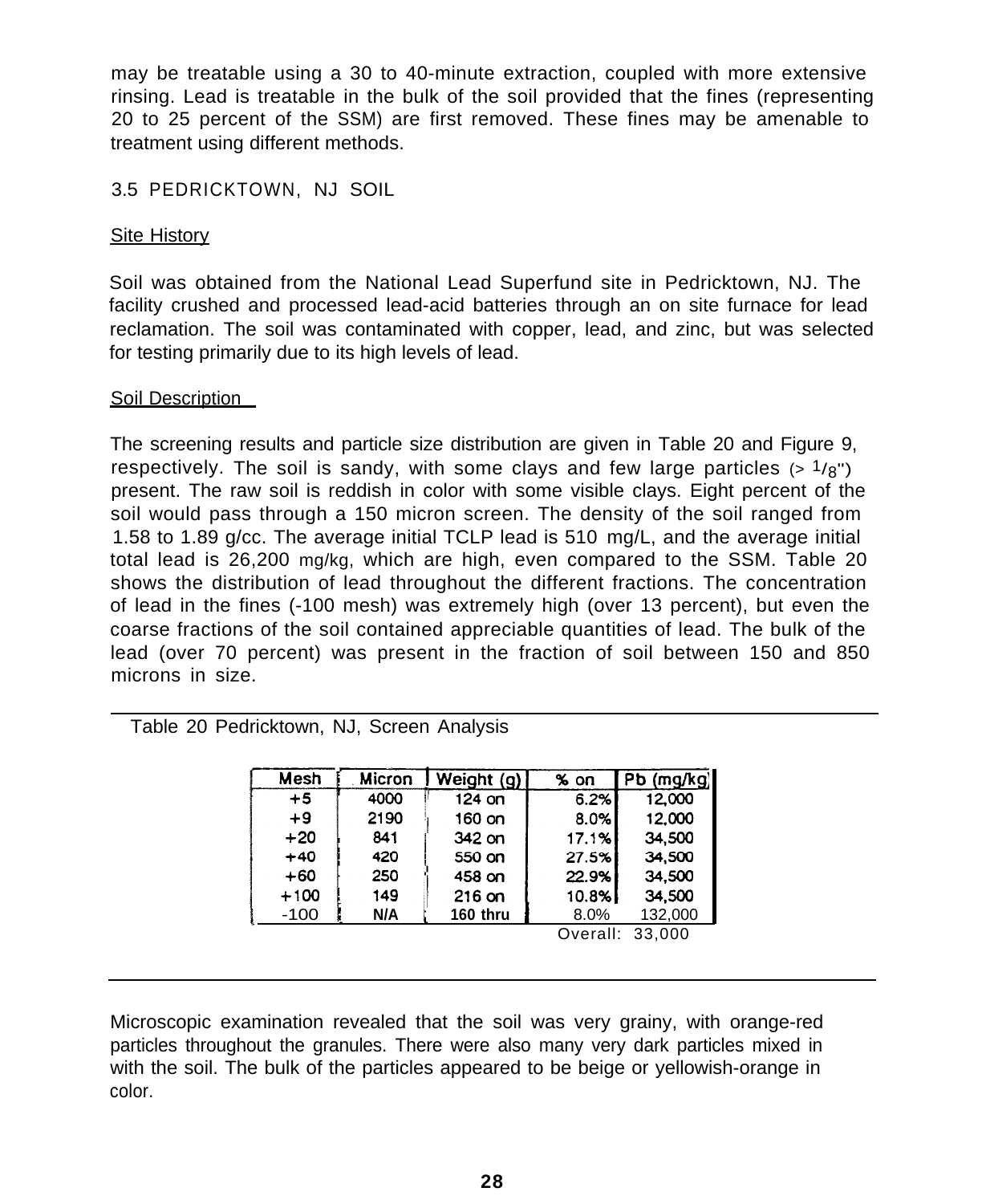

### Discussion of Results

Two extractions were performed using the Pedricktown soil, AE-107 and AE-114. The results from these extractions are presented in Tables 21 and 22, which show the initial and final TCLP and metals concentrations. Data from samples taken at different residence times are also given in Table 22. The AETS system dramatically reduced the TCLP lead in both extractions. The TCLP concentration was reduced by 95 percent in one experiment and by 99 percent in the other. During the first experiment, the concentrations were reduced to just above the RCRA limit of 5 ppm. Based on these results, CHMR anticipates that the TCLP can be reduced below the RCRA limit if a longer residence time is used. The rinse system for the treated soil malfunctioned during the second extraction. Inefficient rinsing tends to increase the TCLP values for the soil, because the entrained acid in the soil contains high concentrations of highly mobile metal contaminants. The high TCLP values for this soil were attributed to the problems with rinsing. However, a confirming experiment could not be performed because CHMR had insufficient soil.

 The data for AE-107 shows that a 20 minute, one-step extraction can remove the majority of the lead from the Pedricktown soil. The residence time data from experiment AE-114 show that more than 90 percent of the lead was removed after only five minutes. The final total lead concentration is above the EPA surface soil limit, but well below the EPA limit for soils two feet below the surface. The total level is approximately equal to the California treatability limit for lead.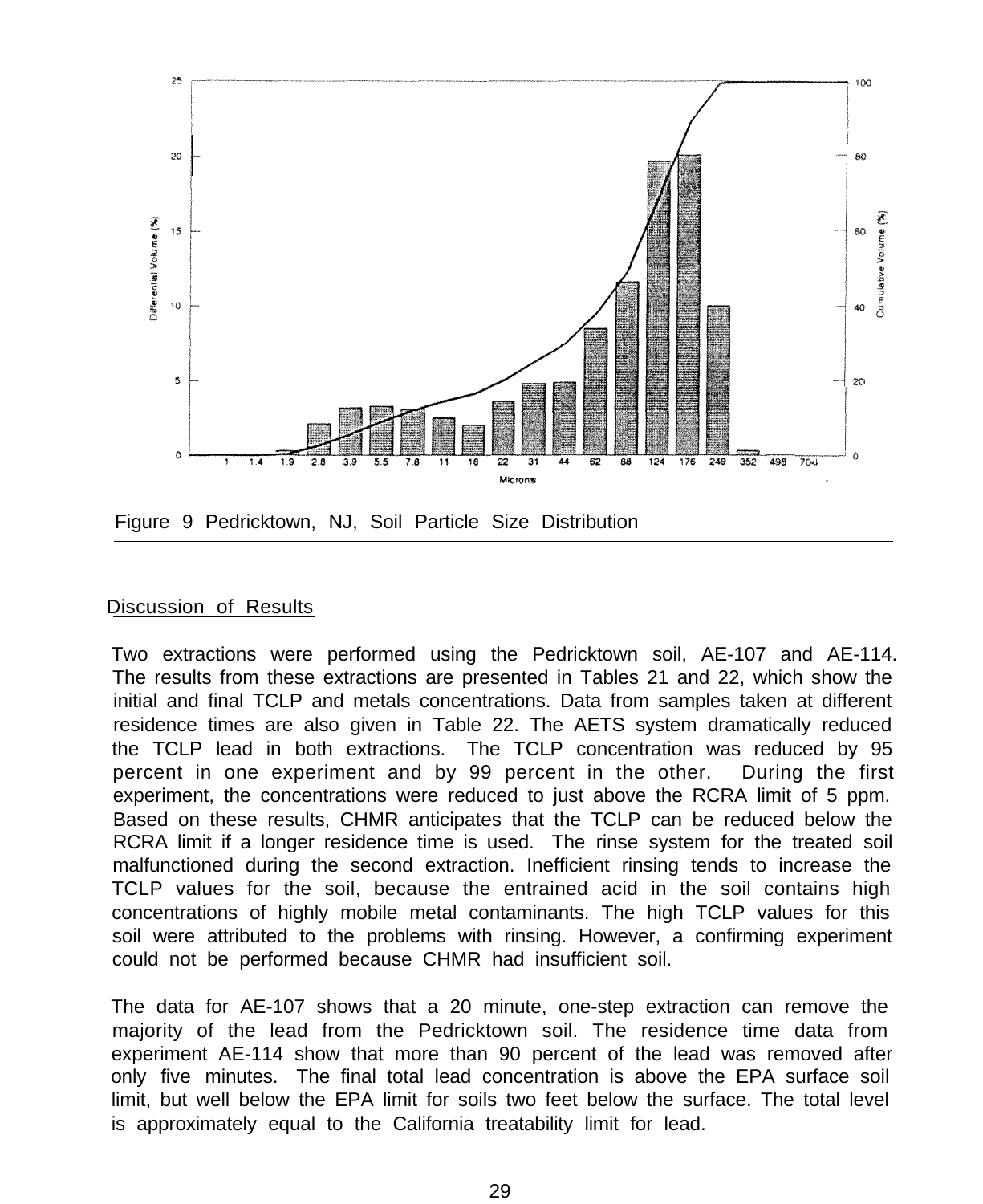# Table 21 AE-107: Pedricktown Soil, 1st Experiment

|       | Metal            | Untreated            | 2nd $Ext$ | 2nd Ext   |           |
|-------|------------------|----------------------|-----------|-----------|-----------|
|       | Pb               | 520.0                | 5.1       | 99.02%    |           |
|       |                  |                      |           |           |           |
|       |                  | Total Metals (mg/kg) |           |           | % Removal |
| Metal | <b>Untreated</b> | 1st Ext              | 2nd $Ext$ | 1st Ext   | 2nd Ext   |
| Pb    | 29,200.0         | 1,430.0              | 1,310.0   | 95.10%    | 95.51%    |
| Cu    | 192.0            | 92.3                 | 68.3      | 51.93%    | 64.43%    |
| Zn    | 239.0            | 345.0                | 195.0     | <b>NA</b> | 18.41%    |

**<sup>1</sup>** TCLP (mg/L) % Removal

Metal Removal Efficiencies from the Soil

NOTE: 1st extraction soil was dewatered and rinsed on the screen. The 2nd extraction soil remained in tank overnight, then rinsed on the screen.

Table 22 AE-114: Pedricktown Soil, 2nd Experiment

#### Metal Removal Efficiency from the Soil

|       | (mn/l)<br>റ |       |              |  |  |
|-------|-------------|-------|--------------|--|--|
| Metal | Initial     | Final | %<br>Removal |  |  |
|       |             |       | 95.41%       |  |  |

|       | Total Metals (mg/kg) |         |           |  |  |
|-------|----------------------|---------|-----------|--|--|
| Metal | Initial              | Final   | % Removal |  |  |
|       | 23200.0              | 1.040.0 | 95.52%    |  |  |

Timed soil samples

| Soil      | Pb(mg/kg) |
|-----------|-----------|
| 5 minute  | 1,790     |
| 10 minute | 1,930     |
| 20 minute | 2.210     |
| 30 minute | 954       |
| 40 minute | 1.080     |

The purpose of AE-114 was to find a suitable residence time for this soil. Although 95 percent of the total lead is removed after 5 minutes, some more studies may be needed to determine how long is necessary to reduce the TCLP lead to below acceptable levels.

As anticipated from the particle size distribution, the Pedricktown soils generated a small amount of fines (less than 1 percent of the original soil). This material was not separately analyzed.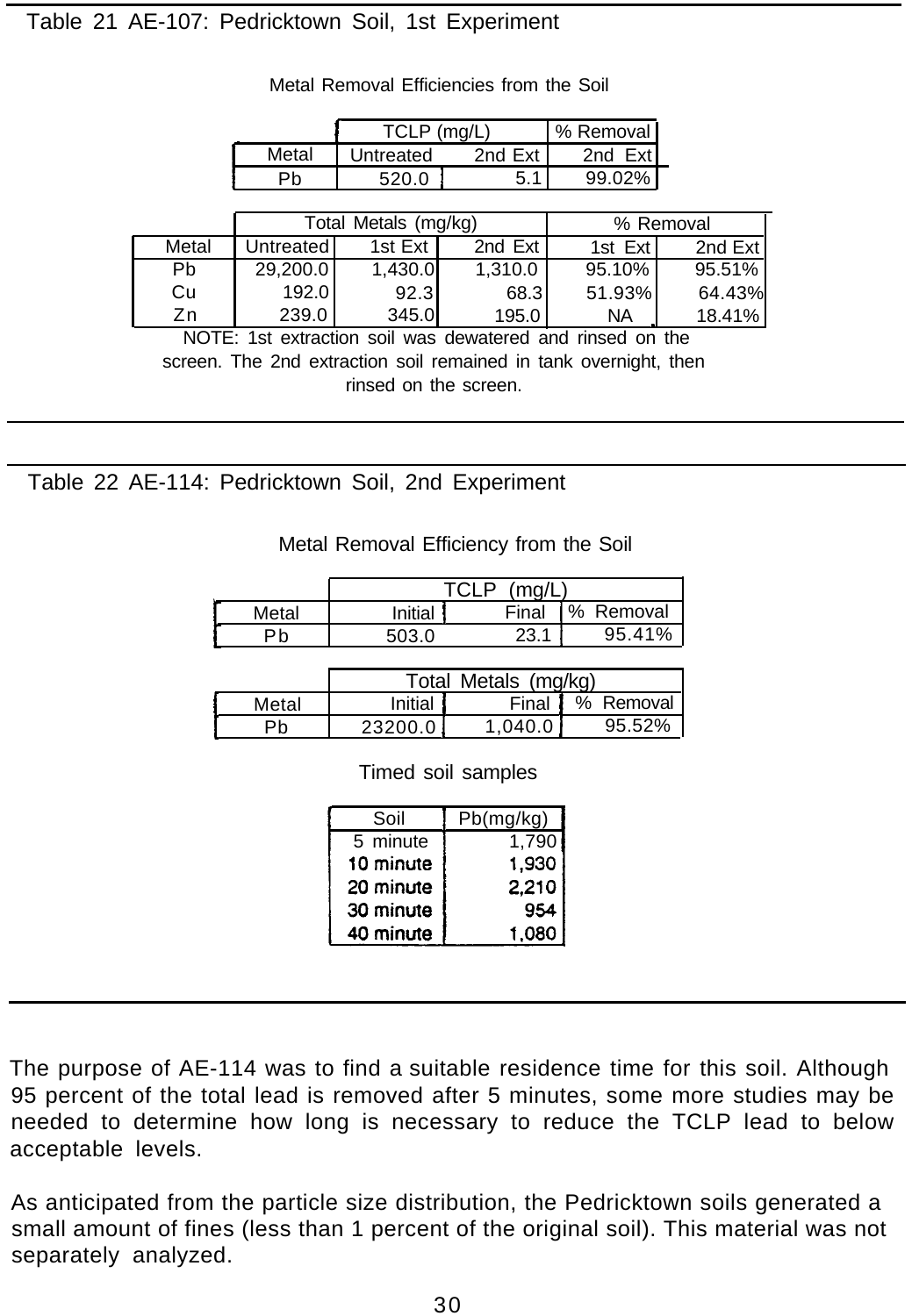These results indicate that AETS has the potential for remediating the contaminated soil found on the Pedricktown site.

# 3 . 6 PALMERTON, PA SOIL

# Site Historv

This soil is from the Superfund site in Palmerton, PA. The site is a mountain-side adjacent to the Zinc Company of America, a zinc smelting company. Because of deposition of zinc, cadmium, copper and lead, the mountain-side has become completely defoliated. The soil was chosen for testing because of high levels of zinc, and also because it contained some lead and cadmium. This soil is RCRA hazardous because of the cadmium level.

# Soil Description

The particle size distribution is given in Figure 10. The Figure represents 15 percent of the soil, and so approximately 6 percent is under 20 microns. The soil was loam and sand, with some clays and large particles  $(>1/8)$  present. The soil was also blackish-brown in color with some visible yellow clays, tree bark, and vegetation. The soil is well-weathered, and most of the fines and organic content have been washed out over the years.

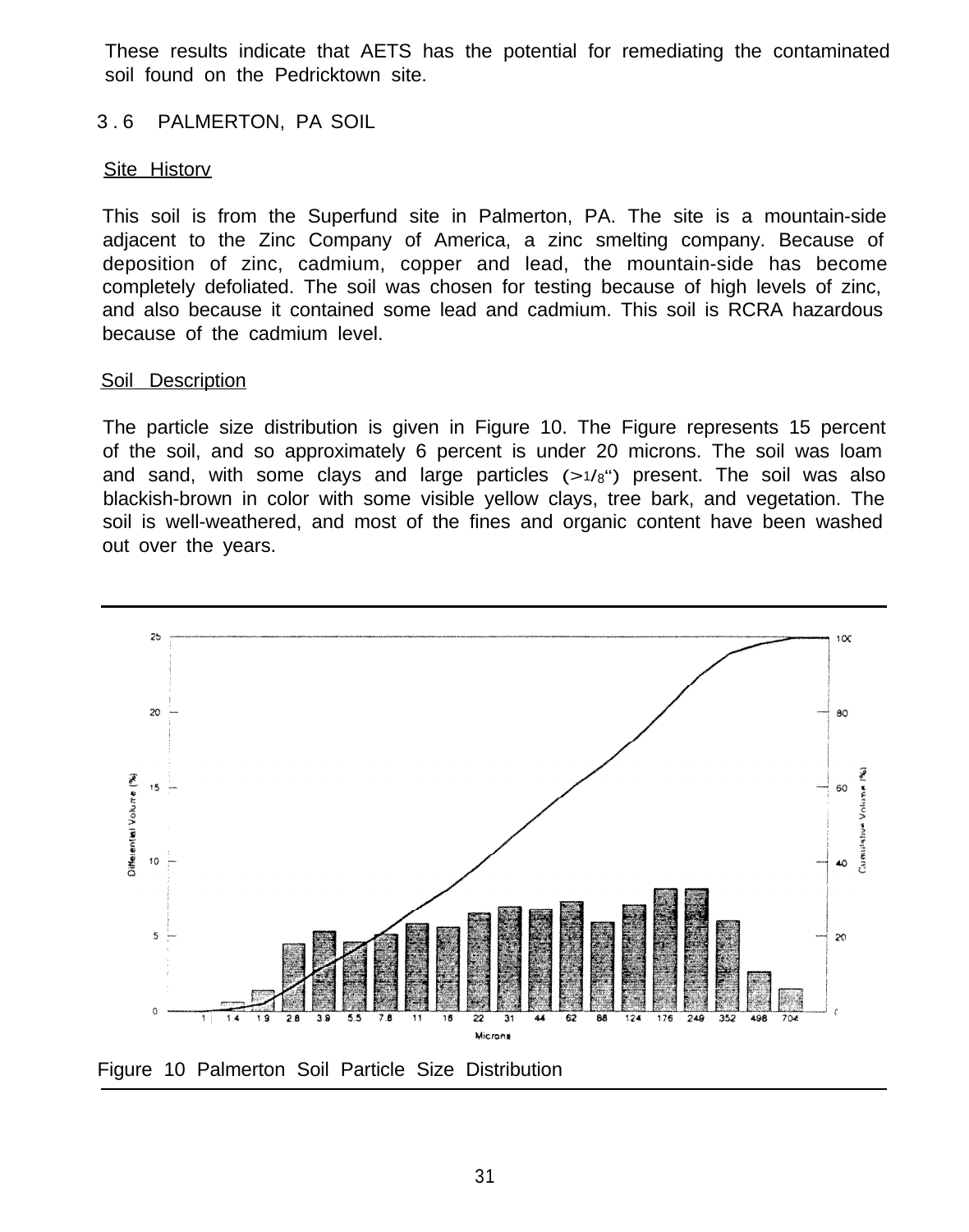#### Discussion of Results

Only one extraction was performed using this soil because the project possessed only limited quantities. TCLP and total metals concentrations before and after the extraction are summarized in Table 23.

The soil was hazardous because of the cadmium TCLP levels. AETS reduced the cadmium TCLP value well below the limit. Zinc TCLP values were also reduced. Copper values remained about the same, and lead actually increased. This indicates that the extraction partially solubilized the lead, but did not efficiently remove it. Lead in this soil is expected to be in the form of sulfides, which are not easily solubilized.

The data in Table 23 shows that the only metal in excess of the federal limits was lead (over 500 mg/kg). Two metals exceeded the California total metals limits: zinc and cadmium. Extraction using AETS reduced the total zinc concentration by over 90 percent, and the residual was well within the prescribed limits. The extraction produced a similar 90 percent drop in cadmium levels, which were well within the prescribed limits. The total lead concentrations were reduced to very near, but still above, the federal limits of 500 mg/kg for surface soils, but below the concentrations for subsurface soils and below the California total lead requirement. Total copper concentrations were also reduced.

|       |           | TCLP<br>(mg/L) | ℅    | Removal |        |
|-------|-----------|----------------|------|---------|--------|
| Metal | Jntreated | Screenl        | Tank | Screen  | Tank   |
| Cd    | 2.60      | 0.17           | 0.25 | 93.46%  | 90.38% |
| Рb    | 0.66      | 2.03           | 3.68 | N/A     | N/A    |
| Cu    | 0.16      | 0.15           | 0.23 | 6.25%   | N/A    |
| Ζn    | 70.5      | 4.26           | 3.76 | 93.96%  | 94.67% |

#### Table 23 AE-108: Palmerton Soil Experiment

|        | <b>Metals</b><br>(mg/kg)<br>Total |        |       | % Removal |        |
|--------|-----------------------------------|--------|-------|-----------|--------|
| Metall | Untreated                         | Screen | Tank  | Screen    | Tank   |
| Cd     | 137.0                             | 11.6   | 9.0   | 91.53%    | 93.46% |
| Pb     | 898.0                             | 844.0  | 588.0 | 6.01%     | 34.52% |
| Сu     | 166.0                             | 93.7   | 54.9  | 43.55%    | 66.93% |
| Zn     | 9,150.0                           | 707.0  | 352.0 | 92.27%    | 96.15% |

During the extraction, some of the soil was rinsed in the tank and some was rinsed on the screen. When rinsing on the screen, the soil was moved across a shaker/screen while being sprayed with the rinsate. The experiment demonstrated that tank rinsing is the more thorough of the two methods for removing all of the extractant.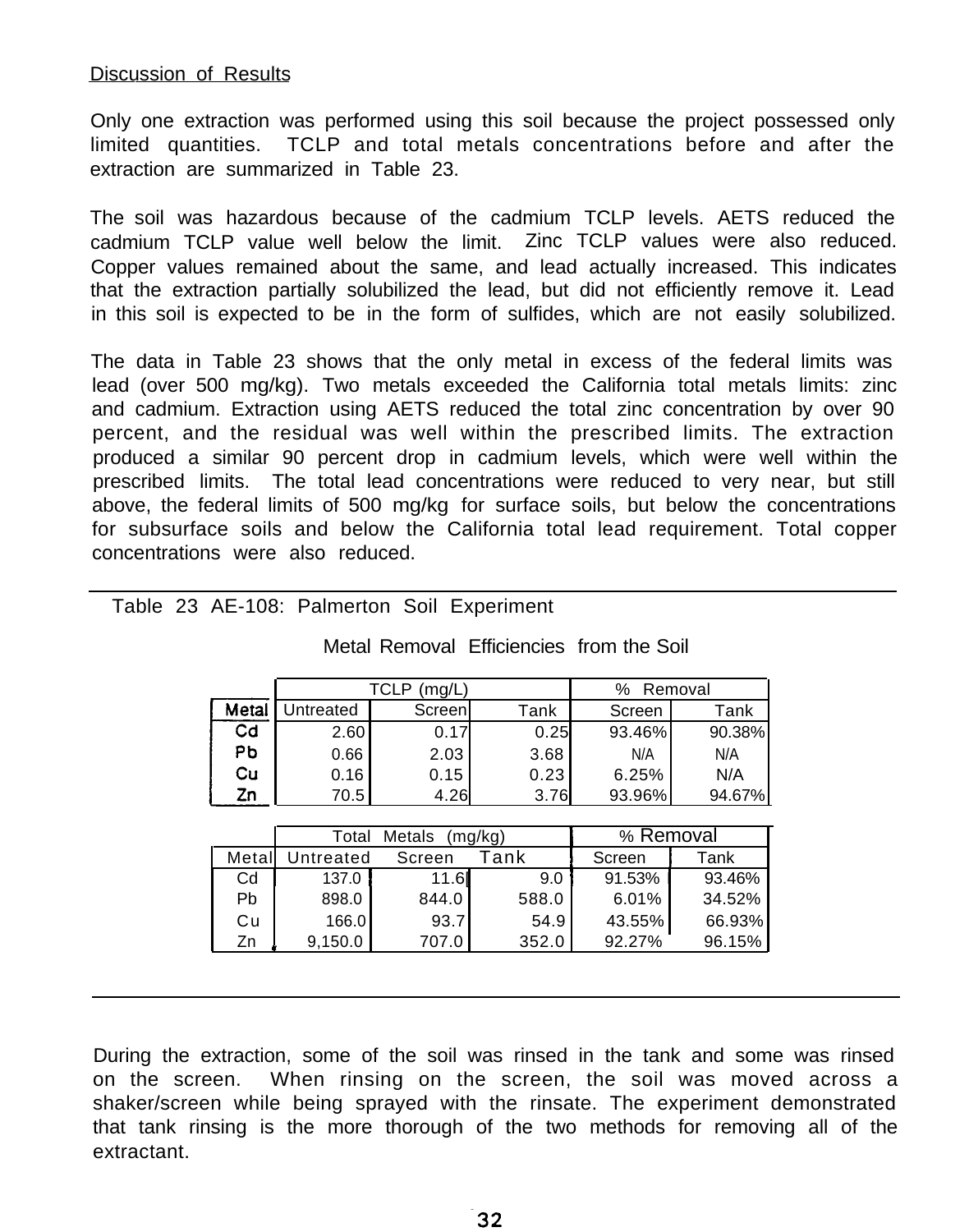# 3.7 ACID REGENERATION

Regeneration of the acid figured prominently in the success of the extraction system. In general, the reductions obtained from the pilot system exceeded those obtained during the first year, laboratory-scale experiments. One explanation for this is during the first year experiments, the extractant would tend to become saturated in metal chlorides, and thereafter no metals would be dissolved. By attaching a regeneration system which removes the metals and reforms the acid directly to the extraction tank, the metals concentration in the extractant solution never builds up sufficiently to approach equilibrium.

Specifics of the acid regeneration system are considered proprietary. Analyses of the inlet and outlet extraction concentrations were conducted for nearly every extraction. Results from two of the analyses are given in Table 24 and 25.

|       |        | <b>First Extraction</b> |            | <b>Second Extraction</b> |            |            |
|-------|--------|-------------------------|------------|--------------------------|------------|------------|
| Metal | (mg/L. | out (mg/L)              | % removed! | (ma/L)<br>łη             | out (mg/L) | % removedi |
| Cd    | 2.56   | 0.50                    | 80.5%      | 65.3                     | 59         | 9.6%       |
| Рb    | 50.2   | 2.12 <sub>1</sub>       | 95.8%      | 338                      | <b>107</b> | 68.3%      |
| Cu    | 533    | 4.77i                   | 99.1%      | 589                      | 457        | 22.4%      |
| Zn    | 27801  | ا21.21                  | 99.6%      | 1580                     | 1490       | 5.7%       |
| As    | 58.7   | 29.4 <sub>1</sub>       | 49.9%      | N/A                      | N/A        | N/A        |
| Сr    | 59.2   | 0.47                    | 99.2%      | N/A                      | N/A        | N/A        |
| Ni    | 56'    | 0.55                    | 99.0%      | N/A                      | N/A        | N/A        |

Table 24 Regeneration System Metal Removals for AE-105

\*N/A means the metal was not analyzed for.

NOTE: 'in' and 'out' refer to the concentration of total metals sampled as they were going into and coming out of the acid regeneration system.

Table 25 Regeneration System Metals Removal for AE-107

|       |      | <b>First Extraction</b>                                                |       |     | Second | Extraction |
|-------|------|------------------------------------------------------------------------|-------|-----|--------|------------|
| Metal |      | $(mq/L)$ out $(mq/L)$  % removed   in $(mq/L)$ out $(mq/L)$  % removed |       |     |        |            |
| Pb    | 200  |                                                                        | 93.5% | 975 | 88.3   | 90.9%      |
| cu    | 299. | 418                                                                    | 98.2% | 325 | 404    | $-24.3%$   |

NOTE: 'in' and 'out' refer to the concentration of total metals sampled as they were going into and coming out of the acid regeneration system.

The results show that the acid regeneration system was capable of removing the majority of metals from the acid stream. Results from two-stage extractions, however, do show that the removal efficiency tended to decrease during the second extraction. From the efficiency information, the required size of the regeneration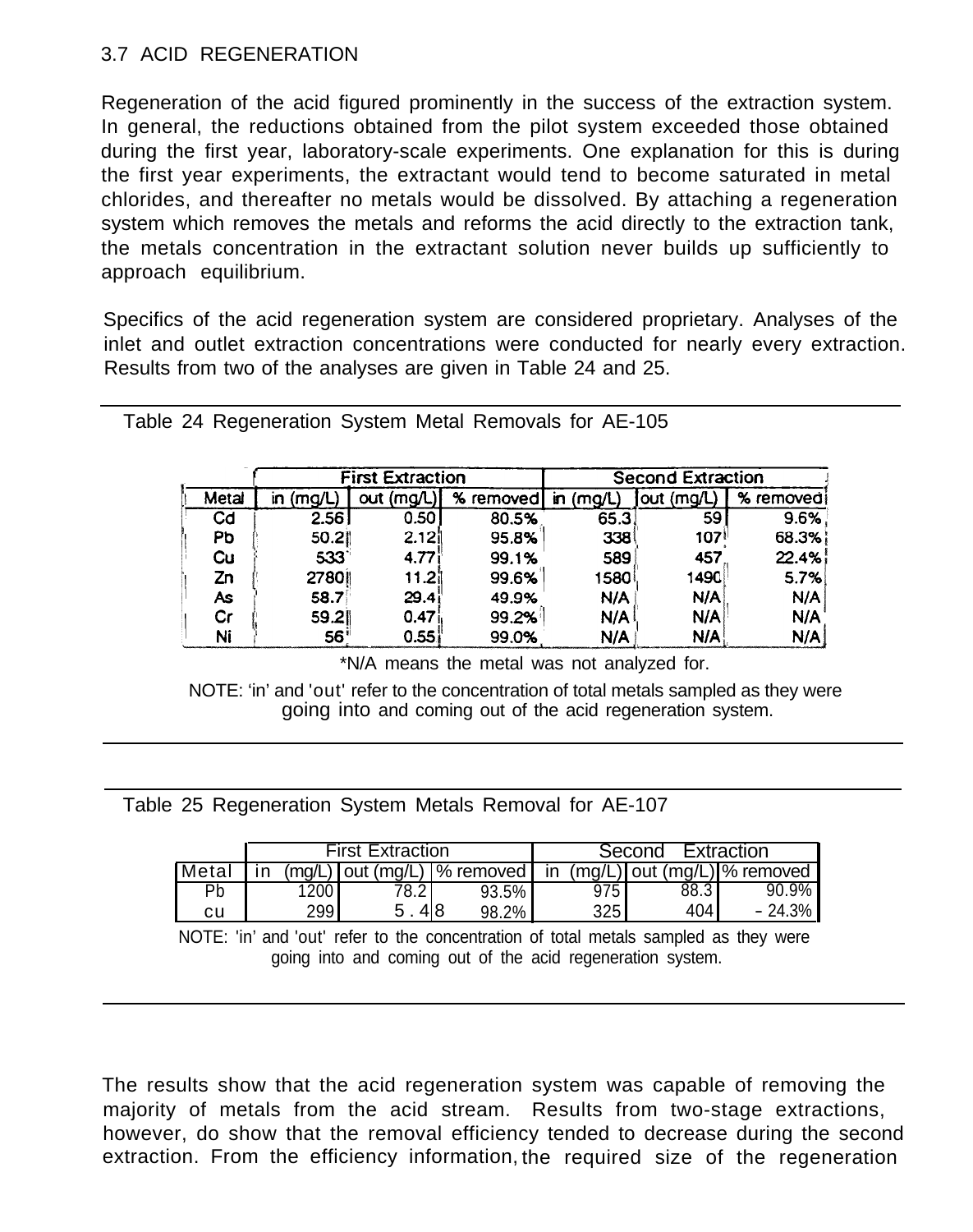system may be calculated based on the size of the regenerated stream and the metals concentration within.

The removal efficiencies for arsenic in the acid regeneration system were lower than that typical for other metals. This may be attributable to the form of arsenic ion - typically  $ASO<sub>4</sub>$ <sup>3</sup> -- which differs from the typically cationic form of other metals.

It is anticipated that for soils with high concentrations of metals, such as the Pedricktown or SSM soils, a larger extractant regeneration system would be required than for soils with relatively low concentrations of contaminants.

# 3.8 SOIL POST-TREATMENT

It is anticipated that the soils treated by AETS will eventually be returned to the ground from which they were taken. The acid used during AETS will undoubtedly remove some of the natural soil alkalinity, and produce a soil with depleted calcium, and other nutrients. Therefore, it is anticipated that lime and fertilizer will be added to the soil before placing it into the ground.

The addition of lime is anticipated to decrease the TCLP values for the soil. Therefore, in order to conduct conservative tests which would tend to overestimate rather than underestimate the TCLP in the resultant soils, CHMR did not add any lime or nutrients to the soil after the extractions.

To determine the overall condition of the soils, CHMR had several samples analyzed at an agricultural laboratory. The results from these analyses show that the soil pH's tended to increase during the rinse step and after the extraction. Measured pH's of treated soils varied between 4.9 and 6.6. Soil calcium levels also varied, from above the optimum range for Pedricktown soils after treatment, to very low for the Butte soil. Soluble salts levels tended to be within the normal range for soils. Concentrations of phosphates, potash (potassium oxide), and magnesium tended to be low after treatment in AETS. The results suggest that the soils will support growth, after addition of small quantities of lime and nutrients.

# 3.9 FINES TREATMENT

CHMR performed additional laboratory-scale experiments to determine the treatability of the fines fractions of the soil. At the time of this report, the results from only two experiments were available. The first experiment, conducted with the fines from the Pedricktown soil, showed a reduction of lead concentrations in a fines:water slurry from 20,300 mg/kg to 2,300 mg/kg. A second experiment conducted with a soil from a battery breaker site in North Carolina showed reductions from 1,750 mg/kg to 550 mg/kg in the fines: water slurry.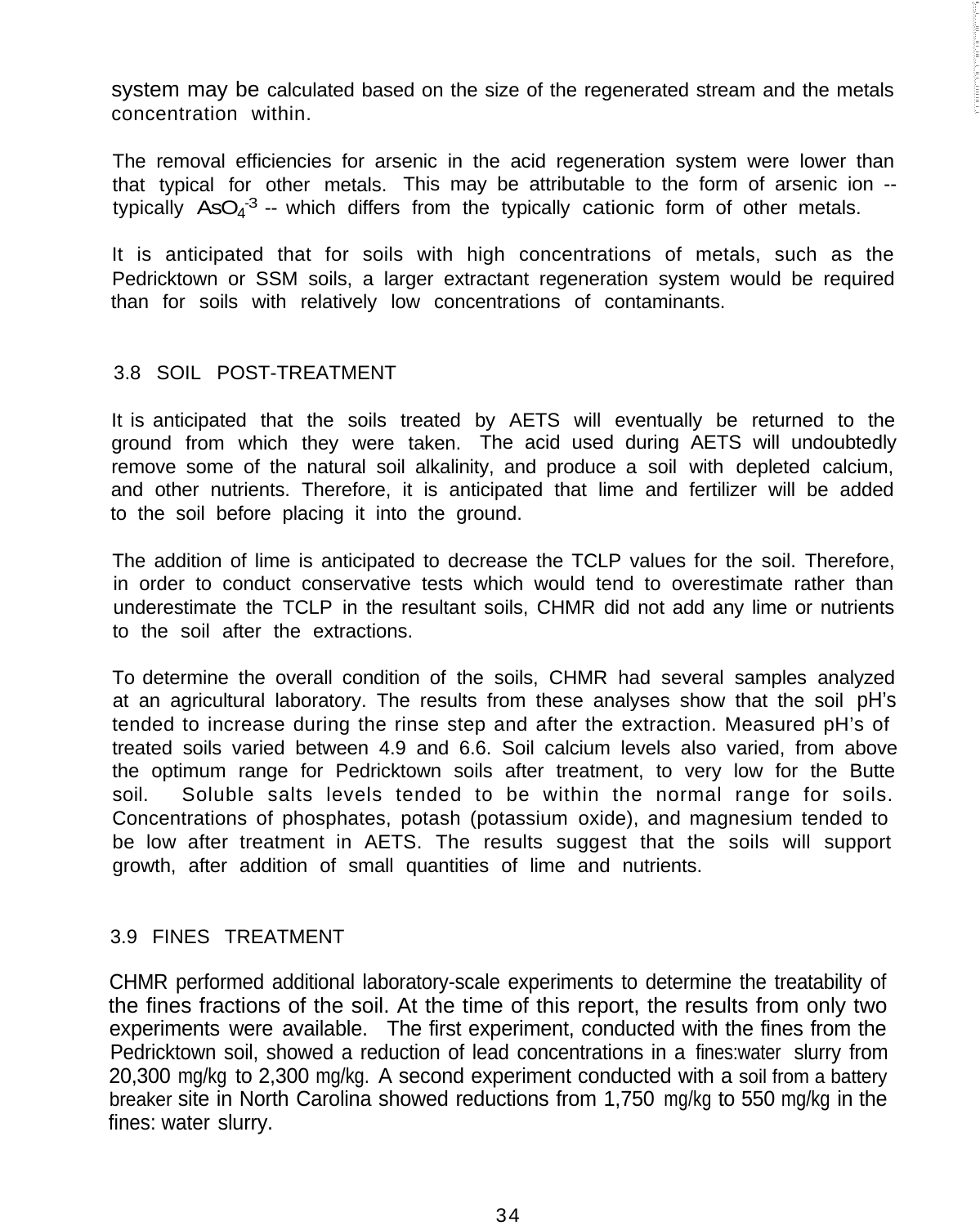Based on this positive result, CHMR is continuing investigations to develop a simple treatment system for the fines fraction. It is anticipated that such a treatment system will be applicable to both the fines fractions in soils and possibly sediment treatment.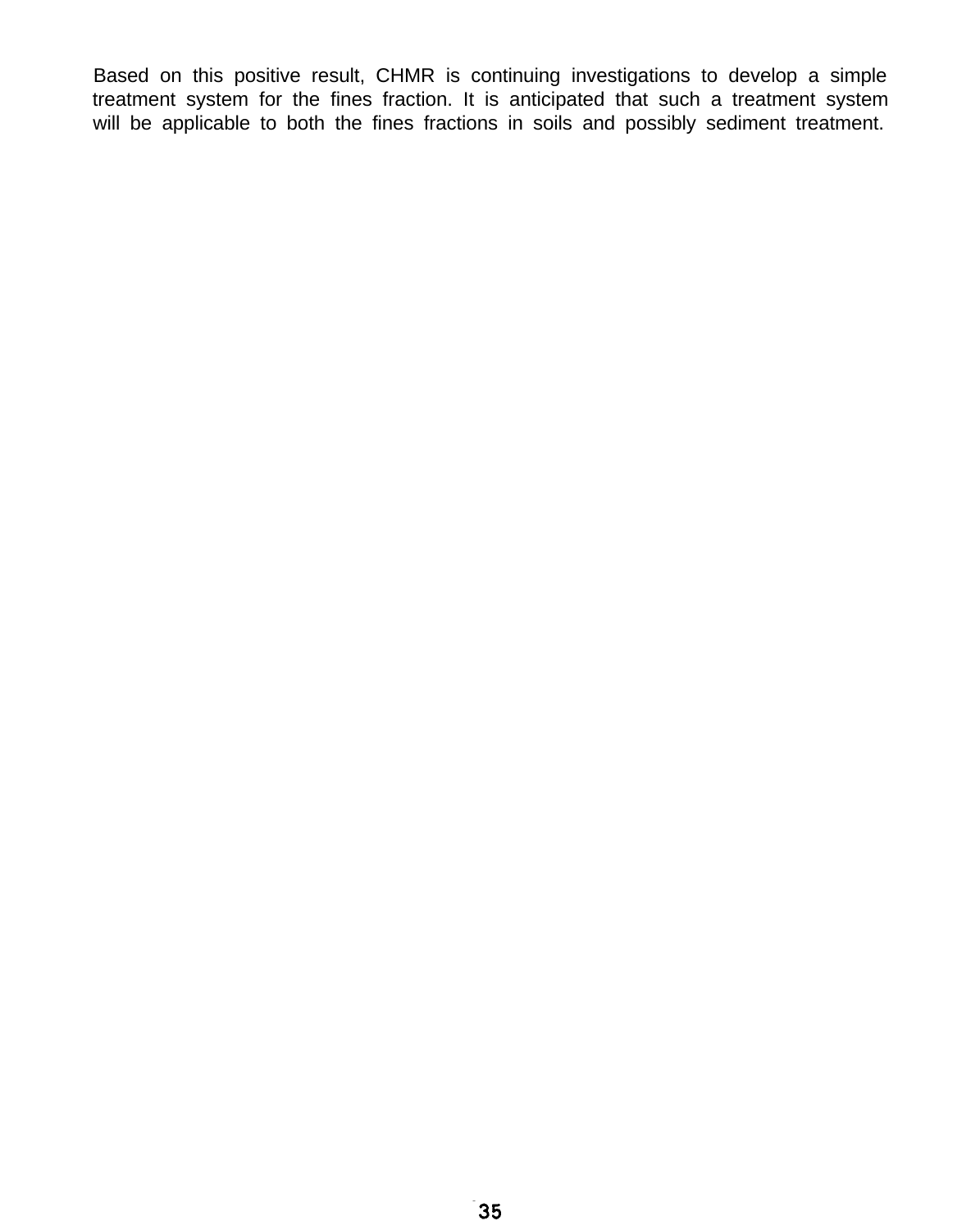# **4.0 CONCLUSIONS**

The results indicate that the Acid Extraction Treatment System is capable of treating a wide variety of metals present in many different types of soil. Additional conclusions may be drawn regarding the treatment system design, and specific aspects of the technology. These are discussed in subsequent sections. In addition, a final treatment system design is presented, and an economic analysis of it is given.

# 4.1 SOlL AND METAL TREATABILITY

Table 26 summarizes the soil treatability across the soils and metals tested. Where individual soil fractions were separated during the extraction, and analyzed separately, the table shows the composite results if the entire soil had been remixed. The results show that AETS treated virtually all the soils tested to both reduce the total metals concentrations to below currently regulated concentrations and reduce the TCLP to below the currently regulated concentrations. Major exceptions included cadmium, which consistently failed the TCLP for SSM soil, and lead, which failed both the TCLP and total metals requirements for SSM soils. Lead was also not reduced below the EPA surface soils concentration (500 mg/kg) for the Pedricktown soil, although it was reduced below the EPA subsurface and California total metals concentrations.

|       |                   |                   | Soil                |                 |                   |
|-------|-------------------|-------------------|---------------------|-----------------|-------------------|
| Metal | <b>SSM</b>        | <b>Butte</b>      | King of Prussia     | Pedricktown     | Palmenton         |
| As    | $^*$ , T,L        | $^{\star}$ , T, L |                     |                 |                   |
| Cd    | * T               |                   | $^{\star}$ , T, L   |                 | $^{\star}$ , T, L |
| Cr    | $^{\star}$ , T, L |                   | $^{\star}$ , T, L   | $^{\star}$ ,T,L |                   |
| Cu    | $^{\star}$ , T, L | $^{\star}$ , T, L | $\ddot{\mathbf{r}}$ |                 | $^{\star}$ , T, L |
| Ni    | $^{\star}$ , T, L |                   | $^{\star}$ , T, L   |                 |                   |
| Pb    | $\star$           | $^*$ , T, L       |                     | $^*$ , T, L     | $^{\star}$ , T, L |
| Zn    | $*$ T             | $\star$           |                     | *               |                   |

|  |  |  |  |  | Table 26 Qualitative Results of Extractions |
|--|--|--|--|--|---------------------------------------------|
|--|--|--|--|--|---------------------------------------------|

Key: \* -- Metal is present in that soil

T- - Successful treatment for total metals

L- - Reduction in leachability to below standards.

Boldface and larger fonts indicate high initial

concentration (at least double the regulatory standards)

The total lead result for the Pedricktown soil is not surprising: the soil started with nearly 3 percent lead, which was reduced to approximately 0.1 percent during a single-step extraction. A second extraction is probably necessary to reduce the total concentration further.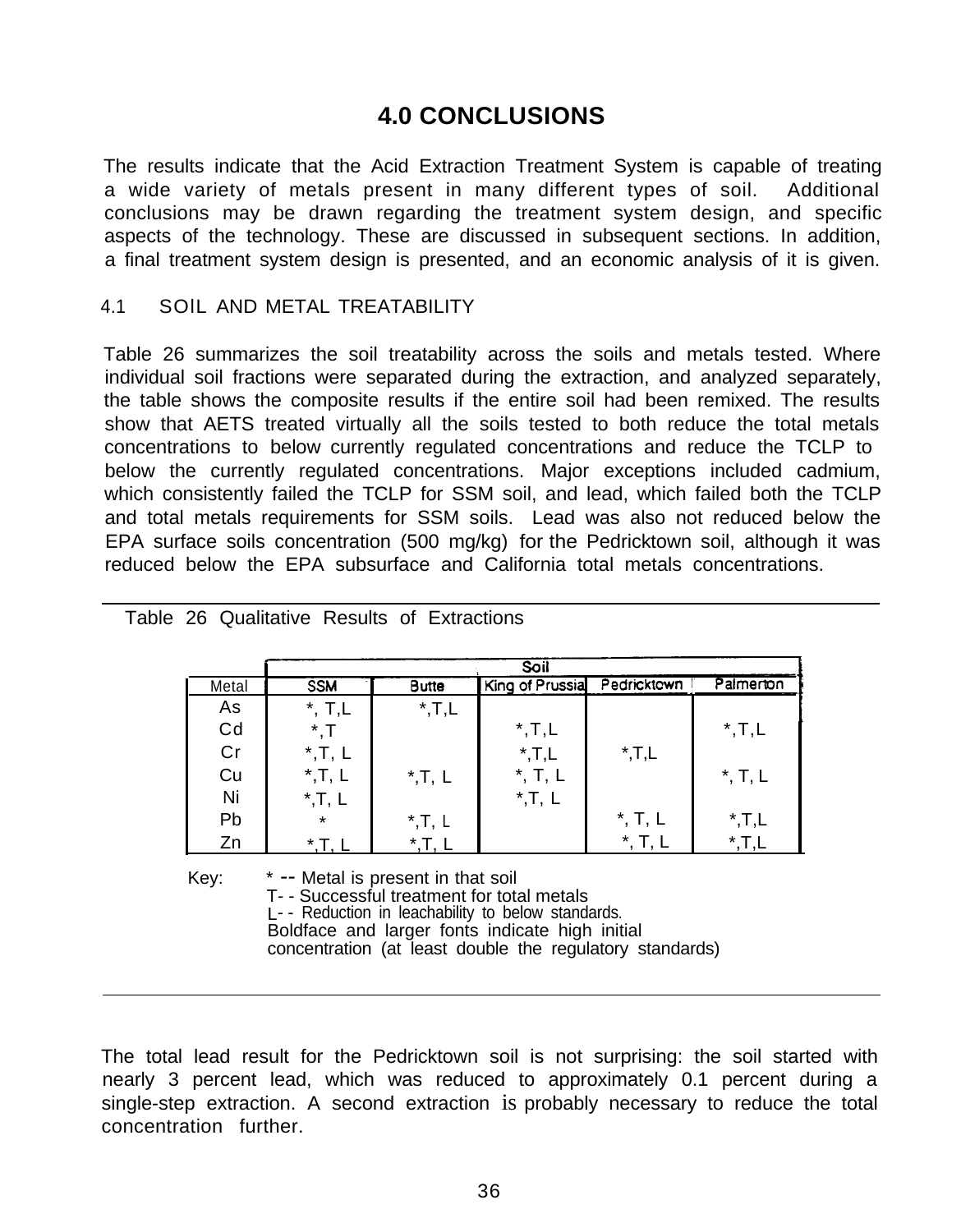Neither the total lead concentrations nor the TCLP lead concentrations were reduced to below the regulatory limits during the extractions using the entire SSM soil. They were reduced, however, during earlier extractions using only the coarse fraction of the soil. Based on the results of the extractions, it appears that if the finest 20 percent of the soil had been removed, the remaining soil would have been treatable using AETS. CHMR is currently performing some experiments using the fines fractions to determine if alternative extraction procedures could be used to remove lead from the fine fractions of the soil.

The cadmium result for SSM is extraordinary in that the portion of the soil which failed the TCLP for cadmium was the coarse fraction (+100 mesh). The fines passed the TCLP. Most probably, the TCLP level in the coarse fraction could be reduced if a longer extraction time were used. The Palmerton soil demonstrates that cadmium is treatable using AETS -- the soil is hazardous only because of the TCLP value for cadmium, and that was reduced by over 90 percent using AETS.

# 4.2 AETS PROCESS DESIGN

Based on the results of the experiments, the basic design of the AETS process is unchanged from that shown in Figure 1. The results have provided further information and clarification concerning the following aspects of the required design.

- Soil Pretreatment System
- **•** Extraction System
- Dewatering and Rinse Systems
- **•** Acid Regeneration System
- Post-treatment System

These components are discussed below.

#### Soil Pretreatment Svstem

The soil pretreatment system is shown in Figure 11. The soil is first passed through a grizzly, designed to remove particles larger than about 1 by 2 inches in size. The underflow from the grizzly passes directly into an attrition scrubber, which is operated at relatively high solids to liquid ratios. If makeup liquid is required in the scrubber, it may be'supplied as regenerated acid from the extraction system. In the final section of the scrubber, more liquid may be added if necessary to further slurry the soil and make it easier to sieve.

Once through the scrubber, the soil passes directly onto a 6 mm wet screen. The wet screen is sprayed with acid from the regeneration or extraction systems. The overflow from the screen includes coarse gravel and bits of trees and other material, which will be allowed to drain on a pad, and may possibly be rinsed to remove excess small particles clinging to larger ones. The drainage from the coarse particles will either be passed directly back onto the screen, or (if it is rinsewater), may be clarified, treated to remove metals, and reused.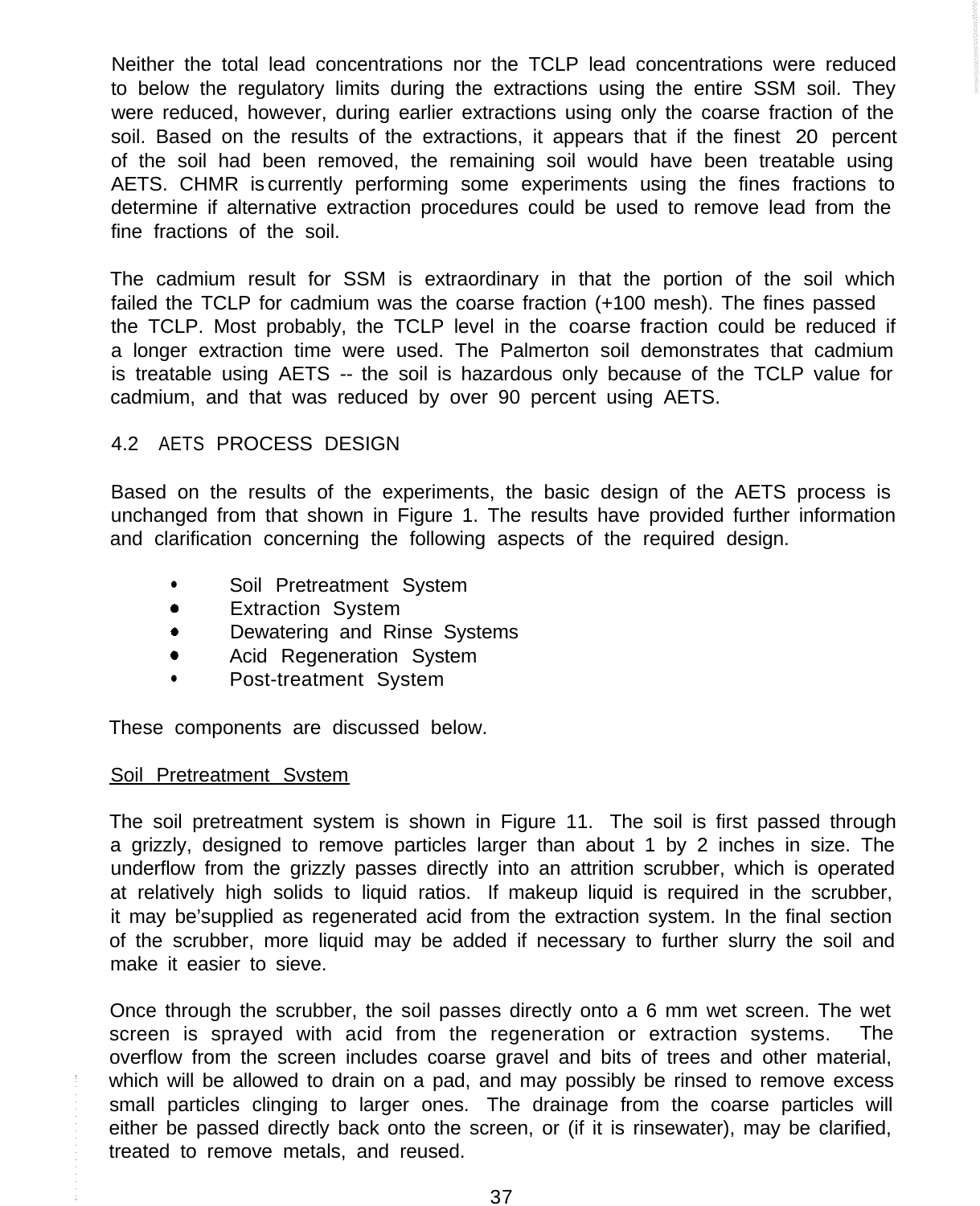

# Figure 11 AETS Pre-treatment

The underflow from the 6 mm screen will be placed directly into the extraction tank for further processing.

The very coarse materials originally removed in the grizzly may or may not be contaminated. If they are, they may be rinsed with the coarse particles (if necessary to remove dirt and other clinging debris), or washed using debris washing techniques. If they are uncontaminated, they can be returned directly to the site.

#### Extraction System

The extraction system consists primarily of a tank, or series of tanks, which provide the soil with the appropriate contact time with acid. The tanks are well-mixed to prevent solids from settling during the extraction. The soil is extracted at approximately 20 percent by weight solids.

Figure 12 shows one possible system. The soils are fed to two extraction tank system in series, which are intended to overcome problems associated with the residence time distribution in continuously stirred tank reactors. Additional residence time will be provided by the scrubber and sieving systems.

The soil slurry passes from the first tank to the second, then to a hydrocyclone. The pilot plant used 2-inch hydrocyclones. Subsequent discussions with vendors and experts on hydrocycloning suggest that a 4-inch cyclone may provide a better split.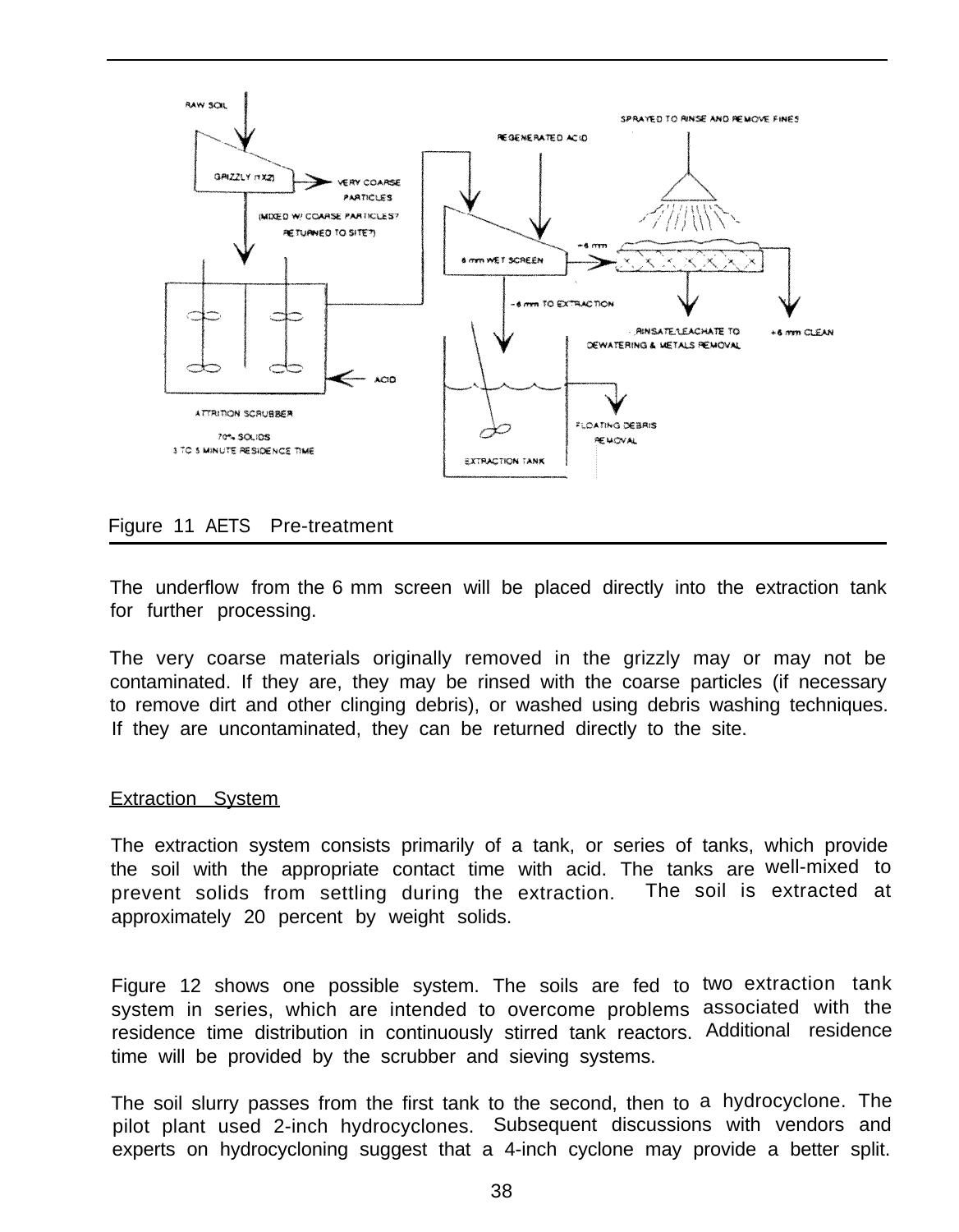



Therefore, the system is drawn using 4-inch cyclones. These will be manifolded together as required for the system flow. Both the overhead and underflow from the cyclone may be split, depending on the requirements of the individual soil. A portion of the overflow may pass. directly into Tank 1, depending on the capacity of the clay dewatering and acid regeneration systems. It is anticipated that sometimes, particularly during start up, a portion or all of the underflow may also be cycled back to Tank 1 and/or Tank 2. Otherwise, the underflow will pass to the coarse solids dewatering and rinse system.

The overflow, meanwhile, will be clarified to remove clays and other solids. Then the acid extractant will be regenerated. It is anticipated that approximately one-half of the regenerated extractant will be passed directly back into Tank 1. The remaining portion will be split among the scrubber (~ 10 percent), the sieve system (25 percent), and Tank 2 (15 percent).

# Rinse and Dewatering Systems

AETS is anticipated to require two rinse and four dewatering systems. Rinses will be required for both the fine and coarse solids. Dewatering will be required of both the fines and coarse solids both before and after they are rinsed.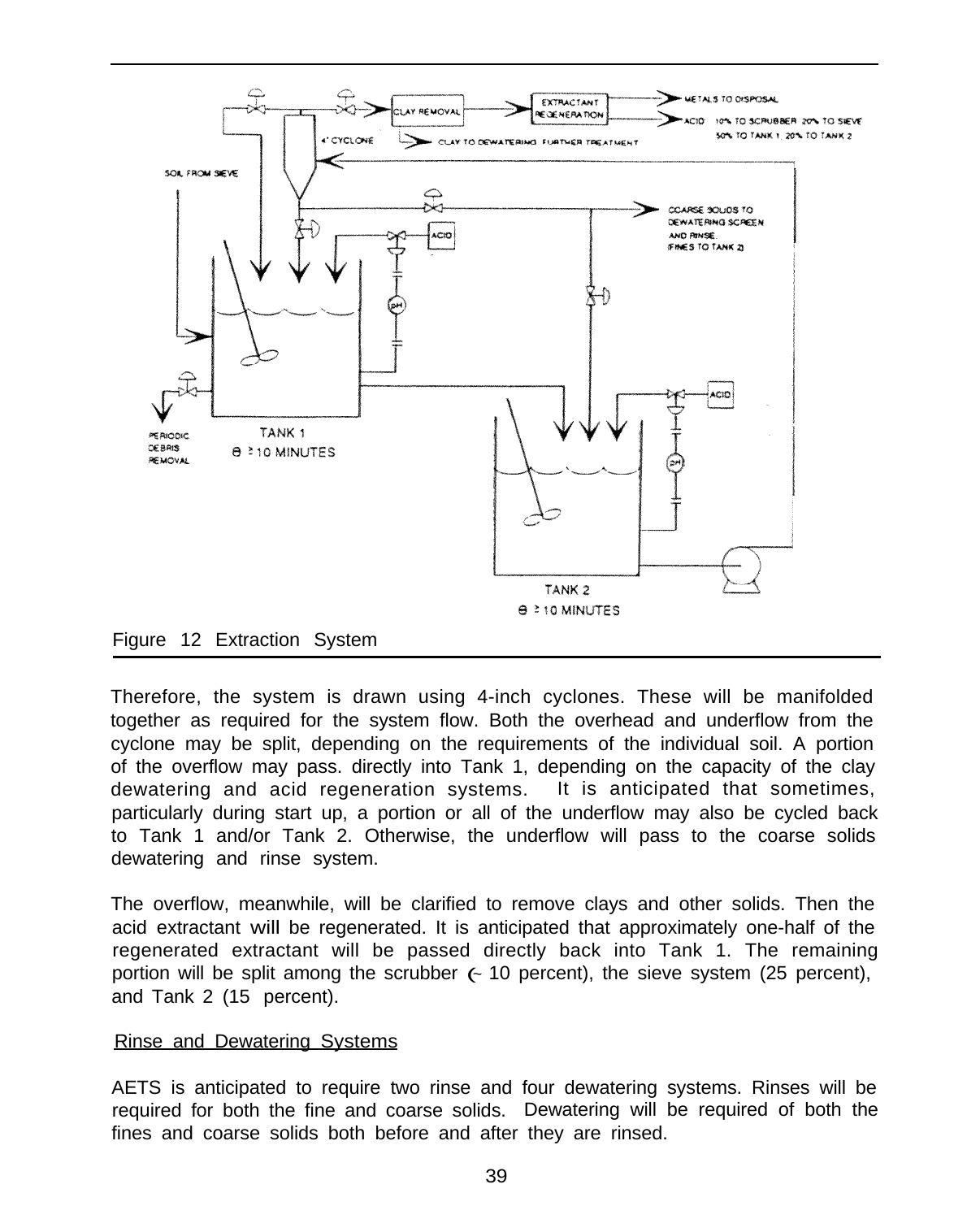A dewatering and rinse system for the coarse solids is shown in Figure 13. The system consists of a 200 mesh dewatering sieve, followed by a rinse tank, and a second sieve system, The underflow from the dewatering sieve, which will contain some fines, is passed back to the extraction tank. The fines are anticipated to build up in the extraction tank and to be removed with the sieved solids.



Figure 13 Coarse Solids Dewatering and Rinsing System

The overflow from the dewatering sieve is passed into a rinse tank, where it is rinsed and well-mixed for 10 minutes or more. From there it passes to a second dewatering sieve, also 200 mesh. The underflow from this sieve is flocculated and clarified. The solids from the floc tank are carefully placed atop the dewatering sieve for removal with the clean soil. The clarified rinsate is further processed to remove the metals and then recycled to the rinse tank.

The fines dewatering and rinse system is shown in Figure 14. The fines are first sieved to remove any particles larger than 100 mesh, which are returned to the extraction tank. They are then sent to a clarification unit, and allowed to flocculate. The clarified extractant is regenerated and returned to the extraction system. The thickened clays are further treated (if necessary), then rinsed, and thickened again. The clarified rinsate is treated to remove metals, then returned to the rinse system.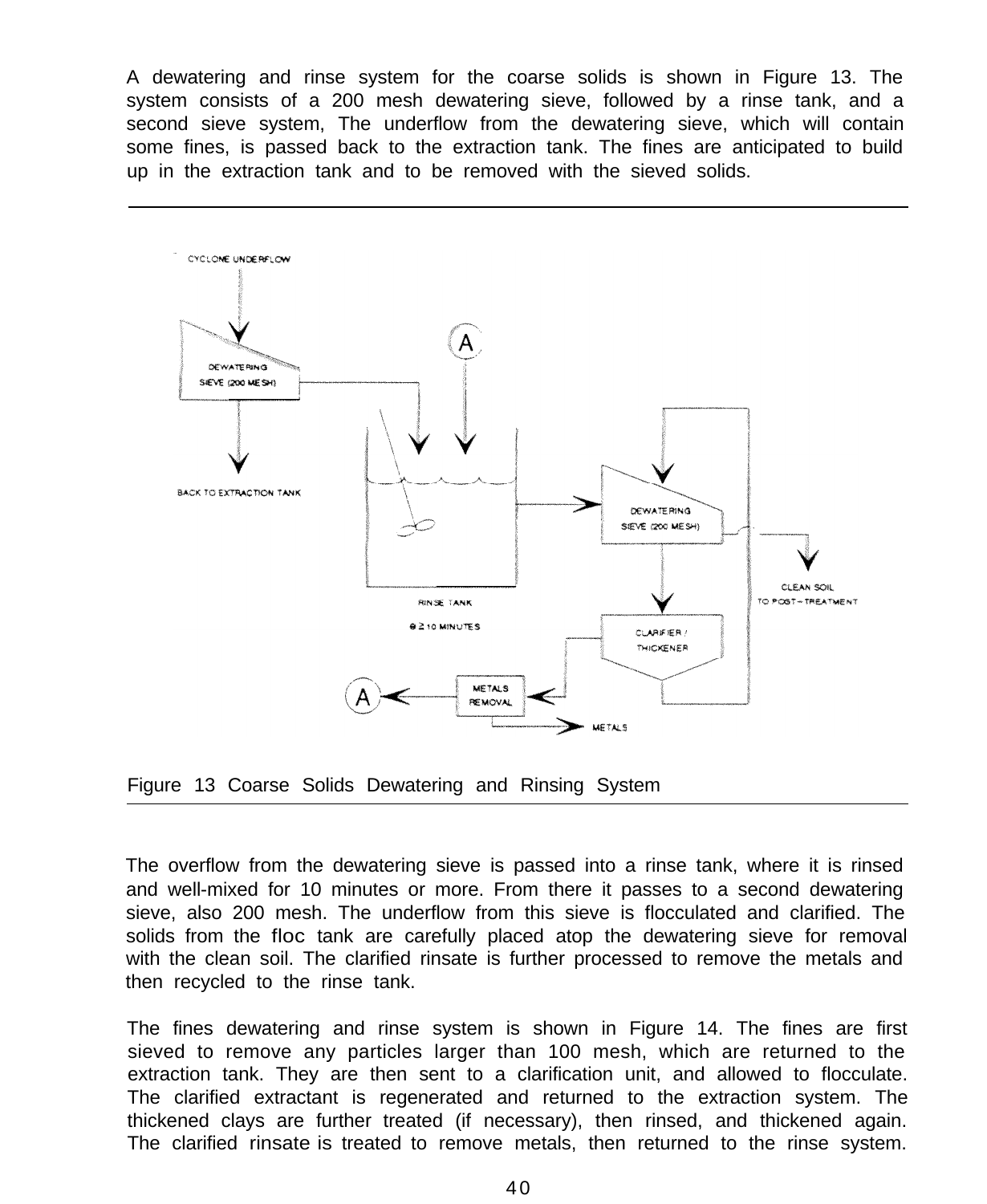The thickened, rinsed clays are further thickened in a filter press and sent to soil posttreatment.



Figure 14 Fines Dewatering and Rinsing

#### Acid Regeneration System

AETS employs a proprietary acid regeneration system.

#### Soil Post-Treatment

 The purpose of soil post-treatment is two-fold: to remix soil fractions which have become separated during processing and to return the soil to its native condition.

The soils are anticipated to be remixed using front-end loaders or other earth-moving equipment. The soils will be mixed with a small amount of lime to return the soil buffering capacity. In addition, fertilizers and topsoil may be added. Experiments to determine the exact post-treatment requirements are on-going.

It should be emphasized that the TCLP results to date have not included any posttreatment. It is anticipated that the addition of lime, and other neutralizing agents will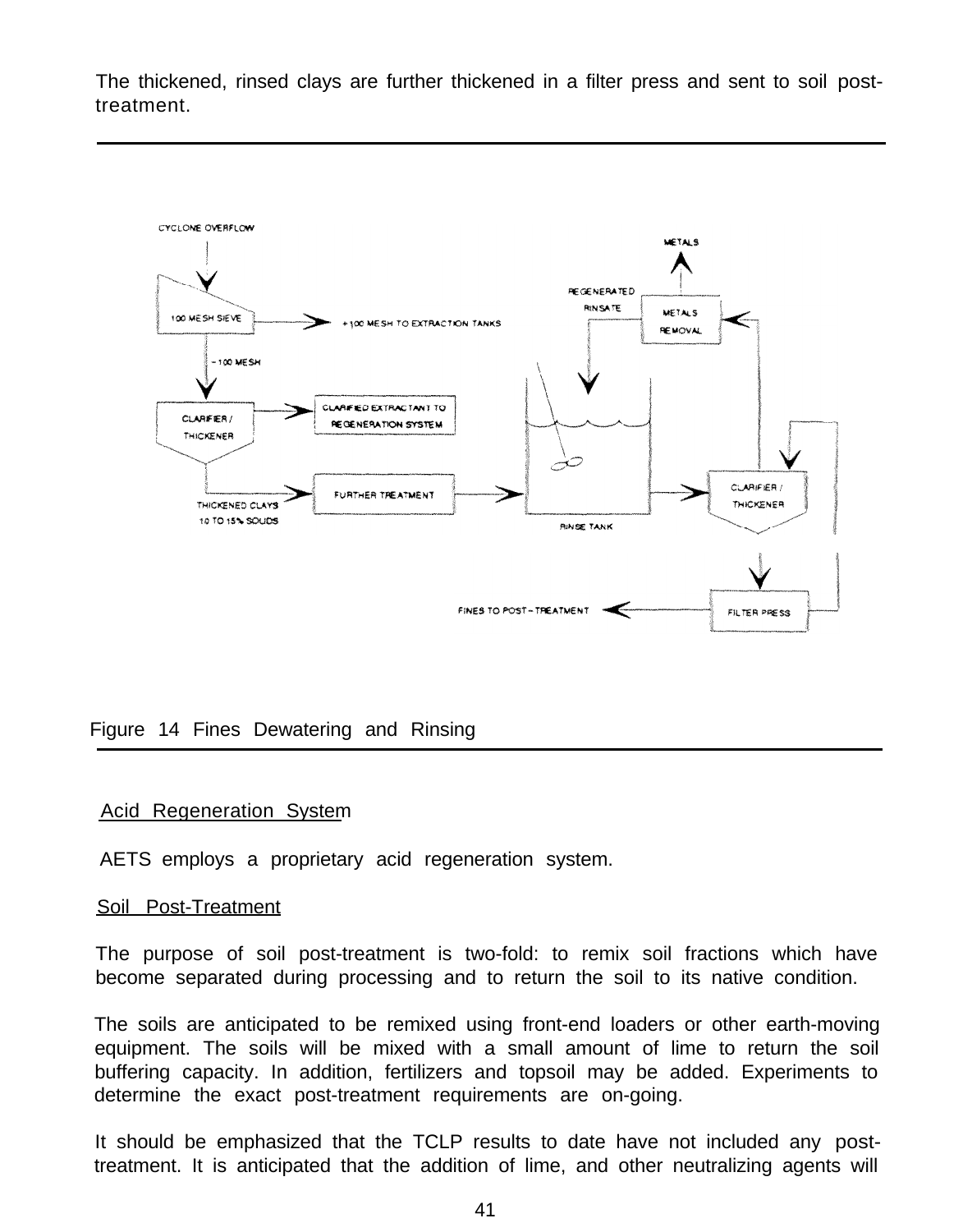help stabilize the metals in the soils. In addition, any significant addition of topsoil or fill will dilute both the TCLP and total metals results. Neither lime nor topsoil were added during the experimental program, and their addition is not included in a determination of whether or not the AETS treated soil is hazardous.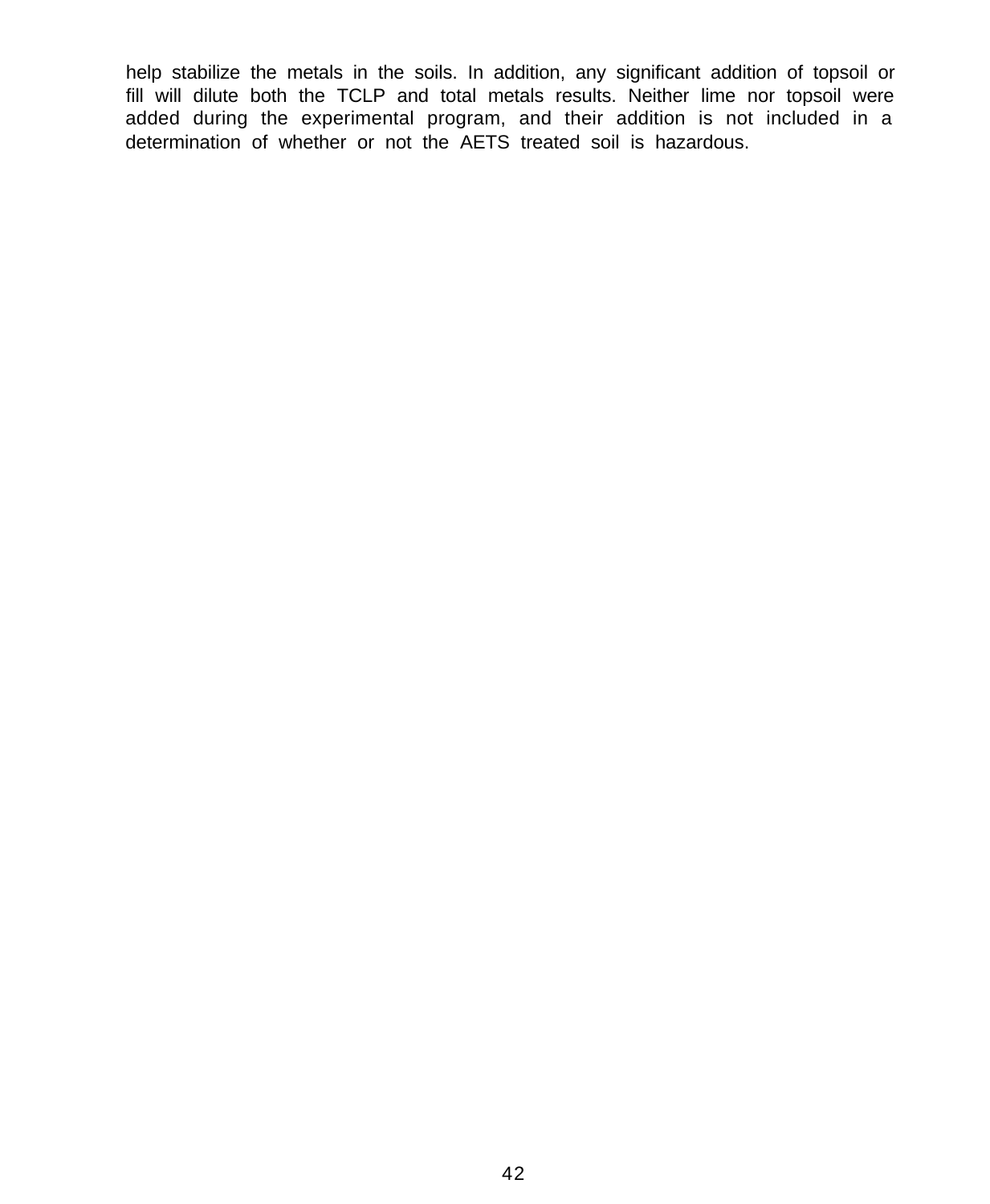# **5.0 AETS ECONOMICS**

To estimate the economics of remediating a site using AETS, capital and operating costs for various sized and configured systems were determined. These are summarized in Table 27.

Table 27 AETS Cost Summaries Under Various Conditions

| Process and Site Parameters |            |          |                          |          |                                                                                              | Costs        |                          | Total Cost per yd <sup>3</sup> |                             |
|-----------------------------|------------|----------|--------------------------|----------|----------------------------------------------------------------------------------------------|--------------|--------------------------|--------------------------------|-----------------------------|
| Feed                        | Extraction |          | % of                     | Metals   |                                                                                              | Capital      | Operating                | Capital paid                   | Capital paid                |
| Rate                        | Res. Time  | % Fines  | Fines                    | conc.    | Site size                                                                                    | Costs        | Costs                    | off over one!                  | off over two                |
| yd?/hr                      | (min)      |          | $(<50 \ \mu m)$ Disposed | (mg/kg)  | $(1000 \text{ vd}^3)$                                                                        | (million \$) | $(\$$ /yd <sup>3</sup> ) | site $(5/\gamma d3)$           | sites (\$/yd <sup>3</sup> ) |
| 301                         | 24         | 15       |                          | 5,000    | 150                                                                                          | 4.5          | 41                       | 83                             | 71                          |
| 20 l                        | 24         | 15.      | 2                        | 5,000    | ا 100                                                                                        | 3.6          | 51                       | 104                            | 88                          |
| 20                          | 36         | 30       | 25                       | 15.000   | 60                                                                                           | 4.5          | 82                       | 178                            | 147                         |
| 20                          | 241        | 15       | 25                       | 15.000   | 80                                                                                           | 4.1          | 71                       | 141                            | 121                         |
| 15 <sub>l</sub>             | 24         | 15       | 2                        | 5.000    | 60                                                                                           | 3.2          | 61                       | 133                            | 111                         |
| 15                          | 36         | 30       | 25                       | 15.000 l | 30 l                                                                                         | 3.8          | 92                       | 243                            | 191                         |
| 15                          | 36         | 15.      | 2                        | 5,000    | 30                                                                                           | 3.3          | 61                       | 189                            | 146                         |
| 10                          | 361        | 30       | 25                       | 15.000   | 20                                                                                           | 3.2          | 112                      | 301                            | 237                         |
|                             |            | $\cdots$ |                          |          | de l'Estados de la contrata del contra de la consegue de la contrata del Marco de la contrad |              |                          |                                |                             |

Notes: 1. Plant is anticipated to operate only 1 shift per day.

2 No metal recovery value is assumed; all metal sludges are disposed.

# 5.1 COST CALCULATIONS

Capital costs were calculated by summing the following:

- General Costs **Including site preparation**, pilot work, trailers, and permitting. These represent approximately 8 to 11 percent of total Capital Costs.
- Pretreatment Costs associated with coarse and very coarse removal, scrubbing, and coarse rinsing/processing. (11 to 15 percent of total capital).
- Extraction Cost Costs associated with contacting the soils with acid, including hydrocycloning the soil (7 to 9 percent)
- Acid Regeneration Costs associated with metals removal and acid reformation. (31 to 41 percent)
- Dewater/Rinsing **Costs associated with dewatering and rinsing coarse** solids and thickening and processing fines. (21 to 25 percent)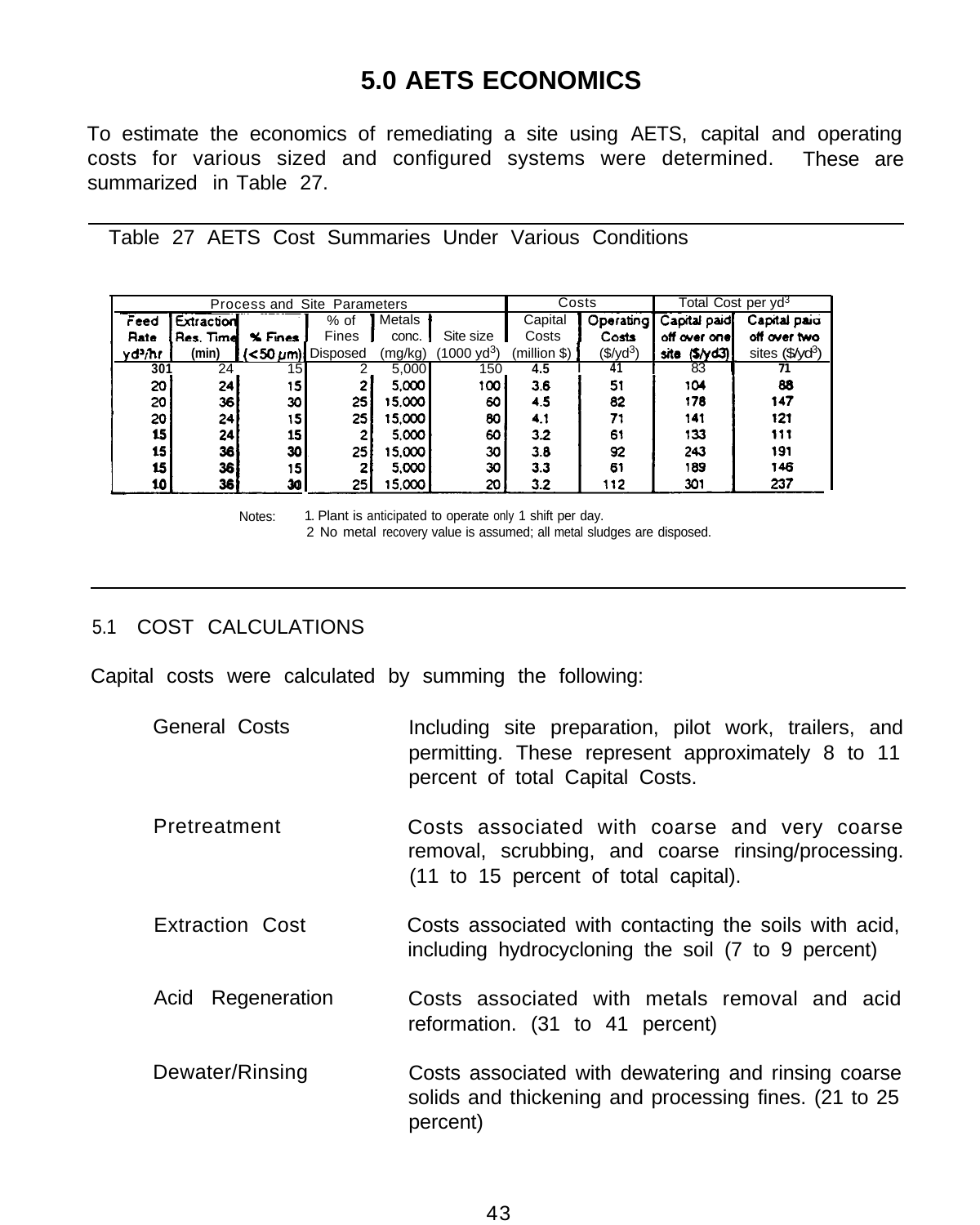| Soil Post-treat      | Costs associated with mixing; post-treatment and<br>fertilization. (3 to 4 percent) |
|----------------------|-------------------------------------------------------------------------------------|
| <b>Miscellaneous</b> | Costs associated with other required piping<br>instruments, etc. (7 to 9 percent)   |

The costs for each element were increased by 10 percent for engineering, 23 percent for transportation and final installation costs, 5 percent for start up and shakedown costs, 2 percent for spare parts, and 10 percent for contingency. The most uncertain costs were those determined for the regeneration system. To the extent possible, these costs were overestimated, so that the final unit costs were conservatively determined.

Operating costs included labor (a total of between 3 and 4 operators, plus a supervisor, 2 to 4 excavators (with excavation equipment), a health and safety officer, maintenance and engineering), maintenance equipment costs, utilities, chemicals, disposal, and reseeding.

The capital and labor costs were combined by assuming a 10 percent cost of capital; depreciation over either 1 or 2 years; operations 1 shifts per day (2000 hours/year) for one year per plant site; moving and reassembly costs of \$150,000 plus 15 percent original capital (if the plant is depreciated over two years); and plant downtime of 10 percent of operating hours for unanticipated shutdowns (i.e., equipment failure).

### 5. 2 COST SUMMARY

Table 27 gives a cost summary for AETS at several different process configurations. The table shows the effects of varying six critical parameters (feed rate, extraction time, percent fines, percent fines disposed (rather than treated), metals concentrations, site size and the number of sites treated with each set of equipment).

Note that the table includes costs for mobilization, pilot plants, excavation, replacing soil, and reseeding the ground as well as soil treatment. Thus, the costs represent the *total costs* of treatment using the Acid Extraction Treatment System.

For 15 and 20 cubic yard per hour plants, the table gives the cost under best conditions (first row), cost under worst conditions (second row), and cost under intermediate conditions (third row). The table also gives the cost under best conditions for the largest plant anticipated (30  $yd^3$ /hr), as well as the cost under worst conditions for the smallest plant anticipated  $(10 \text{ yd}^3/\text{hr})$ . In this way, the table should bracket the costs. For reasonably sized plants, the anticipated treatment costs range between \$100 and 180 per cubic yard.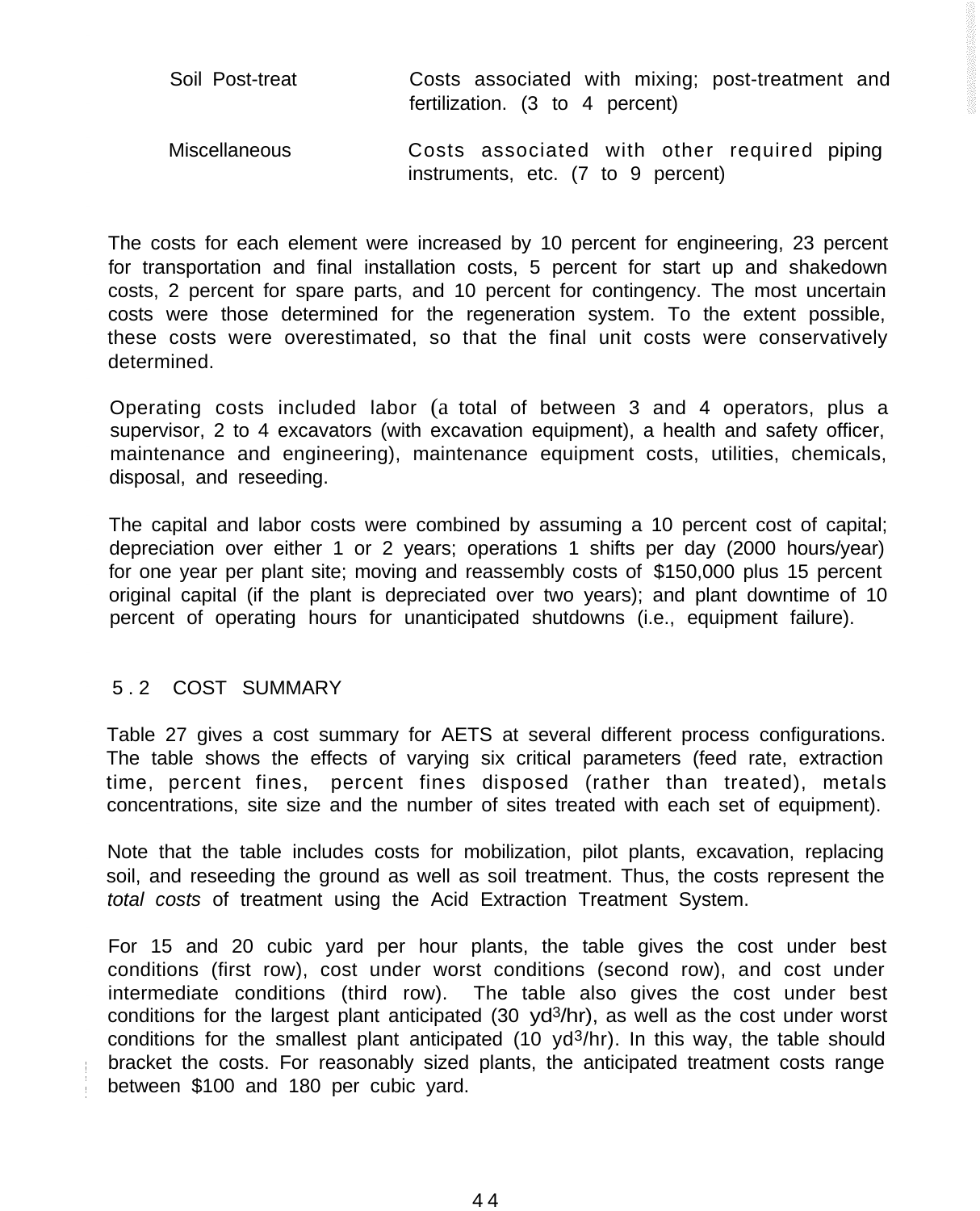The costs for the most commonly employed alternative (stabilization and disposal), range between \$180 or \$450 per cubic yard, depending on the size and circumstances of the site, with typical costs about \$250 per cubic yard. Thus, AETS is generally competitive with stabilization and disposal. It is also a more environmentally sound alternative because of the potential for reclaiming the metals found at the site.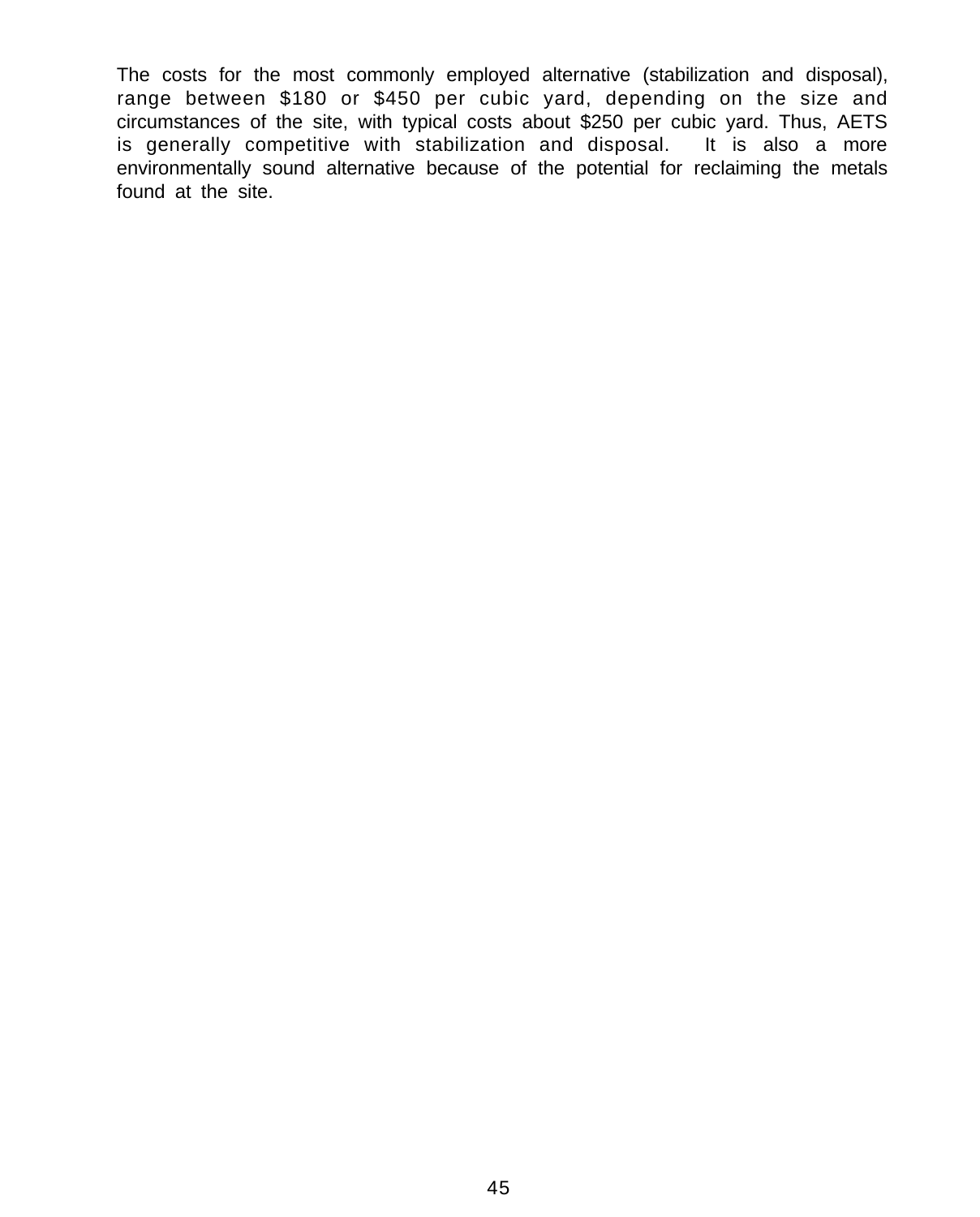# **APPENDIX A**

# **EQUIPMENT LISTS**

This appendix gives a detailed list of the equipment used in the Acid Extraction Treatment System pilot-scale plant operation.

# B. 1 MAJOR EQUIPMENT

 This section describes all of the larger pieces of equipment that were used in the actual extraction process.

### Attrition Scrubber

- **•** Manufactured by Denver Corporation
- **•** Serial number 195-264-001

The scrubber was made custom for CHMR with dual 230 V, three-phase motors and a special rubber lining to prevent corrosion from the acidic solution. The scrubber was modified to be drained out of the cleaning port instead of the 6-inch flanged outlet due to the batch application. Six casters were attached to the base of the scrubber for safety purposes when moving the scrubber for cleaning, etc.

### Slurrv Pump

- 0 Manufactured by Galigher Corporation, A Division of BGA International
- Model number 1.5 VRA 1000
- **·** Serial number 0248592

This pump was custom modified for the acid environment with which it was to be used. The pump head was coated with a gum rubber lining with a Buna-N impeller. The pump was driven by a 2 horsepower, 1800 RPM, 230 volt, three-phase motor, The motor was connected to the pump by an adjustable V-belt drive. The pump features a  $2\frac{1}{2}$ -inch inlet and a 2-inch outlet, both flanged. The sheaves, belts, and motor for the pump were supplied by Allegheny Process Equipment.

# Rubberized Pump

- **•** Manufactured by GRI
- Model number 08107-002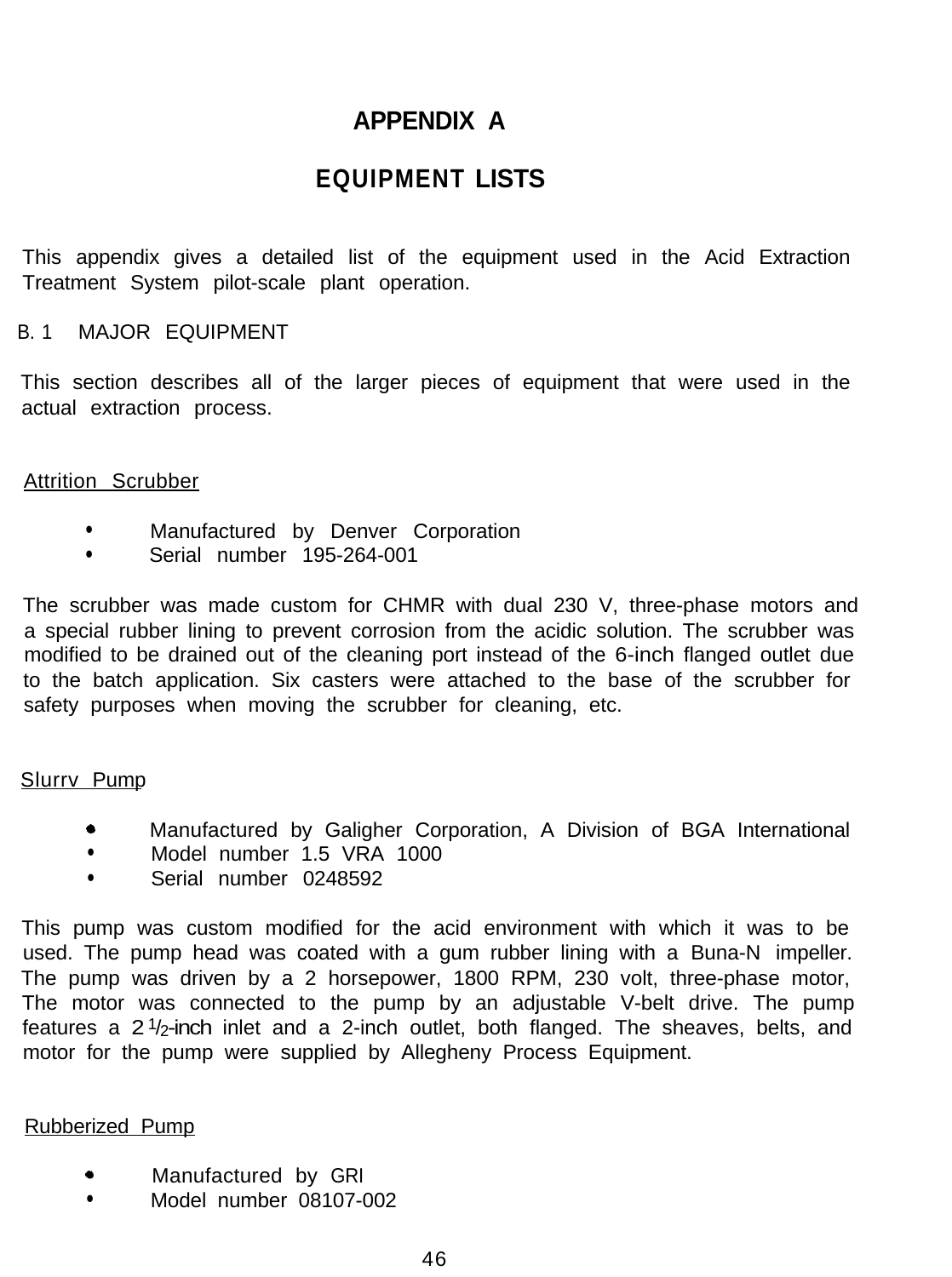This pump was centrifugal with a rubber head to handle the acid. The pump malfunctioned due to the abrasion, and was later repaired and used to pump to the 1-inch cyclone.

# Two-Inch Cyclone

- **•** Manufactured by Krebs Engineering
- Model number U2-1436
- <sup>0</sup> Serial number 48034

This was the primary cyclone for the AETS. This cyclone separated the coarse sand from the clay fraction. The 2-inch cyclone featured an adjustable apex that was later replaced by a fixed plastic apex. The cyclone had 11/4-inch threaded inlets and outlets.

# One-Inch Cyclone

- Manufactured by Krebs Engineering
- Model number PC1 -S312
- <sup>0</sup> Serial number 44869

This cyclone was used to dewater the clay from the 2-inch cyclone. It was also used to separate the clay from the extractant or rinsate. The inlet and outlet to the cyclone were 3/8-inch and 1-inch, respectively.

# pH Controller

- Cole-Parmer pH/ORP/CD Pump System Series 7142
- Model number 7142-55
- **·** Serial number 22941

This controller featured a diaphragm pump and two-way acid/base operation. Once calibrated, the controller needed no supervision or adjustments.

# Extract Filter

- **•** Manufactured by Harmsco Industrial Filter
- Model number H1F7
- **In Serial number 6390**

 This was an up-flow type filter with the inlet coming from the extract pump, and the outlet going to the acid regeneration system. The filter contained seven filter cartridges, either 5 or 10  $\mu$ m in size.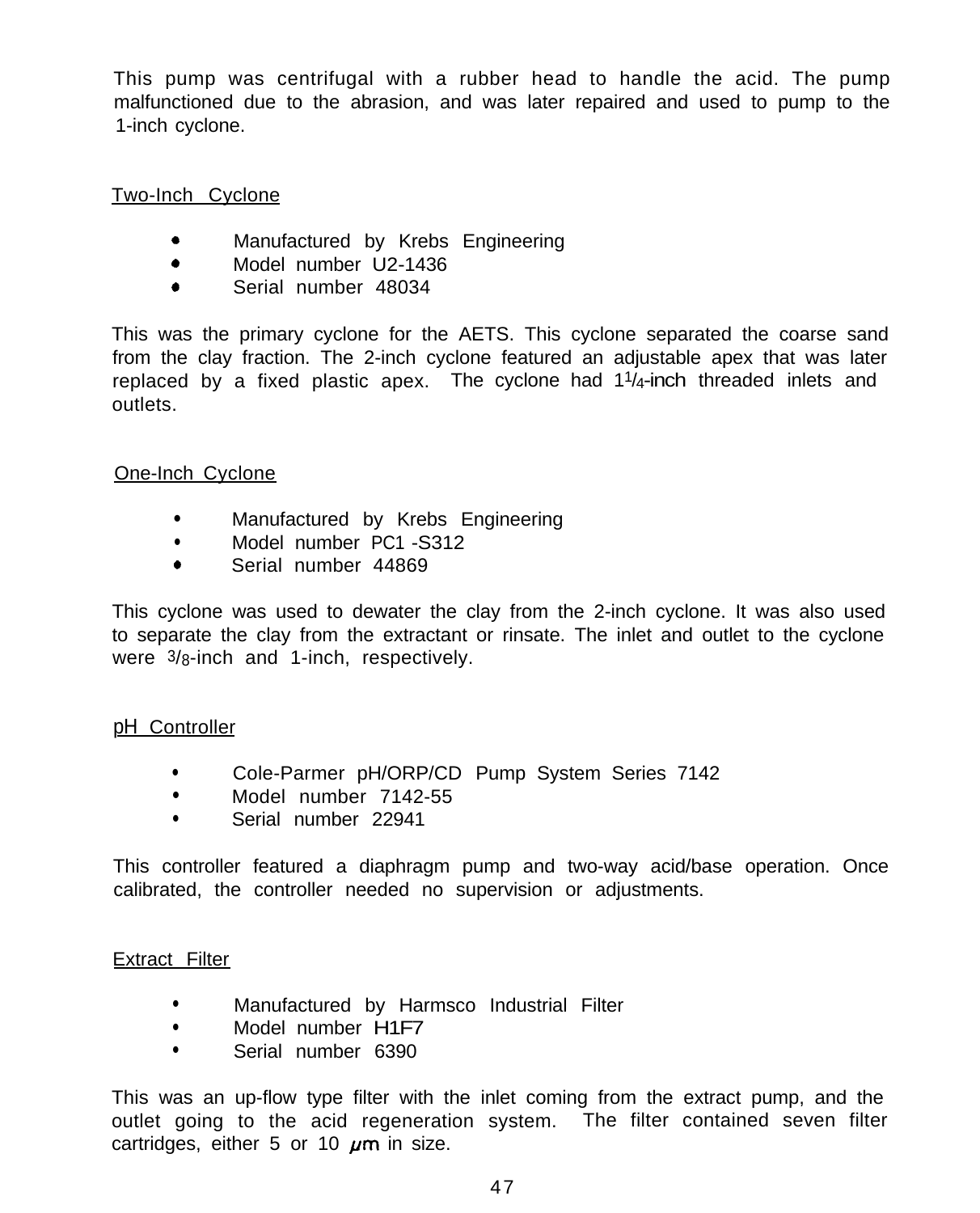# Extract Pump and Controller

- Pump was manufactured by Sherwood
- Model number CMNP-1231-W
- E-TRAC "S" Type AC inverter/controller was manufactured by T. B. Wood's Sons Company
- Model number AFC-2000-7B2S
- **·** Serial number 05200-R-090

The speed of the centrifugal pump was varied by the digital controller, allowing the pressure to the filter to be controlled.

### Shaker Sieve and Screens

- Manufactured by Liquatex Separators, Inc.
- <sup>e</sup> Model number L22-1-0
- Serial number LI80883

The 2 by 2 foot shaker was the most diverse piece of equipment used in the acid extraction system, serving three purposes. First, it was used to separate the +8 mesh  $(>1/8)$  particles from the raw soil. Next, it was used to dewater the soil after each extraction. Finally, the shaker was used to dewater the soil after the rinsing stage.

# 8.2 MINOR EQUIPMENT AND PIPING

This sections describes the minor equipment and plumbing used during the course of the research.

# Transfer Pumps

- Manufactured by March Inc.
- Model number 1A-MD-1
- Manufactured by Little Giant Pump Company
- Model number 4E-34NR
- Serial number YY-352-3272

These were submersible pumps used to transfer various liquids, such as extractant, rinsates, etc., while preparing for or cleaning up after extractions.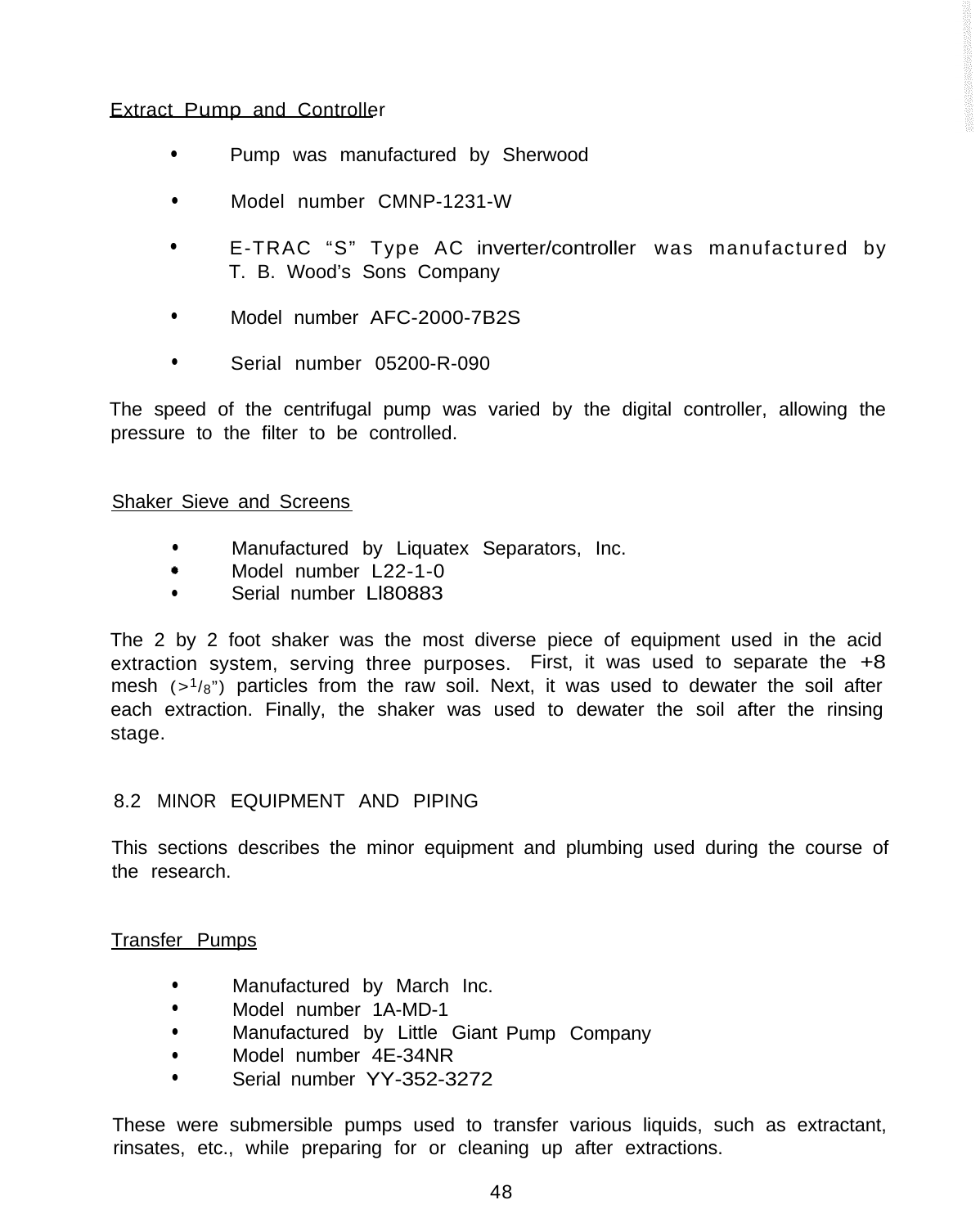### Rinse Regeneration Pump

- 0 Manufactured by Little Giant Pump Company
- Model number LG-100
- <sup>0</sup> Serial number WW-2029603

This peristaltic pump was used to pump the rinsate to the rinsate regeneration system.

# **Plumbing**

Various piping was used to plumb the system together, including:

- $\cdot$  1  $\frac{1}{2}$ " ID PVC pipe from the extraction tank to the slurry pump
- 1" ID Tygon tubing for the cyclone outlets
- $\cdot$   $\frac{3}{4}$ " ID PVC pipe everywhere else
- <sup>0</sup> PVC fittings including:
	- unions
	- tees
	- $45^\circ$  elbows
	- 90° elbows
	- caps
	- flanges
	- all thread nipples
	- all thread nipples<br>- reducer bushings
	- reducer b<br>- bulkheads
	- bulkheads<br>- ball valves
	- gate valves<br>- gauge quard
	- gauge guards (with pressure gauges)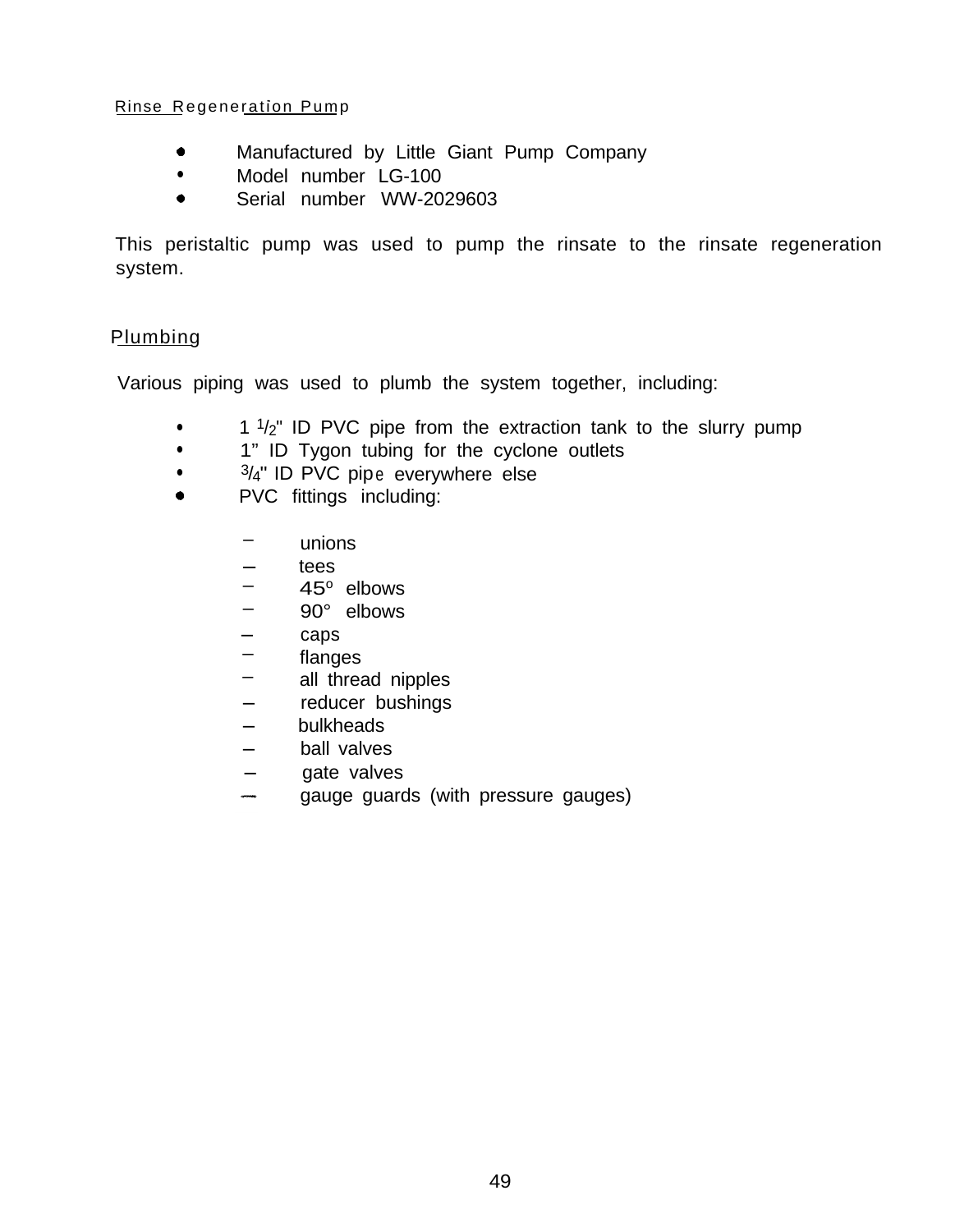# **APPENDIX B**

# **QUALITY ASSURANCE/QUALITY CONTROL**

As specified in the project Quality Assurance Project Plan (QAPP), the Quality Assurance/Quality Control (QA/QC) procedures during the study incorporated two levels:

- Analytical laboratory QA/QC procedures and checks; and,
- Process QA/QC procedures and checks.

The analytical QA/QC program was mainly concerned with the quality of data received from the analytical laboratory. To this end, duplicate samples were used, split samples were sent to two different laboratories, and blank samples were submitted to the laboratory for analysis. In addition, the laboratory periodically performed internal duplicate and spike analyses, as required in the analytical methods and in their QA/QC programs.

Process QA/QC procedures and checks involved methods to check the data received from the process experiments. To this end, duplicate experiments were performed under identical conditions to determine if similar results were obtained.

The results from these QA/QC procedures and checks are summarized in the tables below.

# Analytical Laboratorv QA/QC

The results from select duplicate and split samples from several analyses are presented below. These results indicate that, in general, the relative percent differences were within the required 25% for duplicate samples. However, some discrepancies did occur. These were resolved typically by rechecking the data or repeating the analyses. TCLP values in the table are in units of mg/l and total values are given in units of mg/kg.

| EXPERIMENT | <b>METAL</b>  | <b>ANALYSIS</b><br>(TOTAL/TCLP) | <b>RESULT</b><br>#1 | <b>RESULT</b><br>#2 | <b>RELATIVE</b><br><b>PERCENT</b><br>DIFFERENCE. |
|------------|---------------|---------------------------------|---------------------|---------------------|--------------------------------------------------|
| AE-102     | Pb            | Total                           | 77                  | 98                  | 21%                                              |
| AE-102     | $\mathsf{Zn}$ | Total                           | 770                 | 582                 | 24%                                              |
| AE-1 20    | As            | Total                           | 620                 | 730                 | 15%                                              |
| AE-120     | Cd            | Total                           | 970                 | 1,300               | 25%                                              |